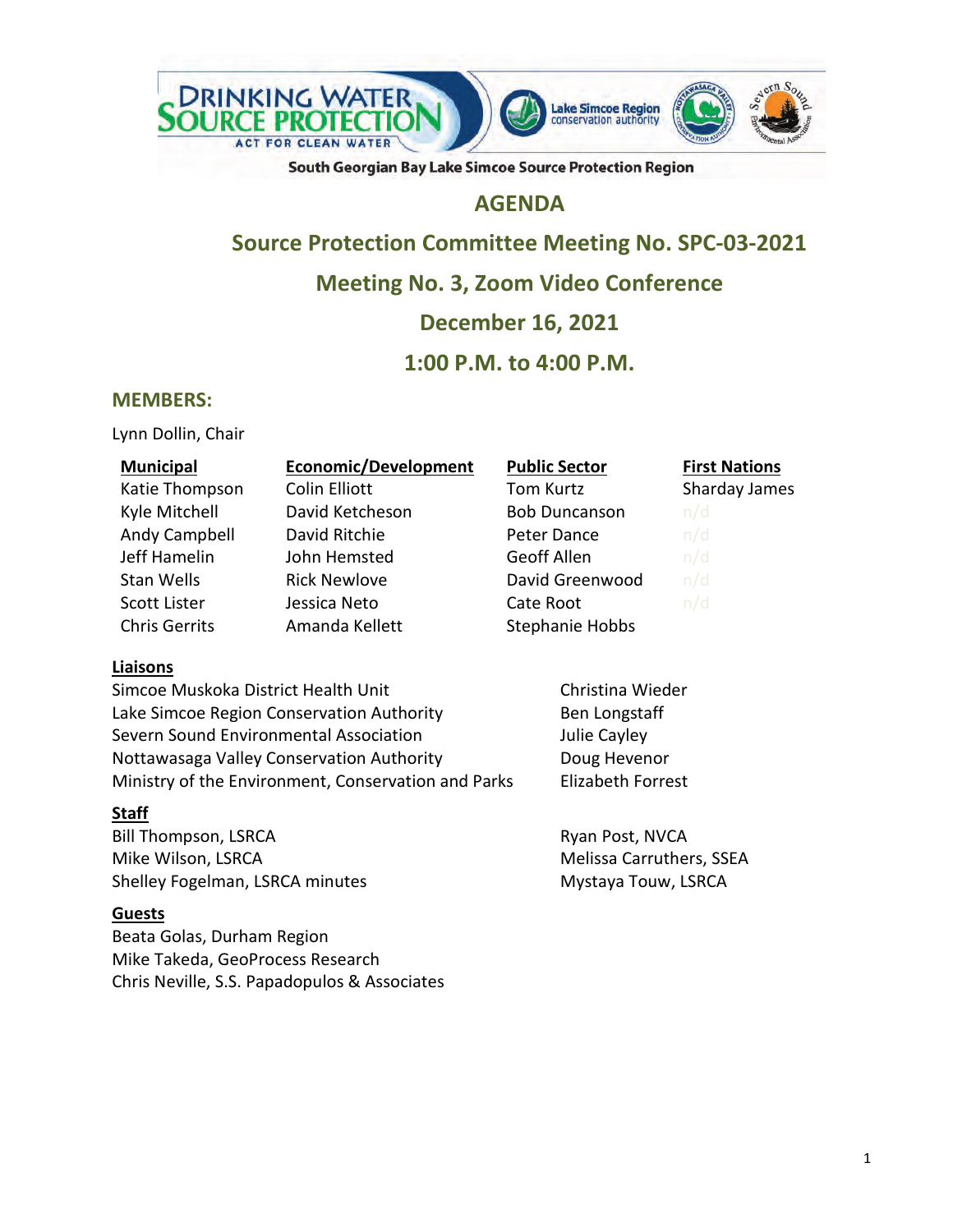## **MEETING AGENDA:**

- **I. WELCOME & OPENING REMARKS**
- **II. ROLL CALL**
- **III. ACKNOWLEDGEMENT OF INDIGENOUS TERRITORY**
- **IV. DECLARATION OF PECUNIARY INTEREST**
- **V. APPROVAL OF THE AGENDA (Pages 1 6)**
	- **RECOMMENDED**: **THAT** the agenda for the December 16, 2021 meeting of the Source Protection Committee be approved

#### **VI. ADOPTION OF MINUTES (Pages 7 - 18)**

**RECOMMENDED**: **THAT** the minutes of the March 31, 2021 meeting of the Source Protection Committee be approved as circulated.

#### **VII. ANNOUNCEMENTS**

- (a) Chair Dollin
- (b) Ministry of Environment, Conservation and Parks (MECP)
- (c) Other

#### **VIII. DELEGATIONS**

There are none.

#### **IX. PRESENTATIONS**

(a) Proposed Amendment to Wellhead Protection Area - Cannington **(Pages 24-30)**

Presented by: Beata Golas, P. Geo and Mike Wilson, P. Geo.

**RECOMMENDED: THAT** Staff Report No. SPC-2021-03-01 be received for information; and

> **FURTHER THAT** the Source Protection Committee agree that the proposed revisions to the Cannington wellhead protection area mapping and assessment report are advisable.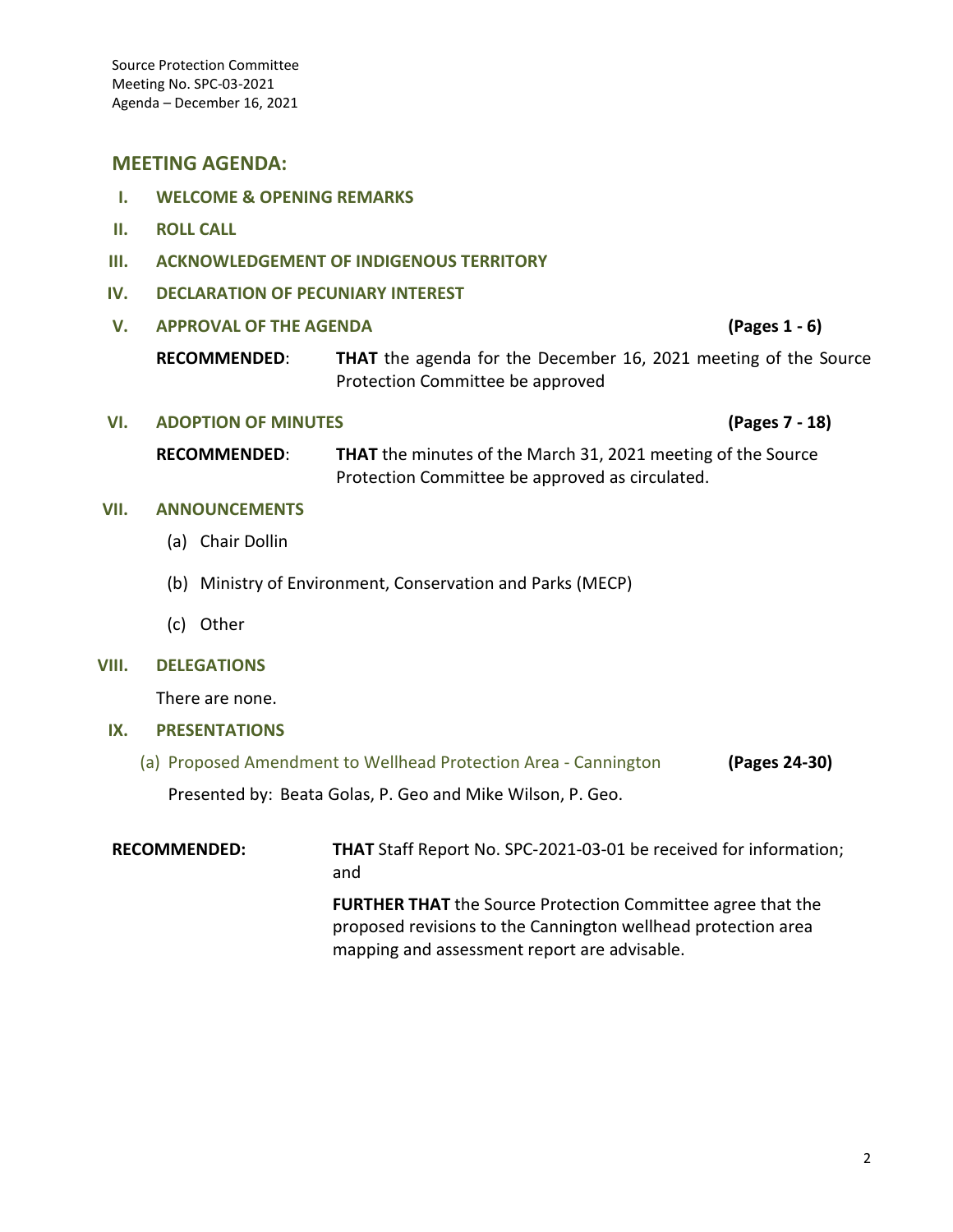#### (b) Proposed Amendment to Wellhead Protection Area - Sunderland **(Pages 31-37)**

Presented by: Beata Golas, P. Geo. and Mike Wilson, P. Geo

**RECOMMENDED: THAT** staff report number SPC-2021-03-02 be received for information; and

> **FURTHER THAT** the Source Protection Committee agree that the proposed revisions to the Sunderland wellhead protection area mapping and assessment report are advisable.

#### (c) 2020 Annual Progress Reporting

Presented by: Beth Forrest, Ministry of Environment, Conservation and Parks

| <b>RECOMMENDED:</b> | <b>THAT</b> the presentation from Beth Forrest on the 2020 annual progress |
|---------------------|----------------------------------------------------------------------------|
|                     | reporting summary be received for information                              |

(d) Risk Management Plan Update **(Pages 38-40)**

Presented by: Bill Thompson, Lake Simcoe Region Conservation Authority

**RECOMMENDED: THAT** staff report number SPC-2021-03-03 regarding an update on progress on negotiating Risk Management Plans be received for information; and

> **FURTHER THAT** SPA staff be directed to seek an additional two-year extension on the deadline for risk management plan completion

#### (e) DNAPL Policy Review **(Pages 41-46)**

Presented by: Mike Wilson, P. Geo., Lake Simcoe Region Conservation Authority

**RECOMMENDED: THAT** staff report number SPC-2021-03-04 regarding proposed new DNAPL prohibition policies be received for information; and

> **FURTHER THAT** The Source Protection Committee endorse the removal of policy DNAPL-2 which prohibits the Future handling and storage of DNAPLs, in any quantity, where they would be a significant drinking water threat;

**AND FURTHER THAT** The Source Protection Committee endorse the addition of two new DNAPL policies: a RMP policy for the future handling and storage of DNAPLs in a quantity less than 617 L and a prohibition policy for the future handling and storage of DNAPLs in a quantity greater than or equal to 617 L;

**AND FURTHER THAT** staff be directed to incorporate the new policy text as part of the forthcoming amendment to the Source Protection Plan, under Section 36 of the Clean Water Act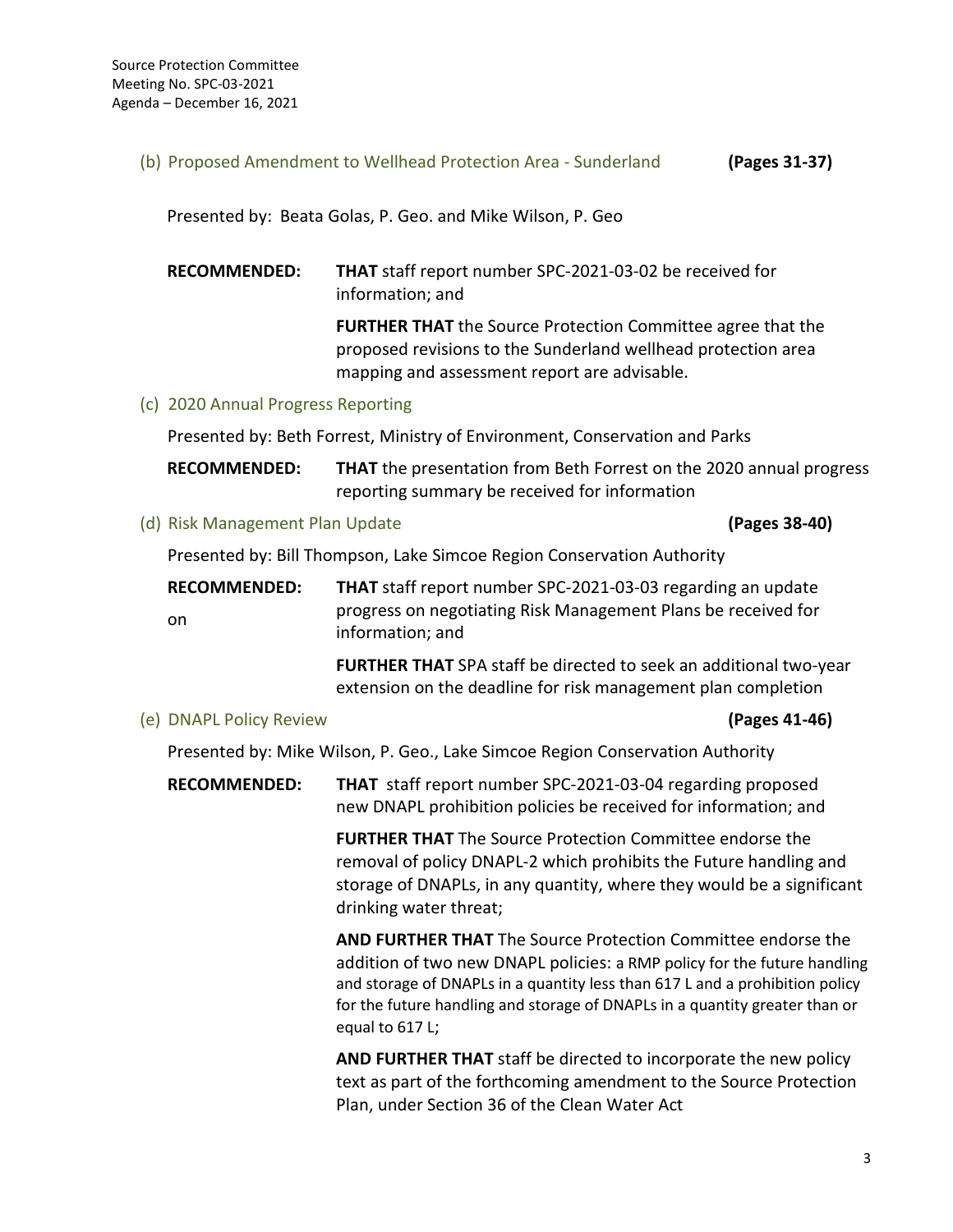(f) Source Protection Region Update

Presented by: Bill Thompson, Lake Simcoe Region Conservation Authority

**RECOMMENDED: THAT** the Source Protection Region update provided by Bill Thompson be received for information.

#### **X. ADOPTION OF ITEMS NOT REQUIRING SEPARATE DISCUSSION**

**RECOMMENDED**: **THAT** the recommendations as set forth in the items not requiring separate discussion be approved, and staff be authorized to take all necessary actions to affect those recommendations.

#### **XI. DETERMINATION OF ITEMS REQUIRING SEPARATE DISCUSSION**

(Reference page 5 of Agenda Items)

- **XII. CONSIDERATION OF ITEMS REQUIRING SEPARATE DISCUSSION**
- **XIII. OTHER BUSINESS**
- **XIV. CLOSED SESSION**

#### **XV. NEXT MEETING AND ADJOURNMENT**

**RECOMMENDED: THAT** the date of the next meeting of the Source Protection Committee be determined by Doodle Poll; and

> **FURTHER THAT** the December 16, 2021 meeting of the Source Protection Committee be adjourned at 4:00 p.m.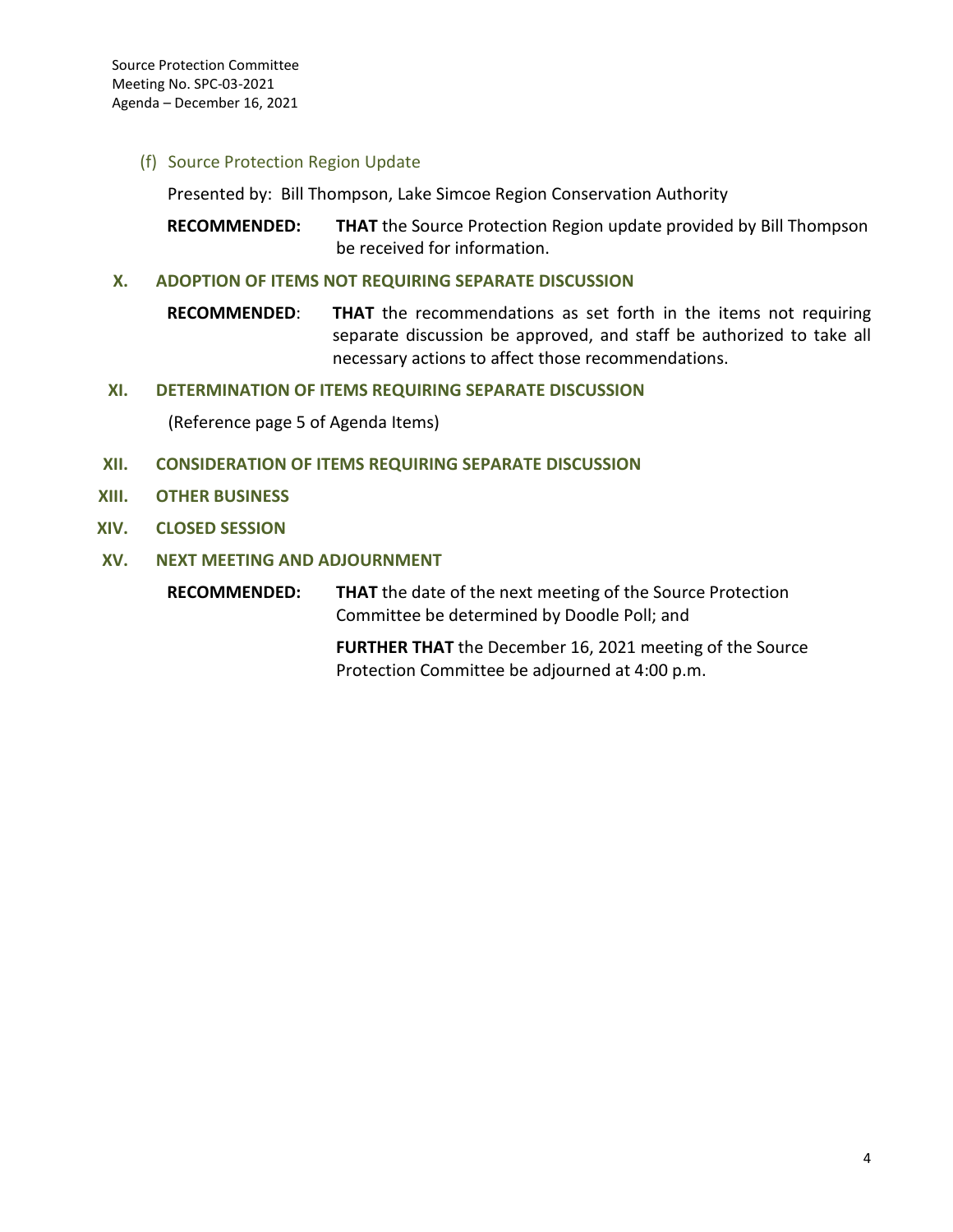5



# **AGENDA ITEMS:**

- 1. **Correspondence** (Pages 19-23)
	- Letter to Chair W. Emmerson dated March 30, 2021 from Ministry of Environment, Conservation and Parks
	- Signed Minister's letter to Chair W. Emmerson and Chair L. Dollin dated June 14, 2021 from Ministry of Environment, Conservation and Parks
	- Ministry of Environment, Conservation and Parks Email Staffing Announcement: Director, Conservation and Source Protection dated June 18, 2021

# 2. **Staff Reports**

- (a) Proposed Amendment to Wellhead Protection Area Cannington (Pages 24-30)
	- **RECOMMENDED: THAT** Staff Report No. SPC-2021-03-01 be received for information; and

**FURTHER THAT** the Source Protection Committee agree that the proposed revisions to the Cannington wellhead protection area mapping and assessment report are advisable.

- (b) Proposed Amendment to Wellhead Protection Area Sunderland (Pages 31-37)
	- **RECOMMENDED: THAT** staff report number SPC-2021-03-02 be received for information; and

**FURTHER THAT** the Source Protection Committee agree that the proposed revisions to the Sunderland wellhead protection area mapping and assessment report are advisable.

(c) 2020 Annual Progress Reporting

# (d) Risk Management Plan Update (Pages 38-40)

**RECOMMENDED: THAT** staff report number SPC-2021-03-03 regarding an update on progress on negotiating Risk Management Plans be received for information; and

> **FURTHER THAT** SPA staff be directed to seek an additional twoyear extension on the deadline for risk management plan completion.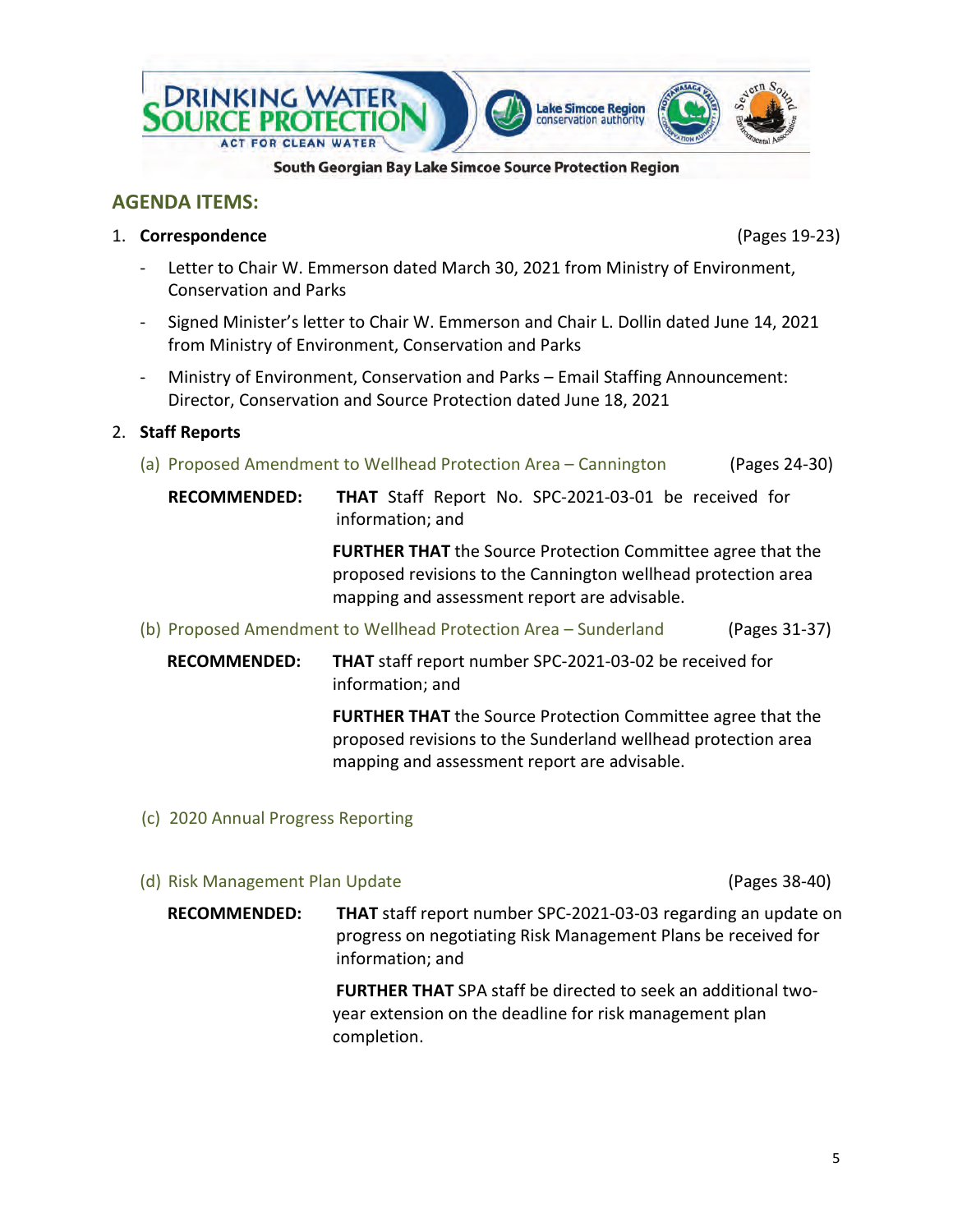#### (e) DNAPL Policy Review (Pages 41-46)

**RECOMMENDED: THAT** staff report number SPC-2021-03-04 regarding proposed new DNAPL prohibition policies be received for information; and

> **FURTHER THAT** The Source Protection Committee endorse the removal of policy DNAPL-2 which prohibits the Future handling and storage of DNAPLs, in any quantity, where they would be a significant drinking water threat;

**AND FURTHER THAT** The Source Protection Committee endorse the addition of two new DNAPL policies: a RMP policy for the future handling and storage of DNAPLs in a quantity less than 617 L and a prohibition policy for the future handling and storage of DNAPLs in a quantity greater than or equal to 617 L;

**AND FURTHER THAT** staff be directed to incorporate the new policy text as part of the forthcoming amendment to the Source Protection Plan, under Section 36 of the Clean Water Act.

#### (f) Source Protection Region Update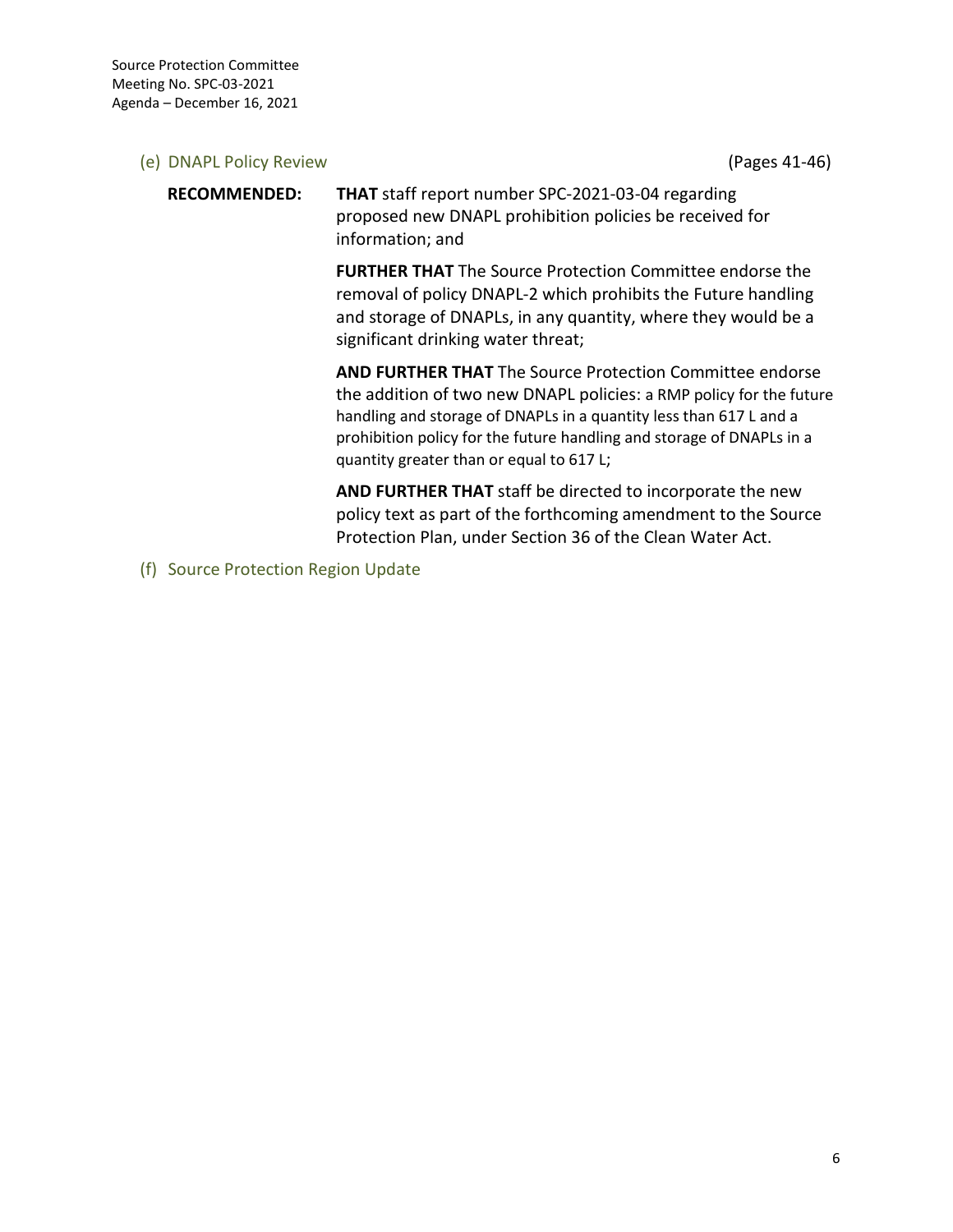

# Source Protection Committee (SPC) Minutes of Meeting SPC-02-2021 March 31, 2021 – 1:30 p.m. to 4:30 p.m. Zoom Video Conference

## **Members:**

Lynn Dollin, Chair

| <b>Municipal</b> | <b>Economic/Development</b> | <b>Public Sector</b> | <b>First Nations</b> |
|------------------|-----------------------------|----------------------|----------------------|
| Don Goodyear     | Colin Elliott               | <b>Tom Kurtz</b>     |                      |
| Kyle Mitchell    | David Ketcheson             | Stephanie Hobbs      |                      |
| Andy Campbell    | David Ritchie               | Geoff Allen          |                      |
| Jeff Hamelin     | John Hemsted                | Cate Root            |                      |
| Stan Wells       | <b>Rick Newlove</b>         | David Greenwood      |                      |
| Katie Thompson   |                             |                      |                      |
|                  |                             |                      |                      |

## **Liaisons:**

| Simcoe Muskoka District Health Unit                 | Christina Wieder          |
|-----------------------------------------------------|---------------------------|
| Lake Simcoe Region Conservation Authority           | Ben Longstaff             |
| Nottawasaga Valley Conservation Authority           | Doug Hevenor              |
| Severn Sound Environmental Association              | <b>Melissa Carruthers</b> |
| Ministry of the Environment, Conservation and Parks | Tea Pesheva               |

Bill Thompson, LSRCA Scott Lister, York Region Tavis Nimmo, Durham Region Mike Rawn, Clearview Township Mike Wilson, LSRCA Devin Hannan, Golder Associates Steven Holden, Barrie Ryan Post, NVCA Melissa Carruthers, SSEA Shelley Fogelman, minutes, LSRCA

## **Staff: Guests:**

Stephanie Sabean, Barrie Kamran Khurshid, New Tecumseth

## **Regrets:**

Sharday James; Debbie Korolnek; Bob Duncanson; Larry Slomka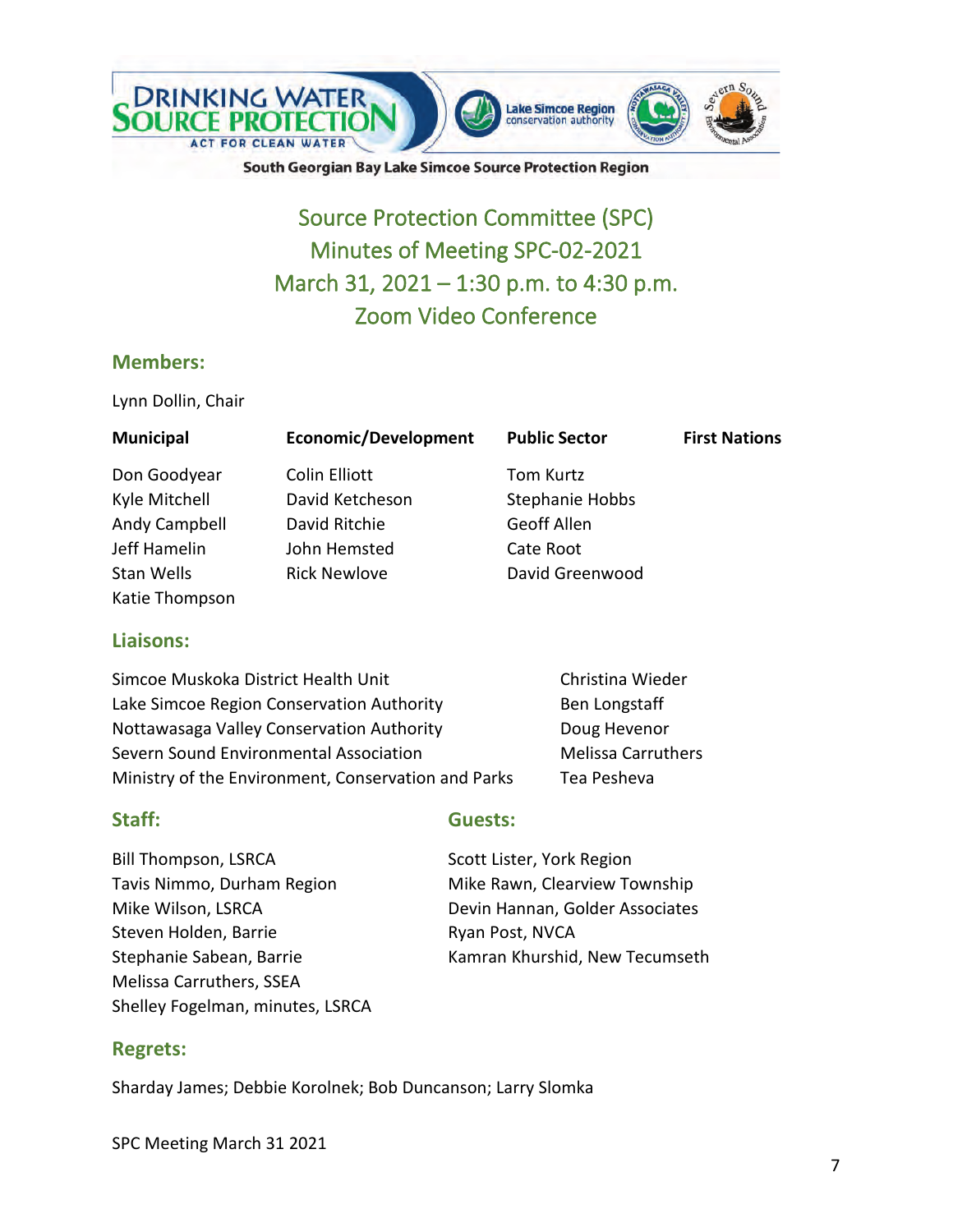

#### I. WELCOME & OPENING REMARKS

Chair Dollin welcomed everyone to the meeting; advised some members had to leave early so may have to reorder agenda to accommodate.

II. ROLL CALL

Bill Thompson carried out a roll call. Stan Wells agreed to hold proxy for Colin Elliott; John Hemsted agreed to hold proxy for Dave Ritchie, both of whom left meeting at 2:00 p.m., but returned later in the meeting Chair noted agenda could stand as presented.

#### III. DECLARATION OF PECUNIARY INTERESTS

None.

#### IV. APPROVAL OF AGENDA

No amendments were noted.

| <b>RESOLVED:</b> | <b>THAT</b> the agenda for the March 31, 2021, meeting of the Source |
|------------------|----------------------------------------------------------------------|
|                  | Protection Committee (SPC) be approved as presented.                 |

**Moved:** John Hemsted

**Seconded:** Rick Newlove

**CARRIED**

#### V. ADOPTION OF MINUTES

Requested that, on page 13 the name Dave Ketcheson be changed to Colin Elliott. Move Cate Root's name to Public Sector list.

**RESOLVED: THAT** the minutes of the February 17, 2021 meeting of the Source Protection Committee be approved as amended and circulated.

**Moved:** Stan Wells

**Seconded:** Andy Campbell

#### **CARRIED**

Tea Pesheva asked that the following further comments to her remarks regarding S.34 (page3 of February 17, 2021 minutes) be noted in minutes of March 31, 2021 meeting, as follows:

SPC Meeting March 31 2021 "Section 34s are locally initiated amendments, typically those with some urgency, including those that ensure new or changing municipal sources of drinking water are protected, include important information not available at the time the plan was first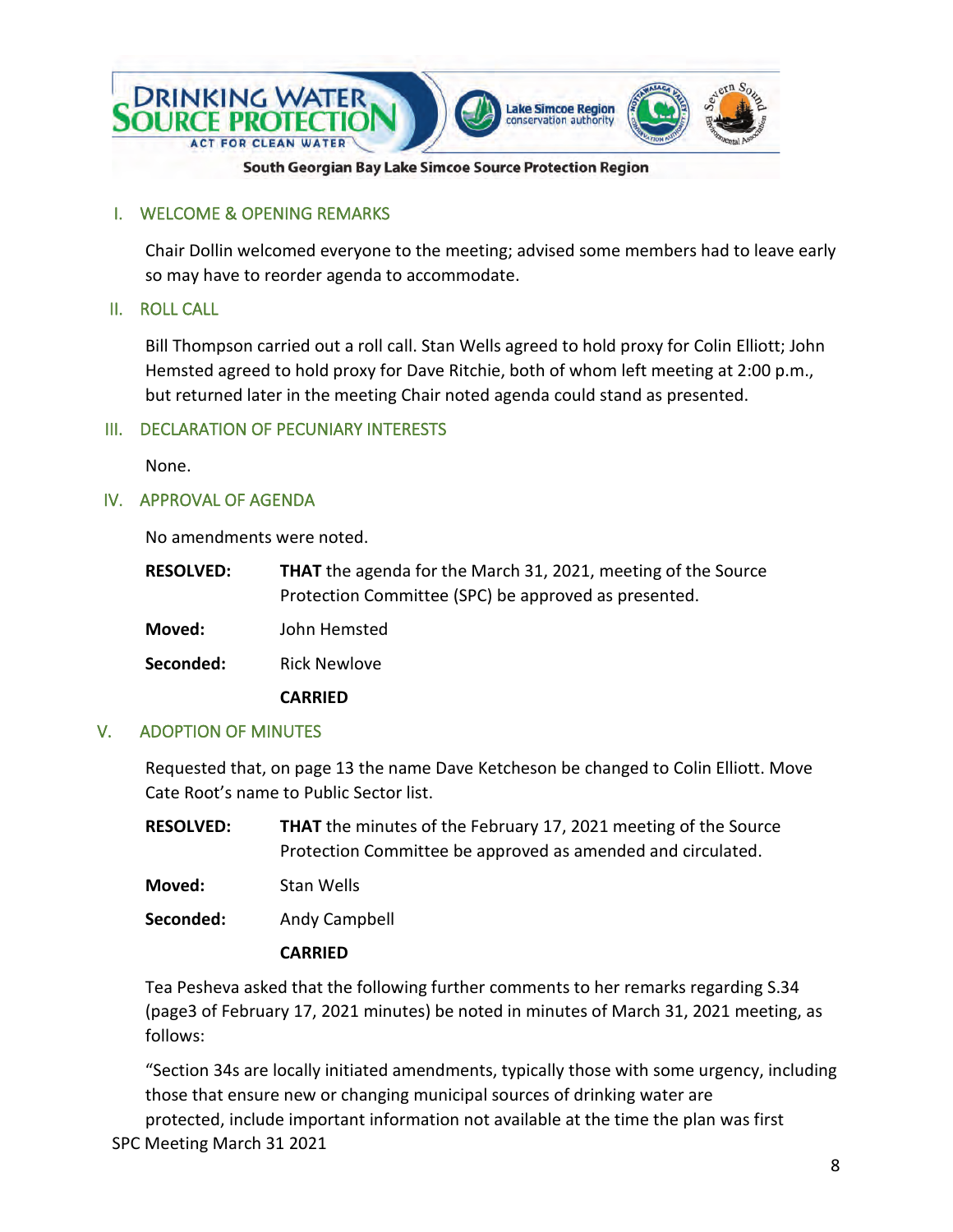

approved, address new or changing land uses or infrastructure that impact vulnerable area mapping or scores, and ensure policy implementation issues are addressed.

Prior to conducting public consultation for locally initiated amendments under section 34, the Clean Water Act (CWA) requires the SPA to obtain a municipal council resolution from each municipality affected by the amendments. Following the consultation process, the SPA then works on updating Source Protection Plan and the Assessment Report. The S.36 is a review of the Plan as required under the legislation, which is as a result of a Minister's order given to the SPA for specific changes that need to be done or that it remains current."

## VI. ANNOUNCEMENTS

- Chair: Noted that Keley Katona is moving on; has accepted position at MMAH. Susan Ecclestone will be Acting; has been in role before so is familiar with program.
- Tea P. Noted announcement regarding permanent replacement for Ms. Katona will be made by Deputy Minister following recruitment process. Chairs' meeting was held February 24; presentations were insightful and helpful to management providing a great overview of program. New Director to meet individually with each Chair at some future date.

## VII. DELEGATIONS

There were none.

## VIII. PRESENTATIONS

## **(a) Source Protection Region Update –** Bill Thompson, Lake Simcoe Region Conservation Authority

Regular update regarding work staff has been doing between meetings and a forecast of the year to come.

Education & Outreach – shout out to M. Carruthers of SSEA – created virtual training event for municipalities in her area; attended by 19 municipal staff.

SPC Meeting March 31 2021 Plan Amendments – S.34 & 36 amendments remain a major focus for staff's work. Two different amendments: S.36 review is comprehensive review of how well the plan is working; updated every few years. Issues previously brought to committee include DNAPLs and salt risk management plans; bigger issue are the Directors' Technical Rules for which a number of changes have been proposed. Most important proposed changes are around the circumstances when an activity can be considered a significant threat; when activities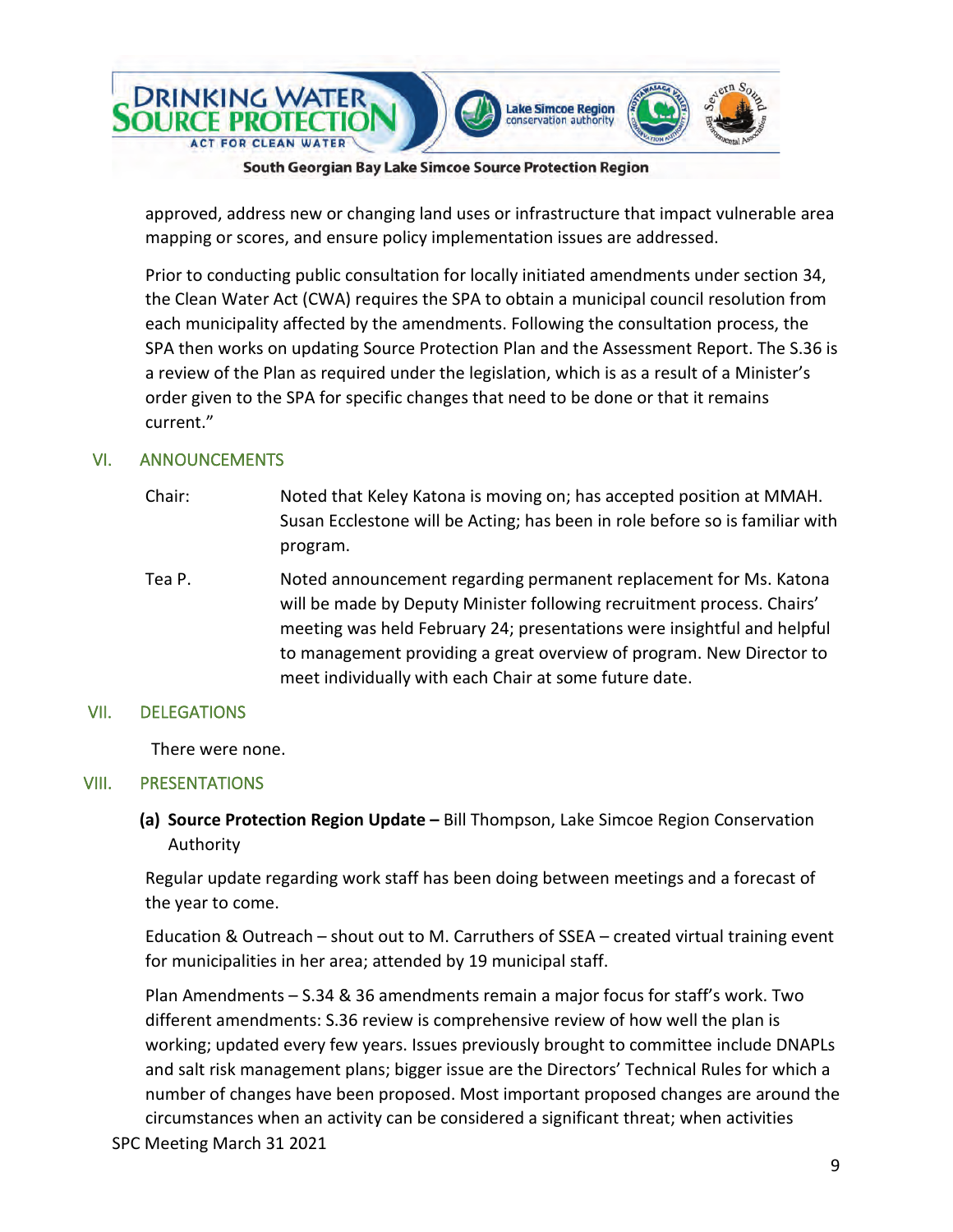

become a significant threat policies need to be in place. When/if amendments are approved, will lead Committee through process to ensure the policies in the plan are still the right ones.

S.34 more issue/topic specific amendments. For committee most likely to be additions/changes to drinking water systems. Will continue to bring updates to committee; important update on York Region file re: proposed twinning of well – moving forward. Noted there are other files that will be brought to the committee as/when required.

SPC Membership – Members appointed to committee with 5 year term; Bill is working with Chair to speak with members appointed in 2016 whose terms are coming up; interest expressed by some to reapply to continue on the committee.

2021 Committee Meetings – Committee can expect two or three more meetings this year; difficult to predict timing; will follow up with Chair.

- **RESOLVED: THAT** the presentation regarding the Source Protection Region Update by Bill Thompson be received for information.
- **Moved:** Rick Newlove
- Seconded: Kyle Mitchell

**CARRIED**

**(b) Proposed Amendment – Township of Clearview-**Ryan Post, Nottawasaga Valley Conservation Authority and Devin Hannan, Golder Associates

Presentation provided an overview to proposed amendment to an existing well and a proposed Klondike well in Stayner, in Township of Clearview. Noted that Mike Rawn from Township of Clearview is in attendance at this meeting.

Stayner population growth to be significant within next 15 years. Existing wells in Stayner are comprised of two well fields; in Assessment Report has three wells but should be four; well four needs to be integrated into Assessment Report. The new well (Klondike Wellfield) will contain four wells, three in production, one which will be standby. Presentation rationale/objective is to ask committee to agree that amendments to the Plan are advisable.

Stayner Well 4 – drilled in 2009 incorporated into the amended Permit to Take Water (PTTW); needs to be incorporated into Source Protection Plan (SPP) and the associated Assessment Report. Three tests to determine whether well should be included in Assessment Report – Location, Screen Depth (where water comes from), PTTW (impacts groundwater modelling used to delineate wellhead protection areas (WHPA). There are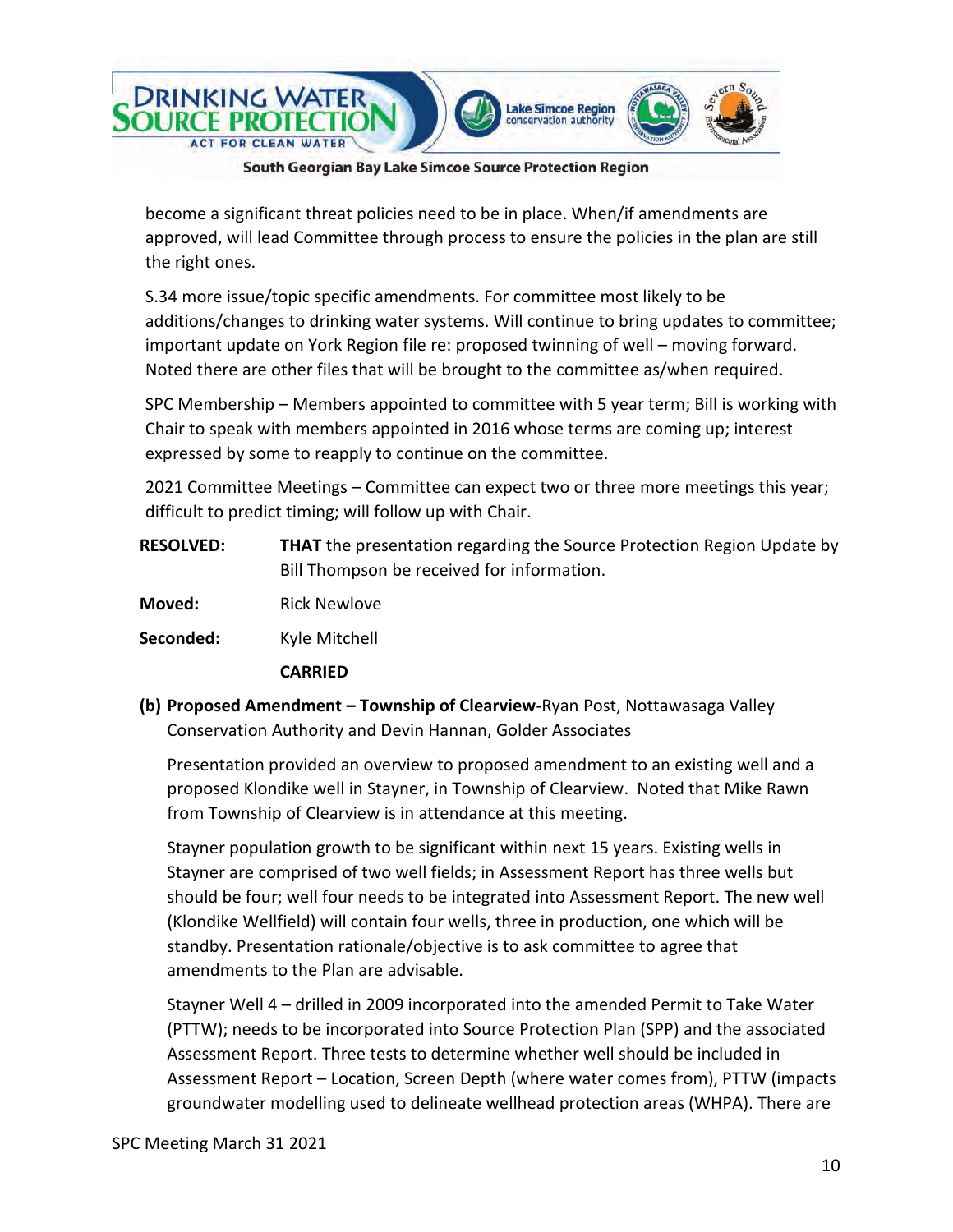

no additional drinking water threats or anticipated policy changes required. Changes in mapping are essentially "bookkeeping" amendment.

Klondike Park Wellfield – Devin Hannan, Golder Associates

Identified key reports, publicly available, regarding work done in area. Work on area for Klondike Wellfield began in 2018. Township of Clearview requested work because of anticipated significant increases in water supply demand and need to locate other sources of groundwater; best site on Klondike Park Road, northeast of Stayner.

Site is almost center of Wasaga Beach model as starting point (2004). Noted there are 24 private wells in area 20 of which will have no adverse effects, a water level monitoring program will be initiated at the other 4; no significant drinking water threats were found nor are any anticipated.

The WHPA-A is entirely within property owned by the Township of Clearview; no landowners will be affected, and no significant drinking water threats exist. Therefore, no policy change is required. Notice to this effect has been provided to the municipality.

## **Questions/Comments:**

| Stan W.  | To confirm mapping – proposed wellfield is at the northeast corner of Sunnydale<br>Concession 12 and Klondike Park Road - correct?                                                                                                                                                                                                    |
|----------|---------------------------------------------------------------------------------------------------------------------------------------------------------------------------------------------------------------------------------------------------------------------------------------------------------------------------------------|
| Stan W.  | Are source protection officials within the Town of Wasaga Beach fully aware of<br>this proposal?                                                                                                                                                                                                                                      |
| Mike R.  | Yes.                                                                                                                                                                                                                                                                                                                                  |
| Geoff A. | Where does population data come from?                                                                                                                                                                                                                                                                                                 |
| Mike R.  | That data is described in Burnside's report; I think the 28,000 is the ultimate<br>build out for Stayner.                                                                                                                                                                                                                             |
| Geoff A. | Will the remainder of property be protected, or left as agricultural?                                                                                                                                                                                                                                                                 |
| Mike R.  | No plans at this point to develop or allow development; most likely to remain as<br>farmland.                                                                                                                                                                                                                                         |
| Cate R.  | Is the aquifer the same as the ones being used by the four wells in Stayner?                                                                                                                                                                                                                                                          |
| Devin H. | Yes it is the same aquifer; there are several kilometers separating the zone of<br>influences between the two wells and their aquifer properties are bound to<br>change; the aquifer transmissivity under the Klondike Park Road is not expected<br>to be the exact same as the power line and, in fact, it is not.<br>$\overline{a}$ |

SPC Meeting March 31 2021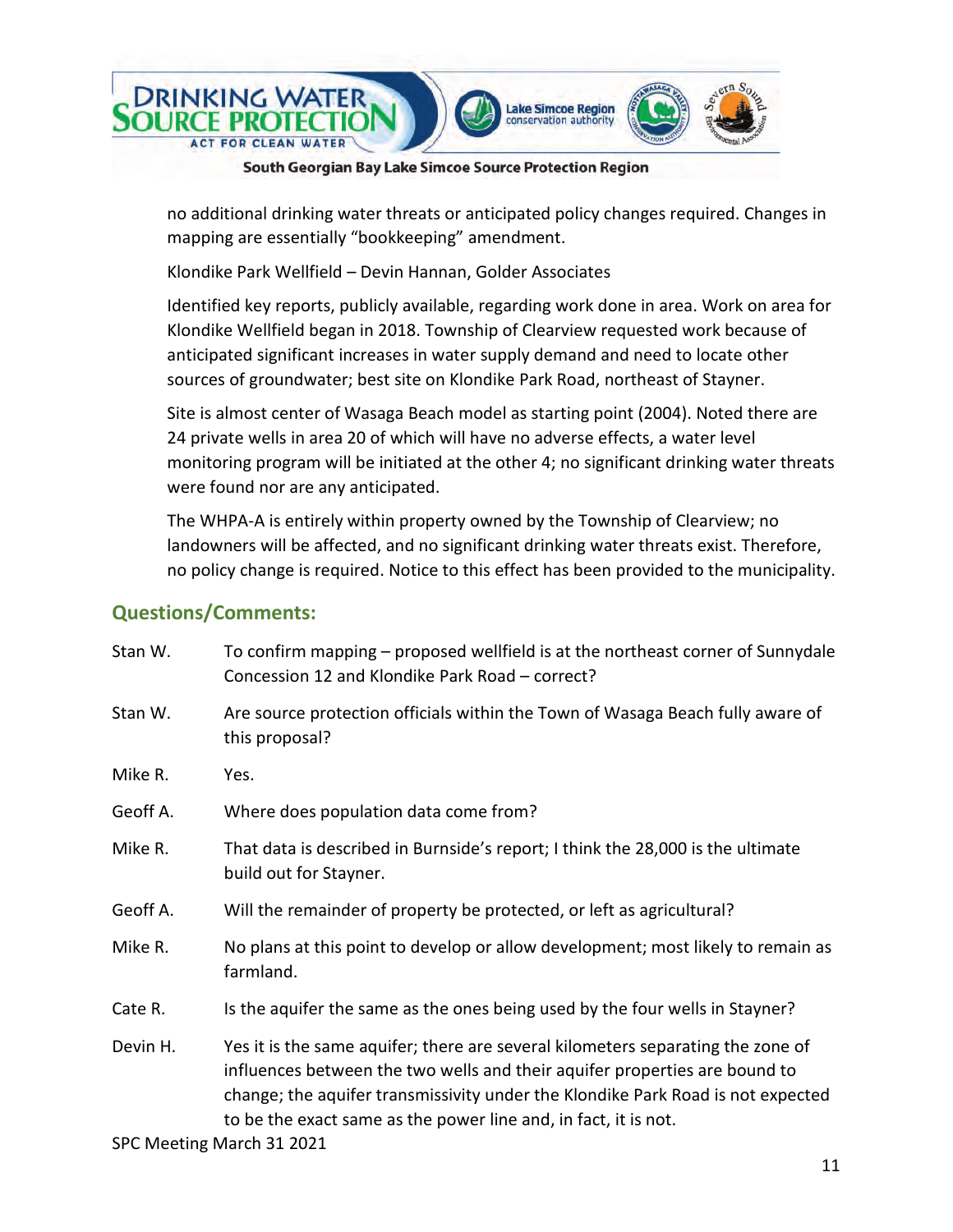

- Cate R. Is there a standard to the number of livestock before it becomes a concern?
- Ryan P. In technical rules published in 2010 outline methodology that is used to delineate the percent managed lands or livestock density; there's a standard approach that we used for models here and all other wellhead protection areas across the province. The agricultural threats are not applicable to zones outside the WHPA A; based on land ownership and geographic extent of WHPA A the threats are zero.
- Cate R. Is there a number of animals per acre?
- Ryan P. It's based on nutrient units, so would be based on the type and number of livestock.
- Devin H. If nutrient units are greater than one it would be a concern, but this is well under the threshold.
- Dave K. You mentioned that using the MDD vastly expanded the capture zones; why is there a sudden departure or why there's a significant difference between the ADD and MDD simulations?
- Devin H. First of all, we never actually simulated the MDD that was a speculative number. Based on previous modelling we would see a proportionately larger draw down. The MDD, if ever reached, would be within a very short timeframe and usually the taking is much less than that.
- Dave K. Would it be reasonable to say that if MDD is considered it would expand the capture zone by a factor of two?
- Devin H. Without further modelling, that would be a good guess. Capture zones are based on a very long-term water use over the course of decades – and you would never see an MDD for a 25 year period non stop so the ADD is technically much more justifiable.
- Andy C. Will the wellfield be expanded in the future for additional capacity?
- Devin H. Currently undertaking the follow up to the initial work. We expect to design the wells in the next month or so and see how much they make. If they meet what they are supposed to do, I'm not sure that there would be a plan to put more wells in.
- Mike R. Clearview has an agreement with the Town of Wasaga Beach for taking sewage through the Town to the sewage treatment plant; there are no plans to extend

SPC Meeting March 31 2021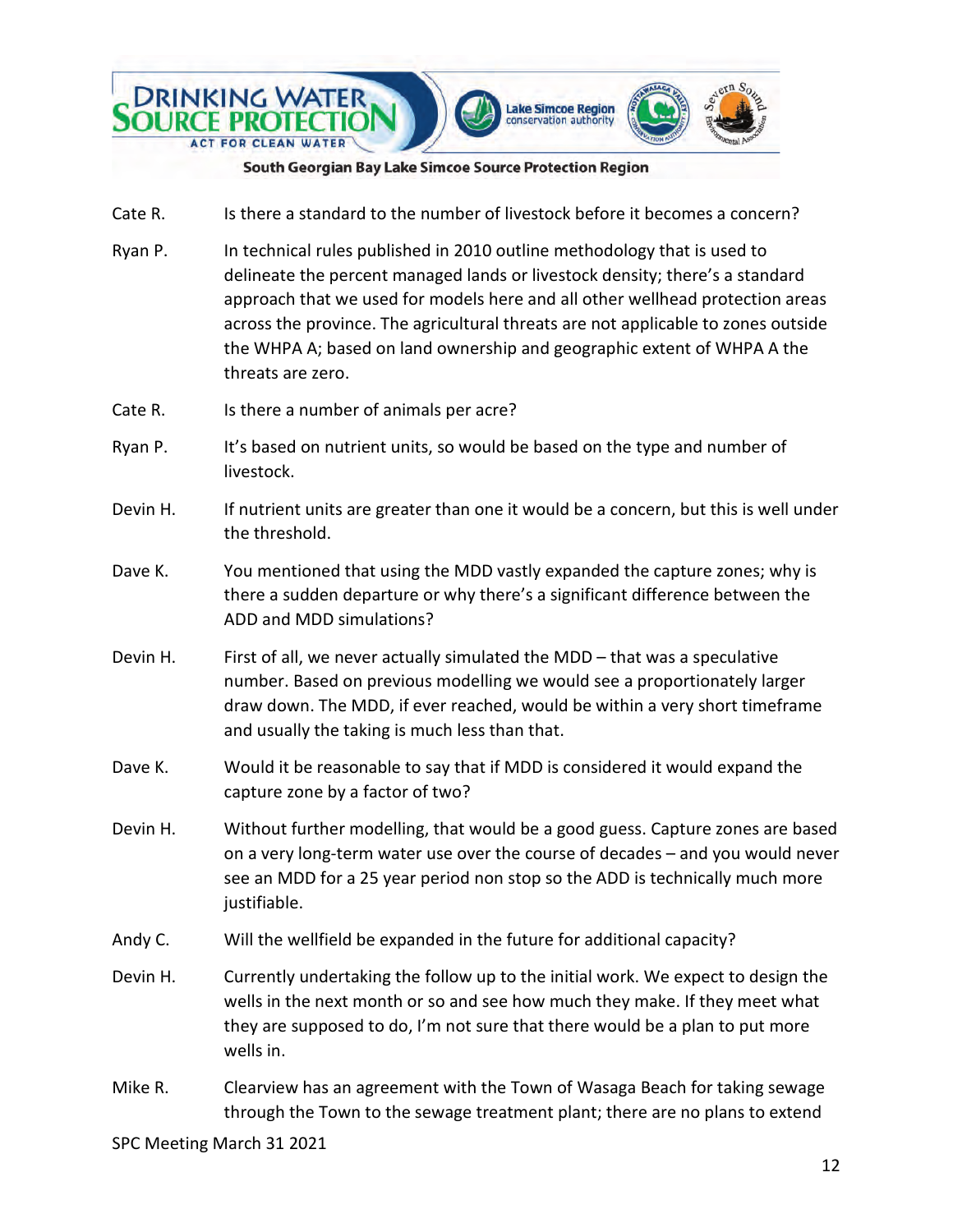

the wellfield. The target requested for the well capacity is to match the existing sewage capacity.

- Stan W. When we look forward to increased populations this will be a very busy area in the next 20 years.
- Tom K. Am I right in saying that the orange block (on map in presentation) to the right of the WHPA is a landfill? So in the unexpected event that it is decided to increase the well capacity on that site, the WHPA would probably extend into that landfill, right?
- Devin H. Yes, there is a possibility of that. I would just say there is no drinking water threat and there is no intent to increase the pumping. These are the WHPAs with the uncertainty analysis built in.
- Mike R. There's a pipe running through Stayner; the Township is often asked why we aren't connecting to it? The well is quite east of Stayner. Costs are one issue; one of the most significant issues is business in Stayner; if we could separate supply from wells it would save the businesses.
- **RESOLVED: THAT** staff report number SPC-2021-02-03 regarding Source Protection Plan and Assessment Report Update – Amendment to Township of Clearview be received for information; and

**AND FURTHER THAT** the South Georgian Bay Lake Simcoe Source Protection Committee agree that the proposed amendments to the Source Protection Plan and the Clearview Chapter of the Nottawasaga Valley Assessment Report are advisable.

- **Moved:** Kyle Mitchell
- **Seconded:** Andy Campbell

#### **CARRIED**

**(c) 2020 Annual Report** – Mike Wilson, Lake Simcoe Region Conservation Authority

SPC Meeting March 31 2021 Primary goal of Annual Reporting is to determine whether the assessment of threats to drinking water supplies have been reduced through the implementation of the Source Protection Plan. A review of the reports which have to be submitted to the Province. Noted that with 15 months to the submission deadlines, 119 Risk Management Plans (RMP) remain to be completed. To date, 19 have been completed; as of December 31, 2020 87 RMPs are in progress (communication has taken place between landowner and RMO) – lower than previous years, but a strong number considering impacts/restrictions of COVID 19, leaving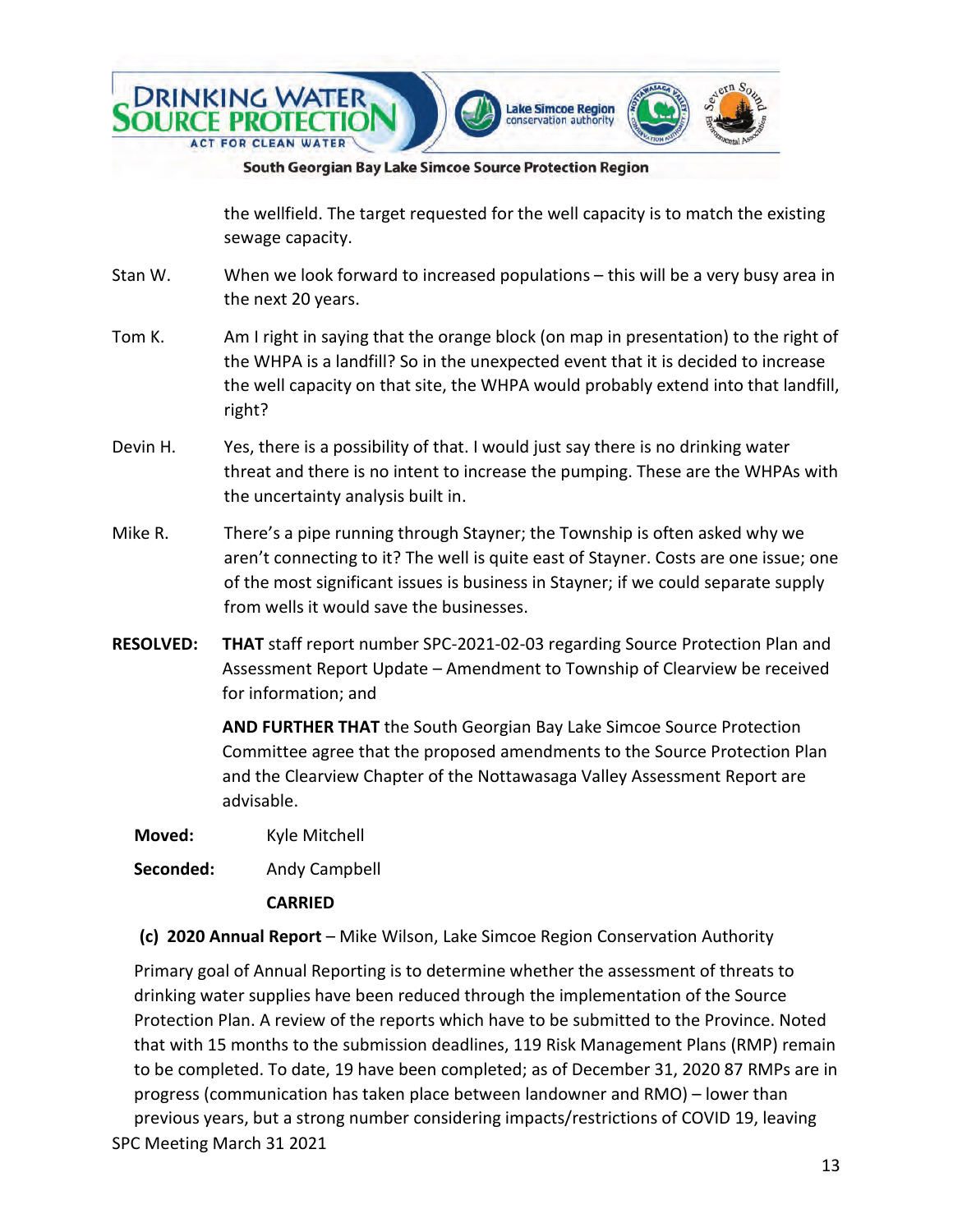

approximately 32 RMPs that have not been started. Presentation reviewed status of each of the municipalities – RMPs that are due/in progress, not yet started or not required. Total RMPs completed is 251 across the Source Protection Region. Provided a table of 22 prescribed drinking water threats. As of December 31, 2020 89% of the threats that existed at the time of SPP approval have been addressed through policy implementation.

Sixteen of the 22 threats are typically managed through the RMP tool; they are Agriculture, Commercial Fertilizer and DNAPL threats. Provided a review of municipalities who are in the process of or need to update their Official Plans to include Sourcewater Protection.

Noted that January 2022 is MECP deadline to complete the second round of septic inspections; has been impacted by COVID and inability to conduct inspections. Reviewed impacts and potential issues regarding RMPs and septic inspections in light of the pandemic and the restrictions it has imposed.

Next Steps – Staff will continue to bring progress reports to the committee; may request another review of the RMP deadline taking into account the restrictions/limitations imposed by COVID 19.

Recommended that committee agree to a satisfactory rating.

## **Questions/Comments:**

| Lynn D.  | Every year that we've reported out it's always been satisfactory - is that correct?                                                                             |  |
|----------|-----------------------------------------------------------------------------------------------------------------------------------------------------------------|--|
| Mike W.  | That's correct.                                                                                                                                                 |  |
| Geoff A. | Why do we want to remain at satisfactory? Is it possibly because we don't want<br>the added pressure of progressing well and may slipping back to satisfactory? |  |
| Mike W.  | We could say progressing well/on target. May consider that now there is a new<br>deadline, which is 15 months out, we may be on target.                         |  |
| Lynn D.  | If it was just progressing well, without the "on target" I'd be more comfortable.                                                                               |  |
| Tom K.   | Why is Georgina not required? Do they not have any municipal systems?                                                                                           |  |
| Lynn D.  | They have one surface water intake and it's way out so there's no significant<br>drinking water threat.                                                         |  |
| Cate R.  | Similar question to Tom's regarding Tay $-1$ would think that runoff water would<br>be a concern?                                                               |  |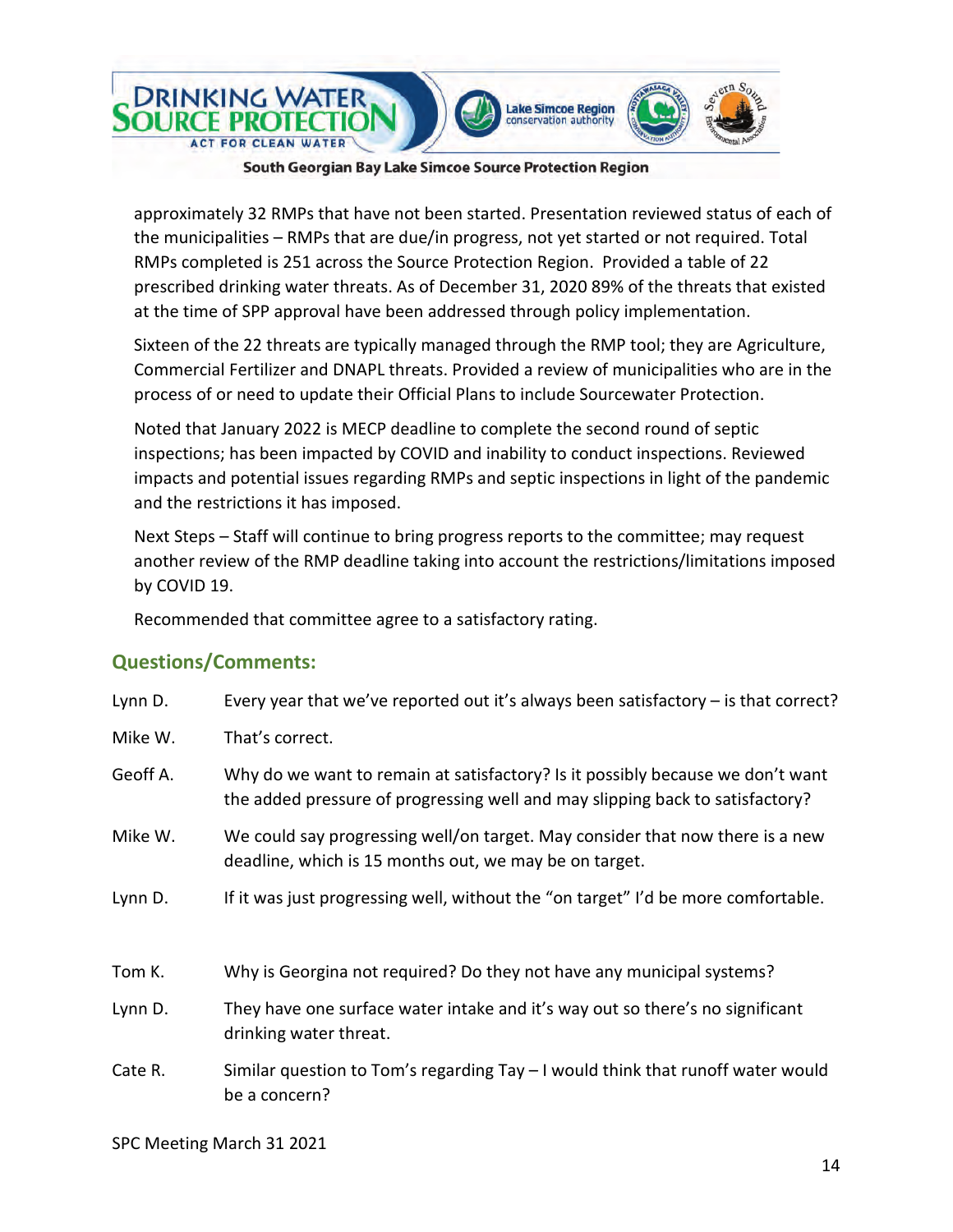

- Melissa C. The circumstances aren't great enough for those septic systems to be considered significant drinking water threats.
- Cate R. Indicated that in fact 87 reports have actually been started and I would echo that we're well on our way if that's the case.
- Lynn D. If Tay was on the shores of Lake Simcoe rather than Georgian Bay, everybody within 100 m of the water would have to a septic inspection because of the Lake Simcoe Protection Plan.
- Katie T. From the RMO perspective while we're making progress on all the policies, it is challenging to close RMP files with the inability to go onsite. If bumping us up will take away any option for another possible extension I would advise against it.
- David K. I think we've been ripped off, because COVID 19 has brought the ability of RMO's to do their work to a standstill. Therefore, I'd suggest we go to MECP and saying let's stop the clock until COVID's over. We need direction from the Ministry that says to put RMPs on hold, so lives aren't endangered (due to COVID).
- Stan W. I think this committee should be directing staff to send a letter to MECP to ask for suspension; not just a safety issue but if we try to force the issue to go on sites, we lose the potential for cooperation. I am supportive of the satisfactory recommendation, but I would like to suggest that a letter goes to the Ministry to extend the deadline.
- Bill T. I have spoken with Tea and other staff at the Ministry and they're fully understanding of the RMO's situation; there isn't a pressure to meet the deadline, there's simply the process to report annually. I think the Ministry would accept a revision to the deadline, if the committee decides that.
- Rick N. I think satisfactory is the rating because of the concerns and delays in completing some RMOs because of COVID 19.
- Lynn D. I would rather say satisfactory and then do better, than disappoint.
- David G. I agree with Rick's comment; Mike made comment that there is some innovative virtual work taking place; if we accept satisfactory rating I'd hope to see more innovation taking place.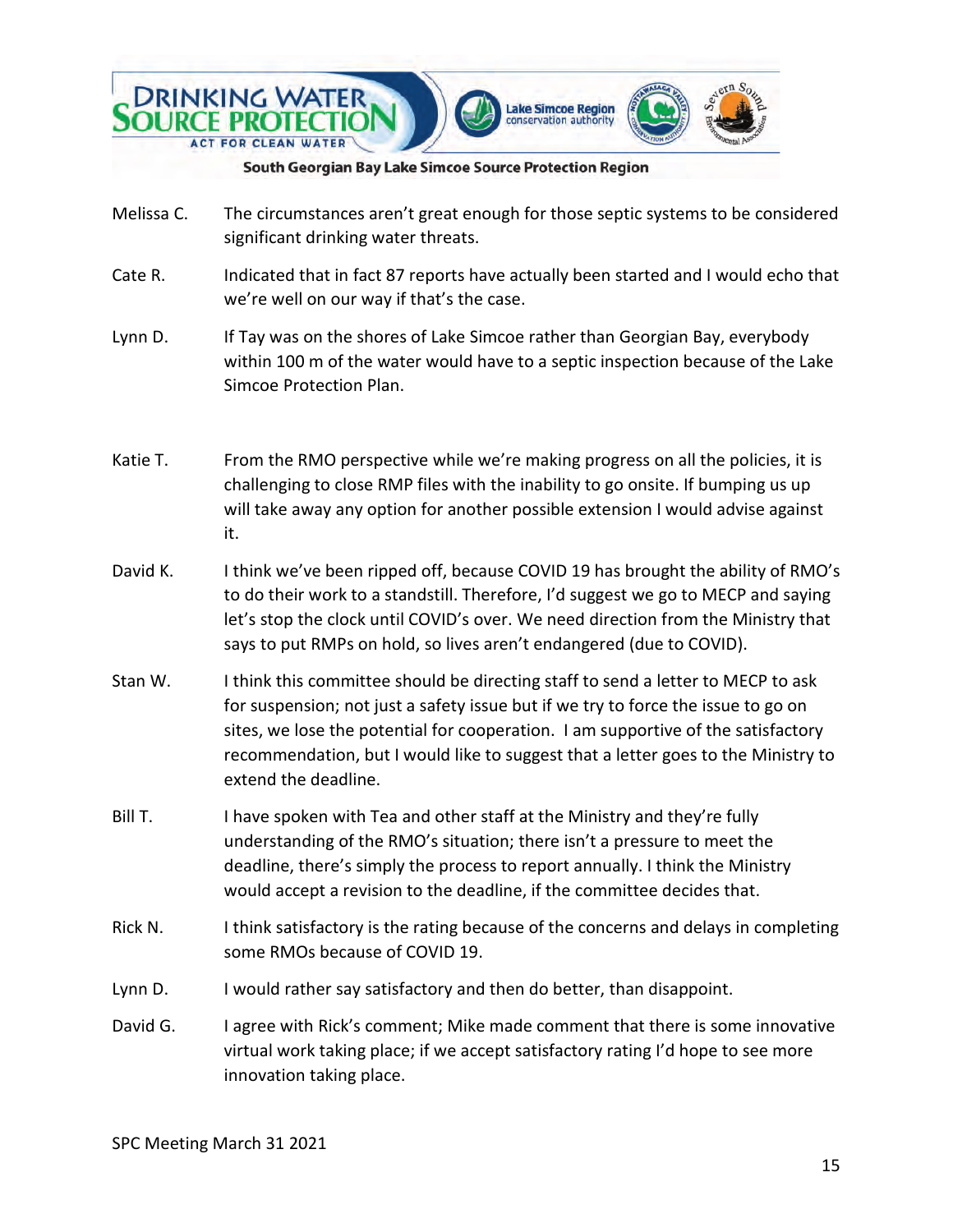





- Lynn D. Lake Simcoe Protection Plan is currently receiving comments from the public. Many comments talked about more consistency, funding for septic inspections. If there are changes to the LSPP that make changes to the septic inspection would that be separate from the Sourcewater inspections in the WHPA?
- Ben L. We are still in conversation with the Province; continue to work towards consistency.
- Lynn D. When we talk about numbers (in presentation), but in other parts of presentation talk about percentages. Out of the 19 regions, ours has more than half of the drinking water systems. For example, 98% in a smaller region is a much different number than 98% in our region; I believe (presentation) should show numbers in brackets after a percentage to clarify.
- Lynn D. Did we land on whether we want to send a letter saying "stop the process". I'm a little concerned with what that would do with our RMPs.
- Rick N. I would move we accept satisfactory, but could we put a reason in brackets, i.e., as a result of COVID 19, to explain?
- Lynn D. Could we amend the recommendation, Bill?
- Bill T. The report card (in presentation) at top of page we pick the rating and at bottom is explanation for choice, so some wording can be added there.
- **RESOLVED: THAT** staff report number SPC-2021-02-02 regarding the annual report on plan implementation be received for information; and

**FURTHER THAT** the SPA staff be directed to rate progress as "Satisfactory";

**AND FURTHER THAT** the Source Protection Committee utilize section II of the Annual Report to comment on the progress made to date, as described in the Issues section, making reference to COVID 19.

- **Moved:** Geoff Allen
- **Seconded:** Stan Wells

 **CARRIED**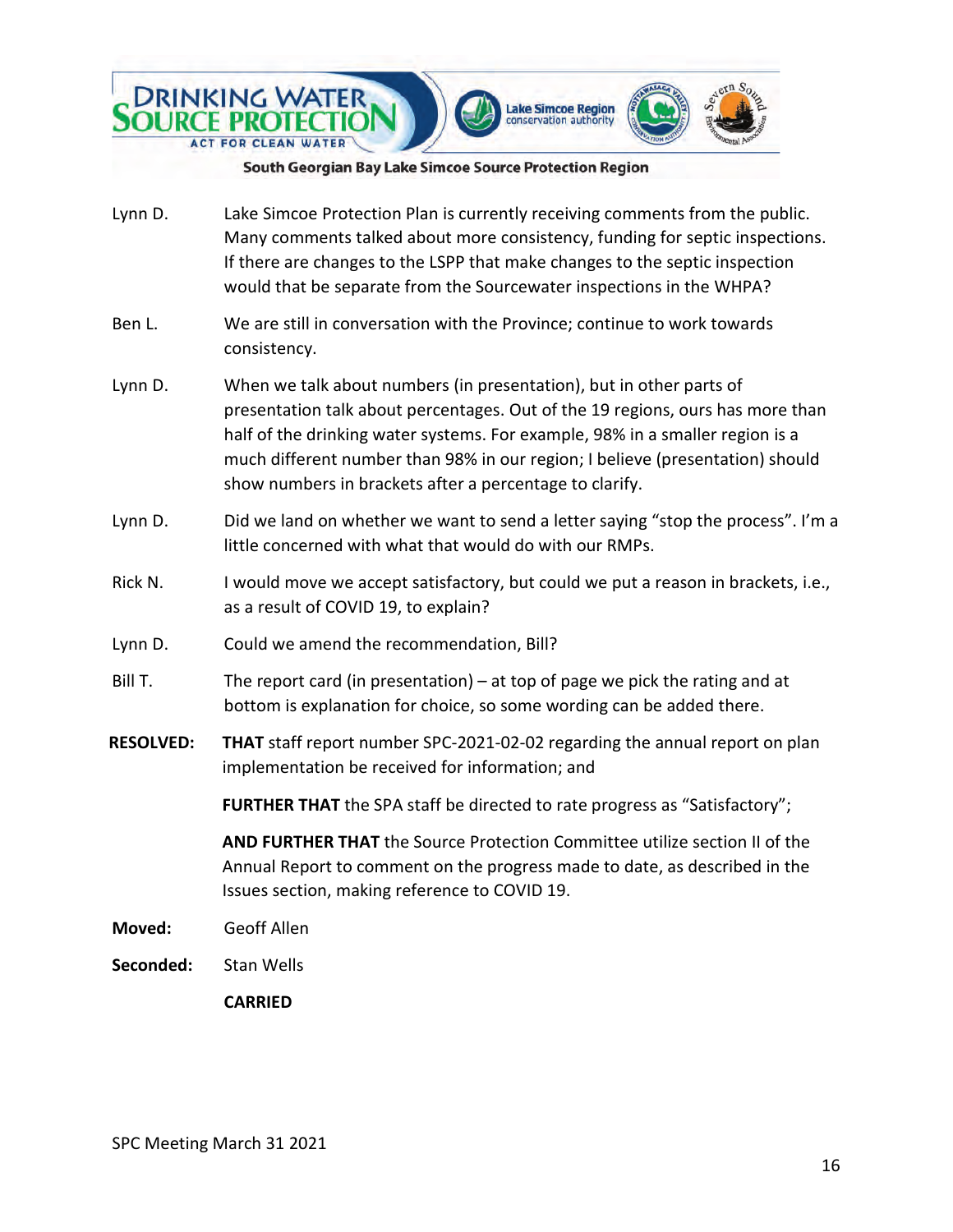

**(d) Proposed Amendment – Township of Mulmur –** Ryan Post, Nottawasaga Valley Conservation Authority

Simple well replacement in Township of Mulmur. Original inspection showed corrosion in well necessitating well replacement. Relied on three tests – location, screen depth and permit to take water– to determine if it's a simple replacement or if it will impact delineation of wellhead protection areas. Comparison of PTTW from existing to new well – no change in water extraction rates for this well; based on that wellhead protection area will not be changed. No new significant drinking water threats identified and no policy changes anticipated.

## **Questions/Comments:**

- David K. Is there a reason why the well screen corroded out?
- Ryan P. I'm not aware of the reason why that would happen. RJ Burnside did the review and made the determination.
- **RESOLVED: THAT** staff report number SPC-2021-02-04 regarding Assessment Report Update-Mulmur Chapter be received for information; and

**FURTHER THAT** the South Georgian Bay Lake Simcoe Source Protection Committee agree that the proposed amendments to the Source Protection Plan and the Mulmur Chapter of the Nottawasaga Valley Assessment Report are advisable;

**AND FURTHER THAT** staff be directed to incorporate these changes as part of the forthcoming amendment to the Source Protection Plan, under Section 36 of the *Clean Water Act*.

- **Moved:** John Hemsted
- **Seconded:** Kyle Mitchell

**CARRIED**

#### **Correspondence Received:**

Chair noted a letter was written by LSRCA Chair Emmerson to Minister Yurek; a response has been received and will be included in agenda of next meeting.

## IX. ADOPTION OF ITEMS NOT REQUIRING SEPARATE DISCUSSION

There were none.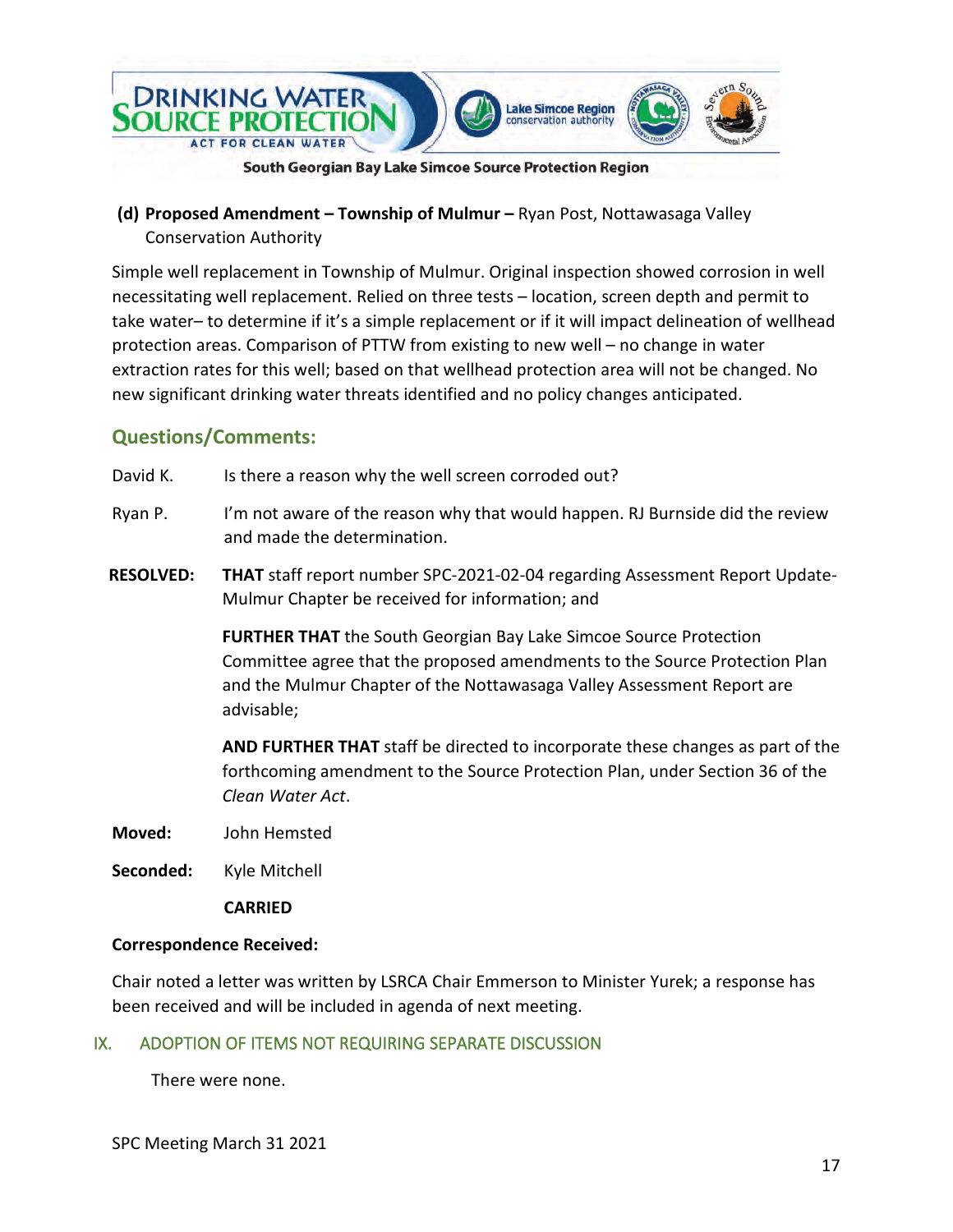

- **RESOLVED**: **THAT** the recommendations as set forth in the items not requiring separate discussion be approved, and staff be authorized to take all necessary actions to affect those recommendations.
- **Moved:** Rick Newlove
- **Seconded:** Stan Wells

**CARRIED**

## X. DETERMINATION OF ITEMS REQUIRING SEPARATE DISCUSSIONS

None.

- XI. OTHER BUSINESS
	- Dave K. There's a committee report on comments proposed to the Canada Water Agency. (Item 1(a) on Agenda).
	- Lynn D. We've already approved it, but if anyone has any questions or comments.
	- Colin E. It looks like a bureaucratic bonanza; discussions on how it will affect agriculture in Ontario are still to come.

#### XII. Next Meeting and Adjournment

Date currently unknown; staff will send a Doodle Poll to members.

- **RESOLVED: THAT** the SPC meeting of March 31, 2021 be adjourned at 3:47 p.m.
- **Moved:** Colin Elliott
- Seconded: Don Goodyear

**CARRIED**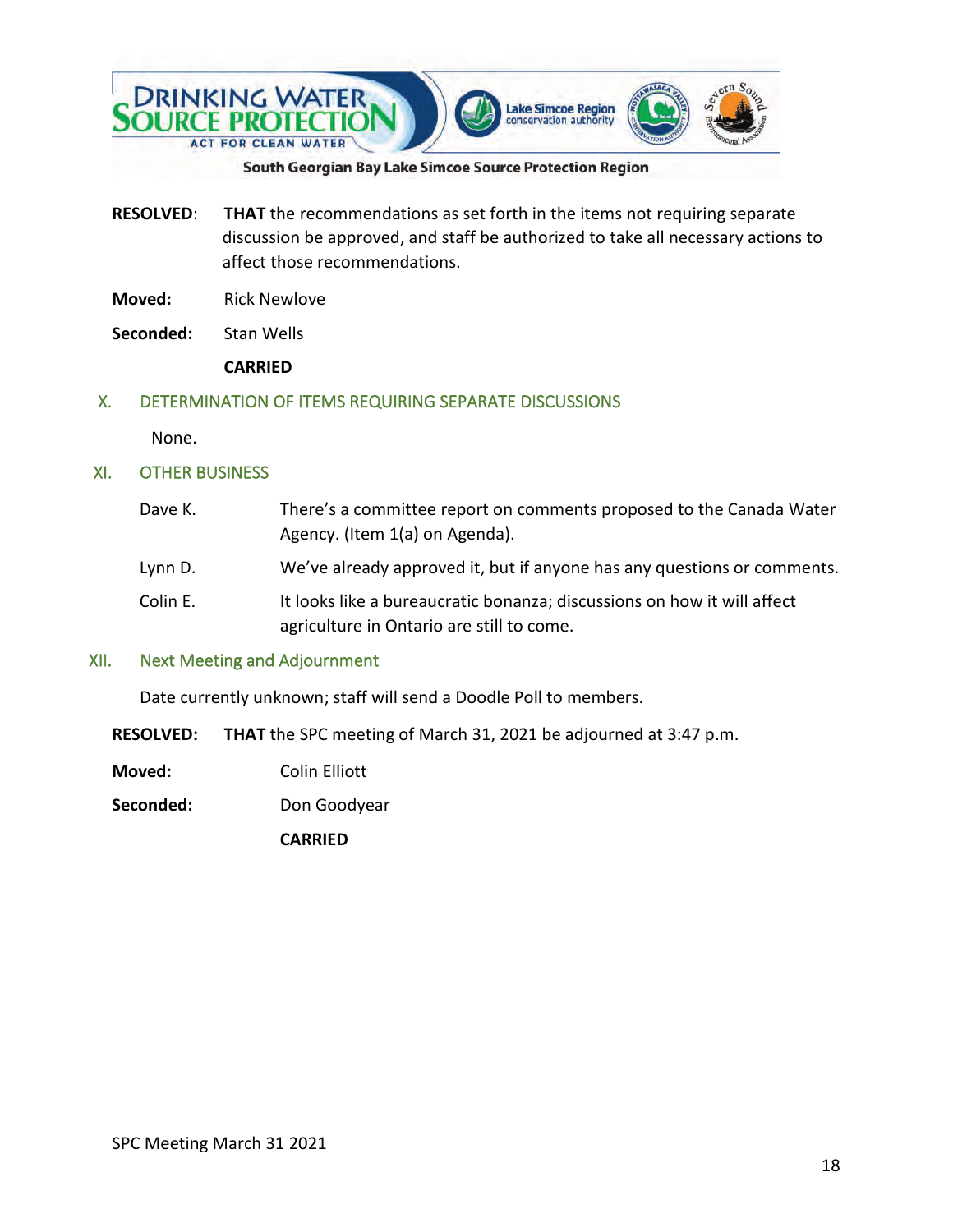Conservation and Source Protection Branch 14th Floor 40 St. Clair Ave. West Toronto ON M4V 1M2

**Ministry of the Environment, Ministère de l'Environnement, de la Conservation and Parks Protection de la nature et des Parcs** 



Direction de la protection de la nature et des sources 14e étage 40, avenue St. Clair Ouest Toronto (Ontario) M4V 1M2

357-2021-713

March 30, 2021

Mr. Wayne Emmerson Chairman and CEO, Regional Municipality of York Chair, Lakes Simcoe and Couchiching/Black River Source Protection Authority Email: wayne.emmerson@york.ca

Dear Mr. Emmerson:

Thank you for your emailed letter to Minister Yurek regarding the annual reporting requirements for source water protection under the *Clean Water Act, 2006.* I am pleased to respond on behalf of the Minister.

We value the accomplishments of source protection authorities and their municipal partners in protecting Ontario's sources of drinking water. In reviewing your most recent annual progress report, we were pleased to learn that over 230 risk management plans are already in place within the South Georgian Bay Lake Simcoe Source Protection Region.

Annual reporting for source protection fulfils several purposes including to:

- Demonstrate progress made in implementing source protection plans;
- Satisfy monitoring policy reporting obligations in local source protection plans, the *Clean Water Act, 2006* and Ontario Regulation 287/07;
- Provide compliance oversight;
- Contribute to the summary on source protection included within the Minister's annual report prepared under the *Safe Drinking Water Act, 2002*;
- Respond to requests for information; and
- Corroborate responses to any related program area audits.

Each year, the Conservation and Source Protection Branch assesses the annual reporting information and looks for ways to improve reporting. Our ministry is committed to reducing administrative burden and will look for further opportunities to address the concerns you raised, including when looking at any regulatory changes in the future.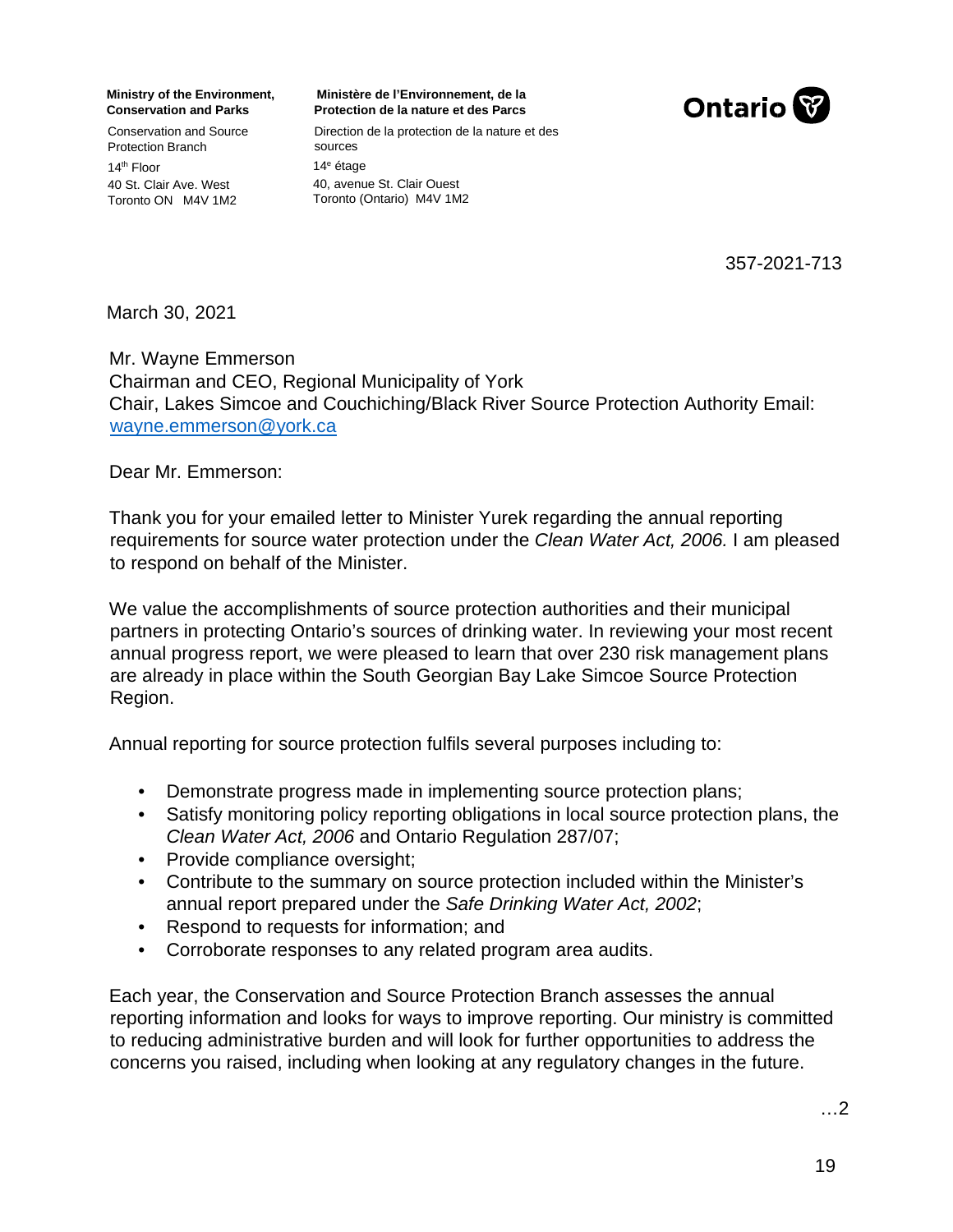Mr. Wayne Emmerson Page 2.

Thank you again for bringing forward your concerns and for your ongoing efforts in protecting sources of drinking water in Ontario.

Sincerely,

Keley Katona

Keley Katona Director, Conservation and Source Protection Branch

c: Lynn Dollin, Chair, South Georgian Bay Lake Simcoe Source Protection Committee Mariane McLeod, Chair, Nottawasaga Valley Source Protection Authority Steffen Walma, Chair, Severn Sound Source Protection Authority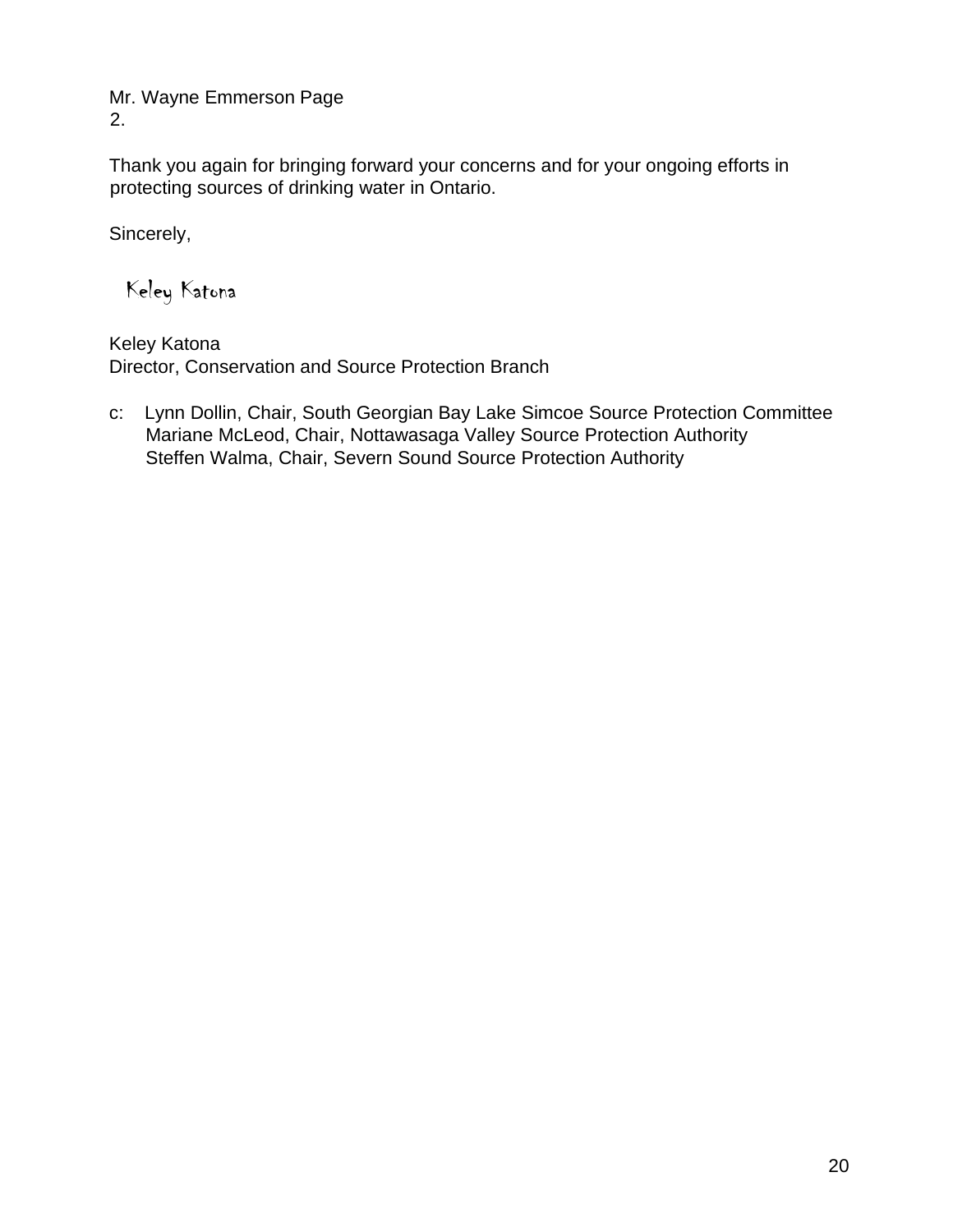**Ministry of the Environment, Conservation and Parks** 

June 14, 2021 **Ministère de l'Environnement, de la Protection de la nature et des Parcs** 

Office of the Minister

777 Bay Street, 5th Floor Toronto ON M7A 2J3 Tel.: 416-314-6790

Bureau du ministre

777, rue Bay, 5<sup>e</sup> étage Toronto (Ontario) M7A 2J3 Tél. : 416.314.6790



357-2021-1581

Wayne Emmerson, Chair Lynn Dollin, Chair Authority **Protection Committee** 120 Bayview Parkway, Box 282 120 Bayview Parkway Newmarket, ON L3Y 3W3 Newmarket ON L3Y 3W3

Lake Simcoe Region Conservation South Georgian Bay-Lake Simcoe Source

Dear Mr. Emmerson and Ms. Dollin,

I'm pleased to inform you that the Ministry of the Environment, Conservation and Parks has completed its review of your proposed amendments to the South Georgian Bay Lake Simcoe Source Protection Plan developed under the *Clean Water Act, 2006,* affecting York Region's Aurora and Newmarket wellfields.

To ensure that the quality of Ontario's municipal drinking water sources continue to be protected in the Lakes Simcoe and Couchiching/Black River Source Protection Area, I approve the amendments pursuant to section 34 of the *Clean Water Act, 2006.* These amendments will take effect on the day a notice of this decision is posted to the Environmental Registry.

I appreciate the dedication of the local municipalities, source protection authorities and all our partners and stakeholders for their work and contributions to these amendments.

Protecting Ontario's water resources for future generations is a key commitment in our Made-in-Ontario Environment Plan and the province looks forward to continuing to work with you on this commitment.

Sincerely,

Jeff Yurek Minister

**Enclosure**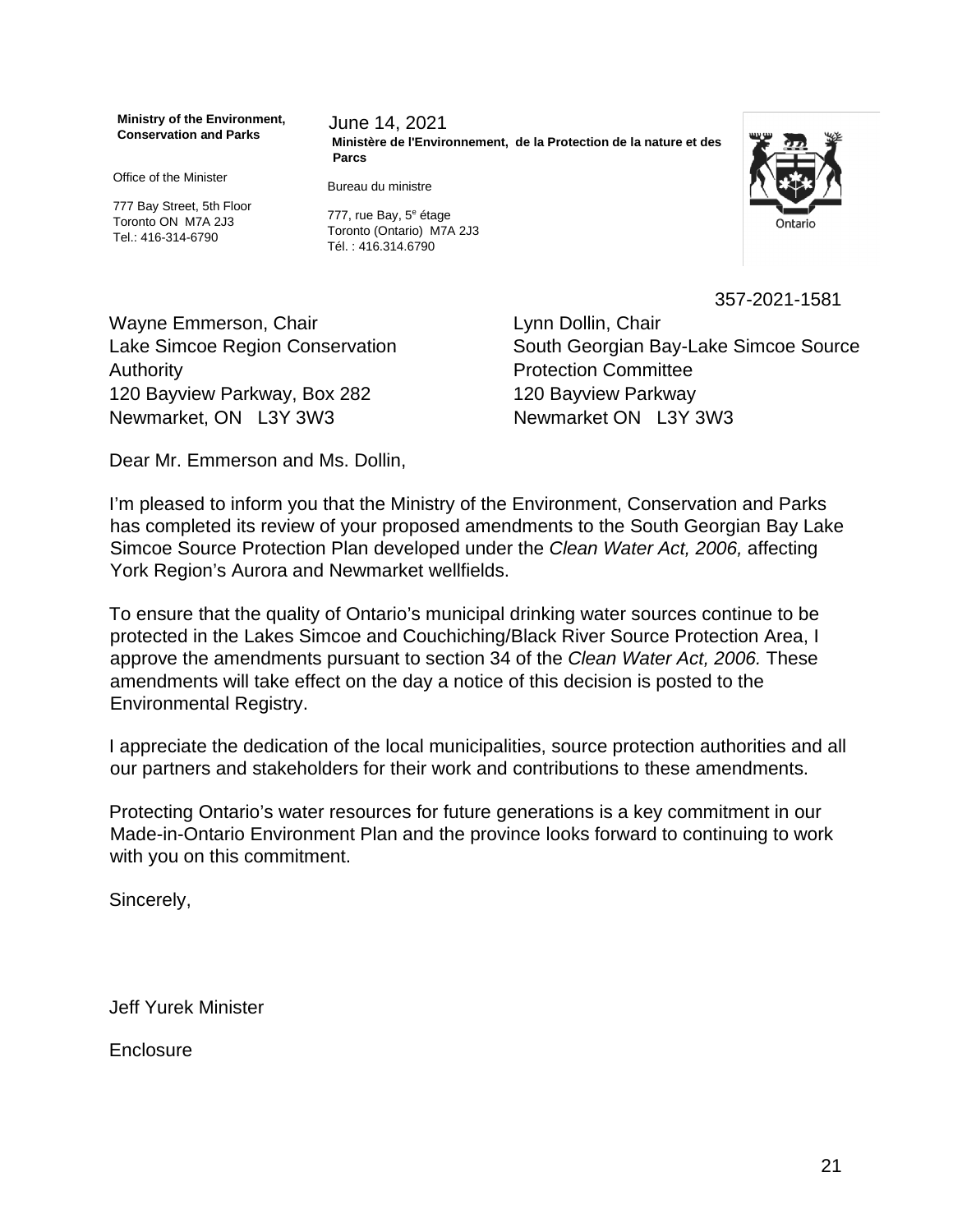| From:    | Dong, Joyce (MECP) on behalf of Stuart, Chloe (MECP)                                                          |
|----------|---------------------------------------------------------------------------------------------------------------|
| To:      | mpearson@bmross.net; John Williamson; dswright@bell.net; Thomas Fuerth; Bob Edmondson; Wendy Wright-          |
|          | Cascaden; mayor.lucy@tbaytel.net; mayor@timmins.ca; kgraham20@xplornet.ca; spcchair@npca.ca; Wayne            |
|          | Belter; max@xieenvironmental.com; raymondbeauregard@hotmail.com; the.ed@rogers.com; Lynn Dollin; Gerard       |
|          | Bilodeau; Dean Edwardson; jthunt@eagle.ca; bhorner@abca.on.ca; kfurlanetto@crca.ca;                           |
|          | generalmanager@catfishcreek.ca; cdarling@cloca.com; deb.martindowns@cvc.ca;                                   |
|          | tim.pidduck@crowevalley.com; tbyrne@erca.org; llaliberte@grca.on.ca; slawson@grandriver.ca;                   |
|          | t.lanthier@greysauble.on.ca; hbasit@hrca.on.ca; Lisa.Burnside@conservationhamilton.ca;                        |
|          | mmajchrowski@kawarthaconservation.com; elizabeth@kettlecreekconservation.on.ca; Mike Walters;                 |
|          | tammy@lakeheadca.com; jmaxwell@lprca.on.ca; mark.peacock@ltvca.ca; Rhonda.bateman@ltc.on.ca;                  |
|          | pbeard@mvca.on.ca; david.vallier@timmins.ca; smcintyre@mvc.on.ca; csharma@npca.ca;                            |
|          | Carl.Jorgensen@ConservationSudbury.ca; briant@nbmca.on.ca; cao@northernbruce.ca; dhevenor@nvca.on.ca;         |
|          | dmarinigh@otonabeeconservation.com; bmcnevin@quinteconservation.ca; richard.pilon@rrca.on.ca;                 |
|          | sommer.casgrain-robertson@rvca.ca; j.stephens@svca.on.ca; cbarrett@ssmrca.ca; jcayley@severnsound.ca;         |
|          | acoleman@nation.on.ca; bmcdougall@scrca.on.ca; jmackenzie@trca.on.ca; annettt@thamesriver.on.ca               |
| Cc:      | mmacdonald@abca.on.ca; dclarkson@mvca.on.ca; Angela Mills; Deborah Balika; Ivey, Janet; Katie Stammler;       |
|          | Chitra Gowda; mkeller@grandriver.ca; gailw@lakeheadca.com; Crystal Percival; Marika Livingston; Thomas        |
|          | Proks; David Ellingwood; Amy Dickens; Lisa Van De Ligt; Carl Seider; Marlene McKinnon; Bill Thompson; Madison |
|          | Keegans; allainj@thamesriver.on.ca; Keith Taylor; Holly Evans; kgavine@conservationontario.ca; Rick Wilson;   |
|          | laurie.nelson@trca.ca, Laura Monforton, Ilona Feldmann, info@lakeheadca.com,                                  |
|          | brian.stratton@mrsourcewater.ca, k.gillan@greysauble.on.ca, Mike E. Wilson, Trent Bos LTC; Stuart, Chloe      |
|          | (MECP); Corrigal, Kirsten (MECP); Ecclestone, Susan (MECP); Dong, Joyce (MECP); CSPB Coordinator (MECP)       |
| Subject: | Staffing Announcement - Director, Conservation and Source Protection                                          |
| Date:    | June 18, 2021 9:28:31 AM                                                                                      |
|          |                                                                                                               |
|          |                                                                                                               |

**CAUTION: This email originated outside of LSRCA. DO NOT** click links or open attachments unless you recognize the sender and trusted content. If in doubt, contact the IT Helpdesk at ITHelpdesk@lsrca.on.ca

### Good morning,

I am pleased to announce that **Kirsten Corrigal** was the successful candidate in the competition for the **Director, Conservation and Source Protection** in the Land and Water Division, effective June 28, 2021.

Kirsten joined MECP in 2019 as Manager, Special Projects, to lead a comprehensive review and subsequent legislative changes related to the Endangered Species Act. In 2020, she became the Manager of Species at Risk Recovery Section in the Land and Water Division where she has been providing leadership to a large team of professionals with a broad-ranging portfolio. This has included leading a large and complex regulatory proposal, working to establish a new Crown agency, delivering a \$4.5M annual Species at Risk Stewardship Transfer Payment Program and implementing recovery planning for species at risk.

Prior to coming to MECP, Kirsten had varying leadership roles with the Ministry of Natural Resources and Forestry and the Ministry of Energy, Northern Development and Mines. This included species at risk and biodiversity policy, forest policy, forest tenure modernization and forest management. One of her proudest professional accomplishments was negotiating Ontario's first-ever forestry resource revenue sharing agreements with First Nations.

Kirsten brings extensive experience in environmental policies and programs, as well as an inclusive approach to team building and drive toward a collective vision.

Kirsten calls Peterborough home, where she is married with two teenaged kids. She regularly shares her home office with the moist spoiled family member, her dog Rosie. When she is not working, she is actively scouting out new trails to run or hike,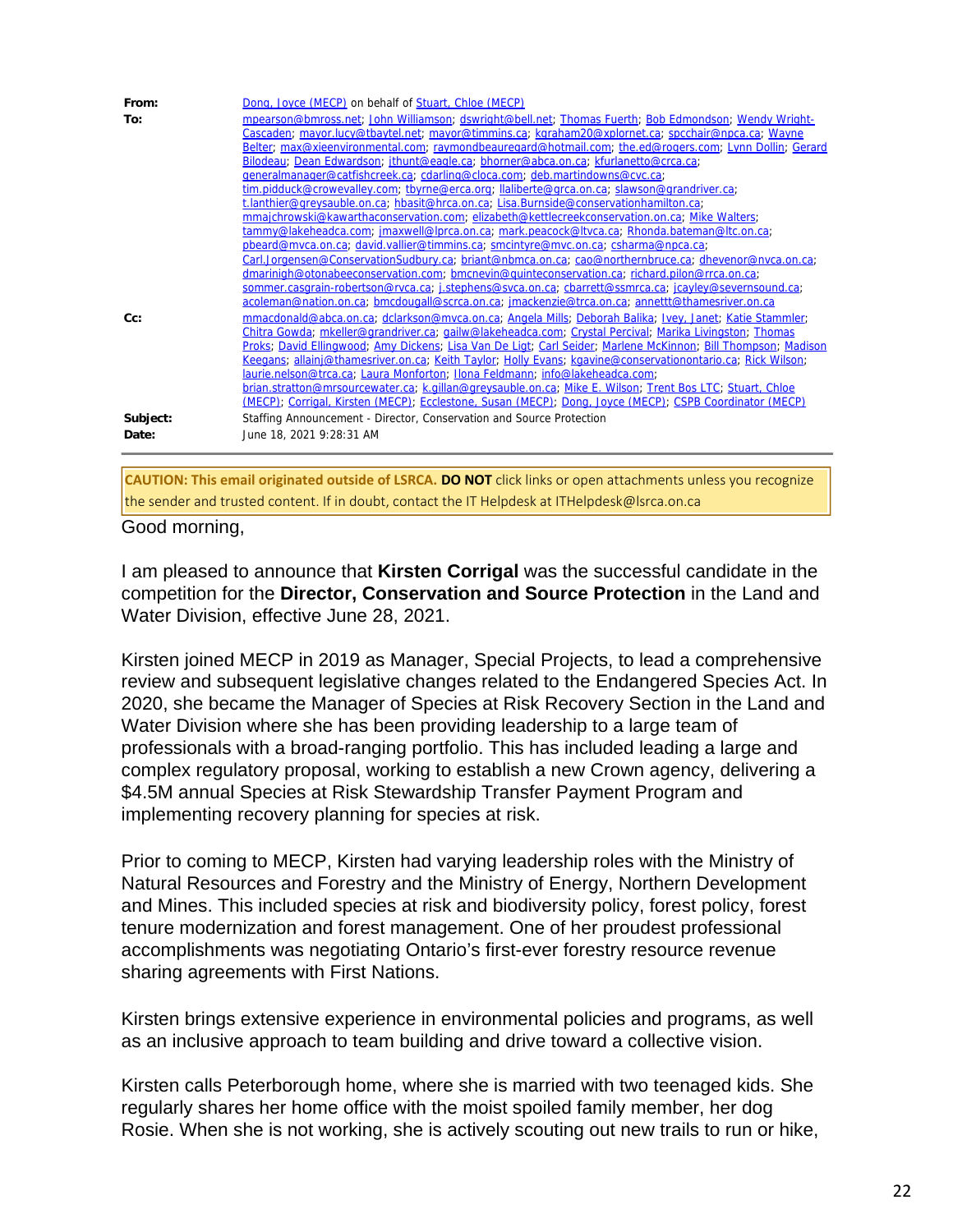walking her dog and looking forward to rejoining the Peterborough Singers.

I look forward to welcoming her to the Divisional Leadership Team. Please join me in congratulating Kirsten on her new role.

I would like to thank Susan Ecclestone for expertly taking on this additional portfolio and leading the branch over the past three months. Susan and Kirsten will work together to ensure a smooth transition, and Kirsten is looking forward to meeting many of you in the days and weeks to come.

Thank you. Have a nice day. **Chloe** 

Chloe Stuart ADM, Land and Water Division Ministry of the Environment, Conservation and Parks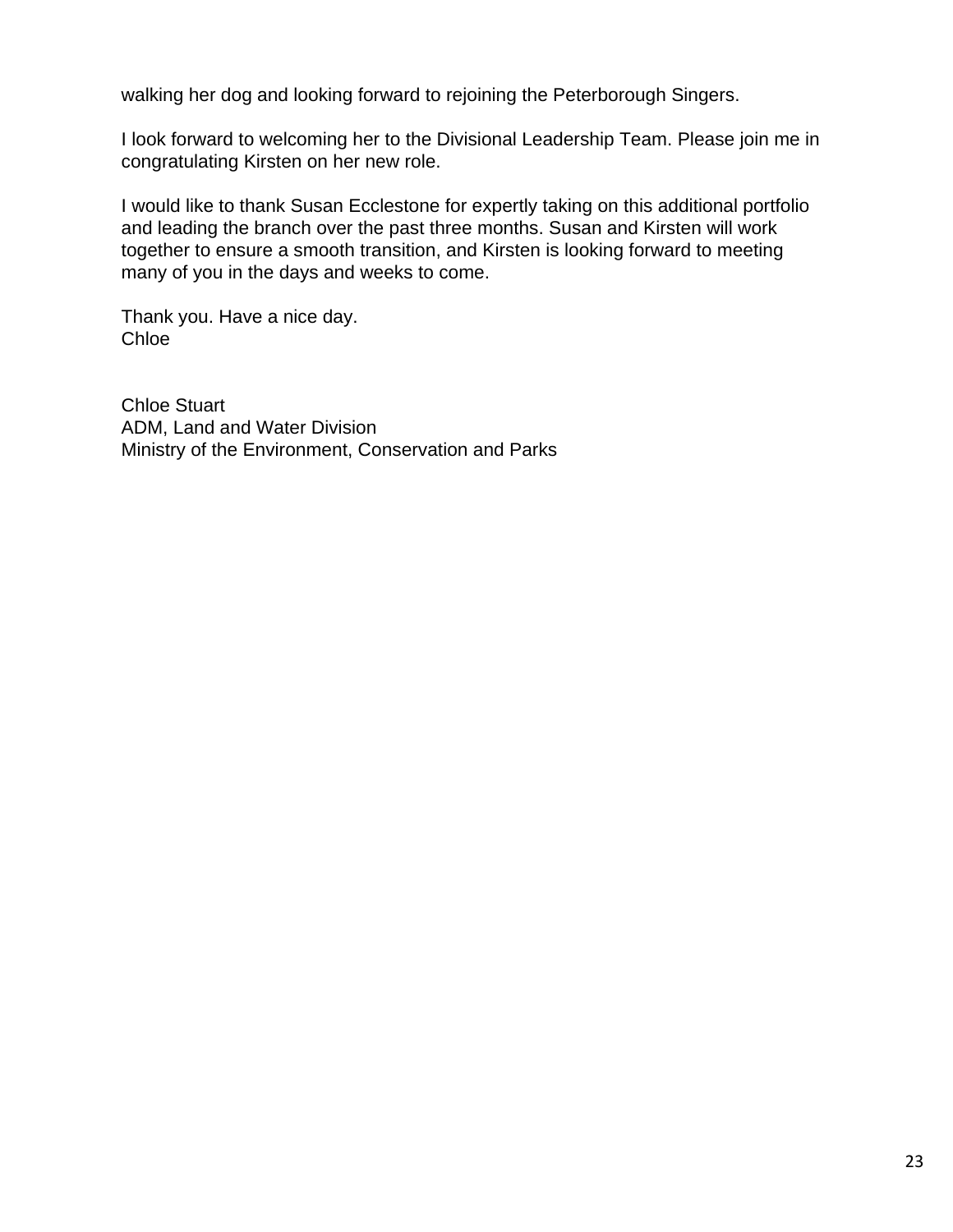

# **Source Protection Committee Meeting**

| <b>Staff Report Number:</b> | SPC-2021-03-01                                                                                                                                                                      |
|-----------------------------|-------------------------------------------------------------------------------------------------------------------------------------------------------------------------------------|
| <b>Agenda Item Number:</b>  | IX(a)                                                                                                                                                                               |
| To:                         | South Georgian Bay Lake Simcoe Source Protection Committee                                                                                                                          |
| From:                       | Mike Wilson, P. Geo. Source Water Protection Hydrogeologist                                                                                                                         |
| Date:                       | December 16, 2021                                                                                                                                                                   |
| Subject:                    | <b>Source Protection Plan and Assessment Report Update</b><br>Updated Wellhead Protection Areas for the Cannington Well<br><b>Supply</b>                                            |
| <b>Recommendations:</b>     | THAT Staff Report No. SPC-2021-03-01 be received for information;<br>and                                                                                                            |
|                             | <b>FURTHER THAT</b> the Source Protection Committee agree that the<br>proposed revisions to the Cannington wellhead protection area<br>mapping and assessment report are advisable. |

# **Purpose of Staff Report:**

The purpose of this Staff Report is to provide the Source Protection Committee (SPC) an overview of proposed changes to the Wellhead Protection Areas for the Cannington Well Supply, resulting from a proposed addition of wells MW9 and MW10 and the decommissioning of well MW6, and to seek the agreement of the Source Protection Committee that the amendments are advisable.

# **Background:**

The Region of Durham owns and operates the municipal water supply system and municipal wellfields servicing the Urban Area of Cannington, in northern Brock Township. The Cannington Drinking Water Supply currently includes five active wells, one above ground standpipe (reservoir), and approximately 13.6 kilometres of water main, serving approximately 2,100 people (R.V Anderson Associates Inc., 2018).

One of the wells servicing this community, Well MW6, was deactivated in 2012, and decommissioned in 2016, due to water quality issues. More recently the Regional Municipality of Durham has drilled two new municipal supply wells (MW9 and MW10) to provide additional water supply capacity for this community. Before water can be provided to the public from the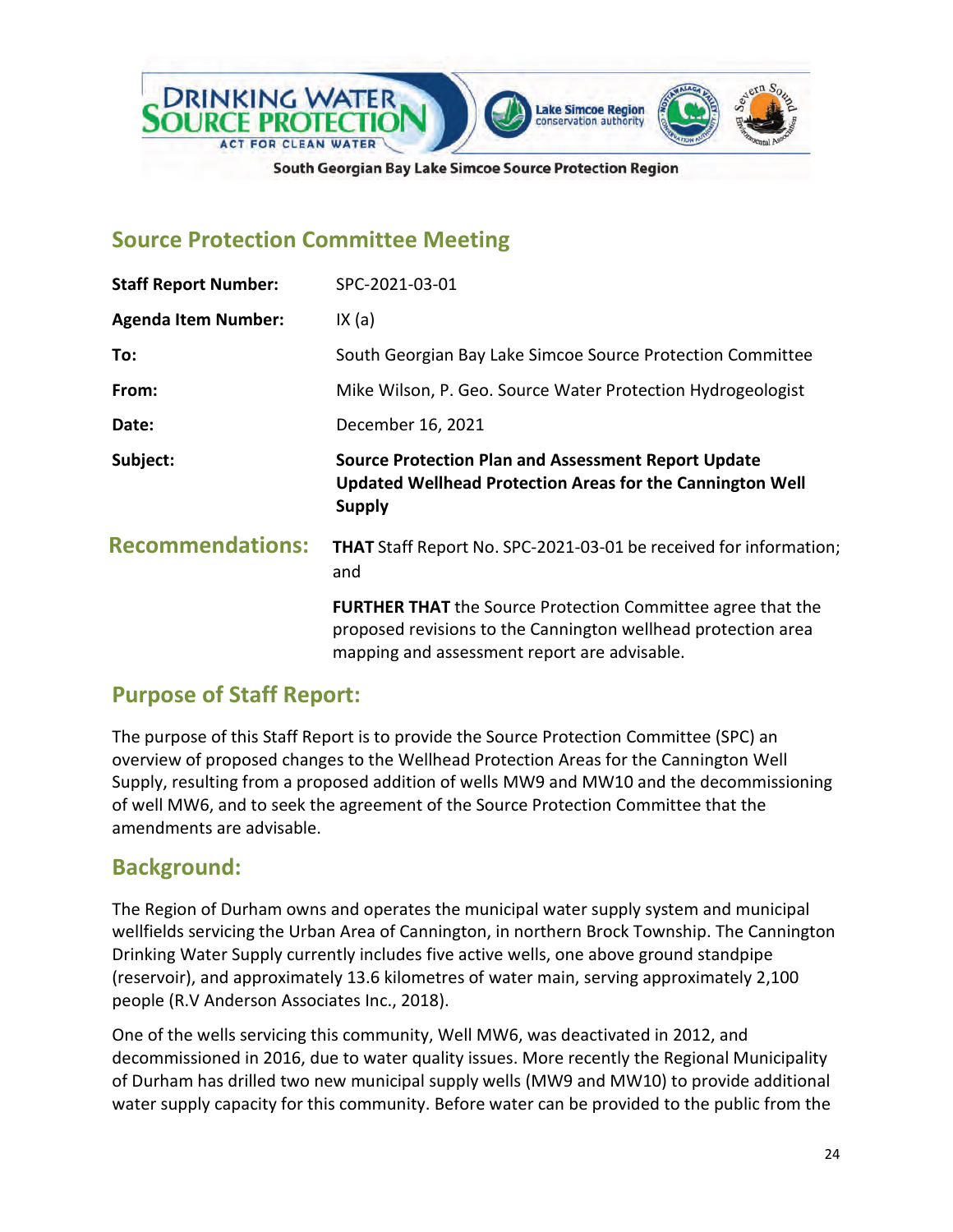new wells, they must be incorporated into the South Georgian Bay Lake Simcoe Source Protection Plan. The technical work, including delineation of wellhead protection areas (WHPAs) and vulnerability and uncertainty analysis, have been completed by S.S. Papadopulos & Associates Inc. (SSP&A) and GeoProcess Research Associates (GeoProcess) as part of a larger modelling exercise Durham Region has undertaken.

Characterization and understanding of the underlying hydrologic and hydrogeologic systems form the foundation of source protection planning and the assessment of risk to groundwater resources. Given the complexity of these systems, the Region identified the need for an up-todate, unified, regionally extensive suite of numerical modeling tools to represent the hydrologic and groundwater flow systems extending across the Region of Durham. Therefore, in 2018 the Regional Municipality of Durham retained S.S. Papadopulos & Associates Inc. and GeoProcess Research Associates to develop a new hydrologic and hydrogeologic numerical model and to assist with the delineation of wellhead protection areas and vulnerability assessments. The construction and calibration of the suite of numerical models – collectively referred to as the Durham 2021 Model – is documented in GeoProcess Research Associates/S.S. Papadopulos & Associates (2021b). The Durham 2021 Model comprises three model domains: a threedimensional geologic model, a distributed hydrologic (runoff) model, and a three-dimensional numerical groundwater flow model. As part of the technical work, staff at Durham Region also retained WSP Canada Inc. (formerly GENIVAR, who prepared the previous threats assessment in 2010) to update the threats assessment and provide total impervious surface area, percent managed lands, and livestock density mapping for the updated WHPAs. Theses studies capture the addition of the two new Cannington wells and the removal of well MW6.

Following completion of this technical work, the Source Protection Authority (SPA) can initiate amendments under Section 34 of the Act, when the SPA and SPC are of the opinion that an update is advisable. After SPC review, the proposed amendments are taken for pre-consultation to all bodies responsible for implementing them, to Councils at all affected Municipalities for endorsement, and finally to the public with a 35-day online consultation period. Public consultation is expected to occur in March 2022, after which Lake Simcoe Couchiching/Black River Source Protection Authority staff will submit the proposed amendments to the Minister of Environment, Conservation and Parks for approval.

Upon plan approval from the Minister, the Assessment Report formally becomes part of the Plan, and all existing policies will apply to the updated wellhead protection areas. The Regional Municipality of Durham is aware of policy implementation obligations and has been in communication with the Township of Brock, who are aware of the technical study and policy implications.

## **Issues:**

As part of the technical work to incorporate the new Cannington wells (MW9 and MW10) and remove well MW6, Durham Region completed the update to their regional three-dimensional, numerical groundwater flow model in 2021. Updates to the model better reflect the current state of knowledge of the regional stratigraphy in Durham Region and are more representative of observed hydrogeological data, and of the current conceptual understanding of the areas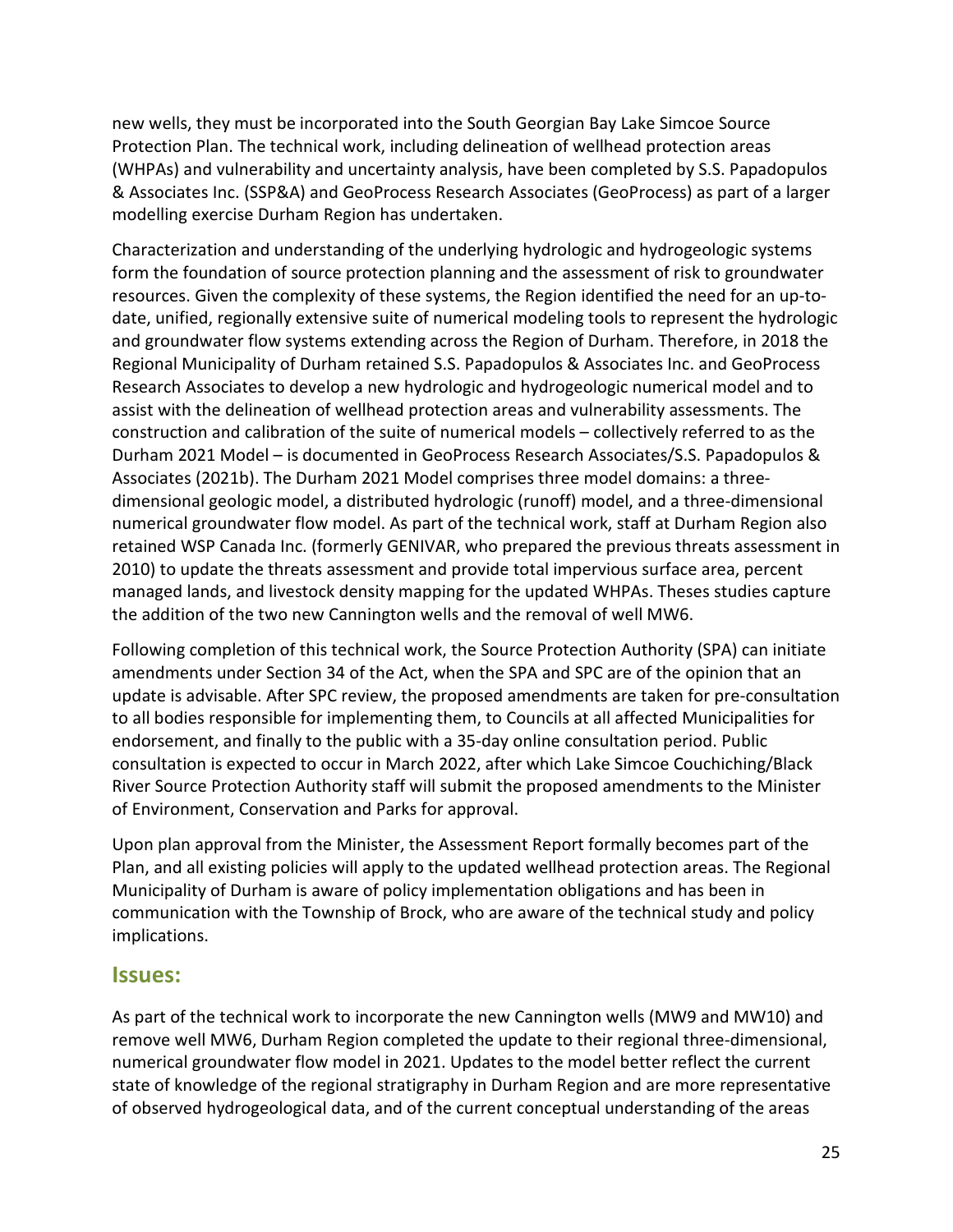around the municipal wellfields. This work vastly improves upon the 2007 local-scale model used previously to delineate the current Cannington WHPAs (JHL, 2007) and the regional-scale Durham model developed in 2013. The Durham 2021 model is constructed within a single unified regionally extensive framework that accommodates both local-scale assessments around municipal wellfields and larger scale modelling of regional features and flow systems on the watershed or multi-watershed scale.

There are both important similarities and differences between the current (JHL, 2007) and proposed (GeoProcess and SSP&A, 2021a) WHPAs [\(Figure 1\).](#page-29-0) The general direction of groundwater flow implied by the WHPAs are similar for both the Arena and Gravel Pit wellfields. The WHPAs for the Gravel Pit Wellfield currently in the Assessment Report extend further south from the municipal production wells than the proposed updated WHPAs do. The current 25-year time-of-travel capture zone extends more than 1000 m further south than is predicted with the proposed analyses. The current capture zone for the Arena Wellfield extends significantly further south and east than is predicted with the proposed analyses. It is also noted that WHPA-B of the Arena Wellfield extends significantly up gradient from wells MW4 and MW8 as predicted with the proposed analysis, when compared to the current WHPA. The vulnerability scores within the Cannington WHPAs have changed because of the model update [\(Figure 2\)](#page-27-0). Areas with the highest vulnerability score (10) are distributed more variably throughout the WHPA-B for the Arena Wellfield and areas with vulnerability score 10, associated with wells MW3, MW2 and MW7 of the Gravel Pit Wellfield, don't extend as far south when delineated with the proposed model.

An update to the assessment of potential drinking water threats to the Cannington Well Supply was undertaken to reflect the new WHPA and vulnerability scores. The methodology and approach taken for the threats assessment exercise was the same as that followed by GENIVAR (2010) for the original Cannington Well Supply. After considering the number of significant threat activities that have already been identified as being managed by the Durham Region Risk Management Official, since the effective date of the source protection plan, there are now twenty-eight (28) threat activities that have potential to be significant drinking water threats on twenty-three (23) land parcels for the Gravel Pit Wellfield and seventeen (17) threat activities that have the potential to be significant drinking water threats on twelve (12) land parcels associated with potential threats in the Arena Wellfield. There are twenty three (23) new onsite sewage system (septic) threat properties associated with the Gravel Pit Wellfield and eight (8) new on-site sewage system (septic) threat properties and two (2) Agricultural-based threat properties associated with the Arena Wellfield. These new threats are on properties that were not previously affected by the South Georgian Bay Lake Simcoe Source Protection Plan.

Finally, staff are of the opinion that the changes to the WHPAs and vulnerability scoring will not require any changes to Source Protection Plan policies. The existing source protection plan policies will sufficiently protect the updated Cannington Well Supply.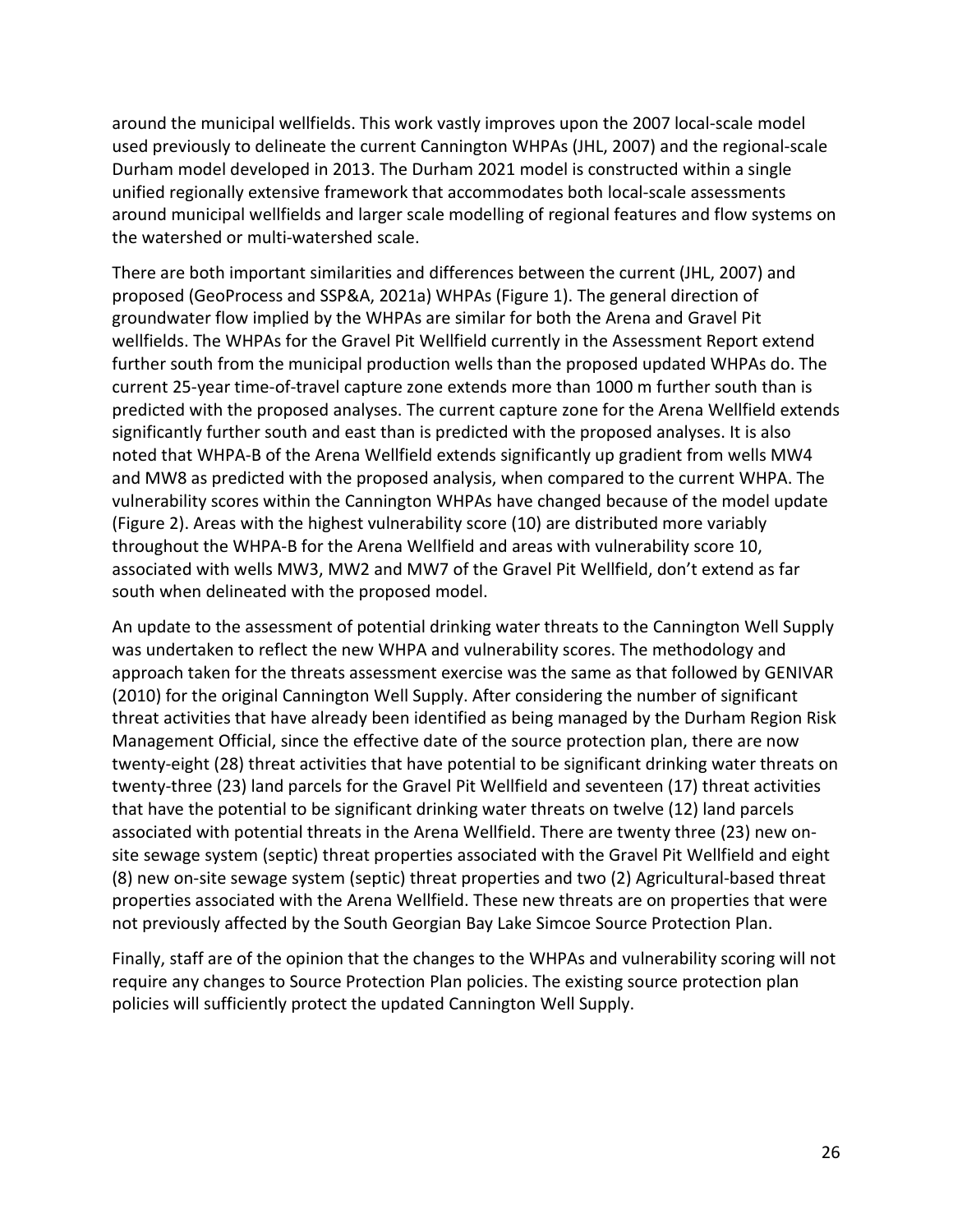

Figure 1: Wellhead Protection Areas for Cannington Wells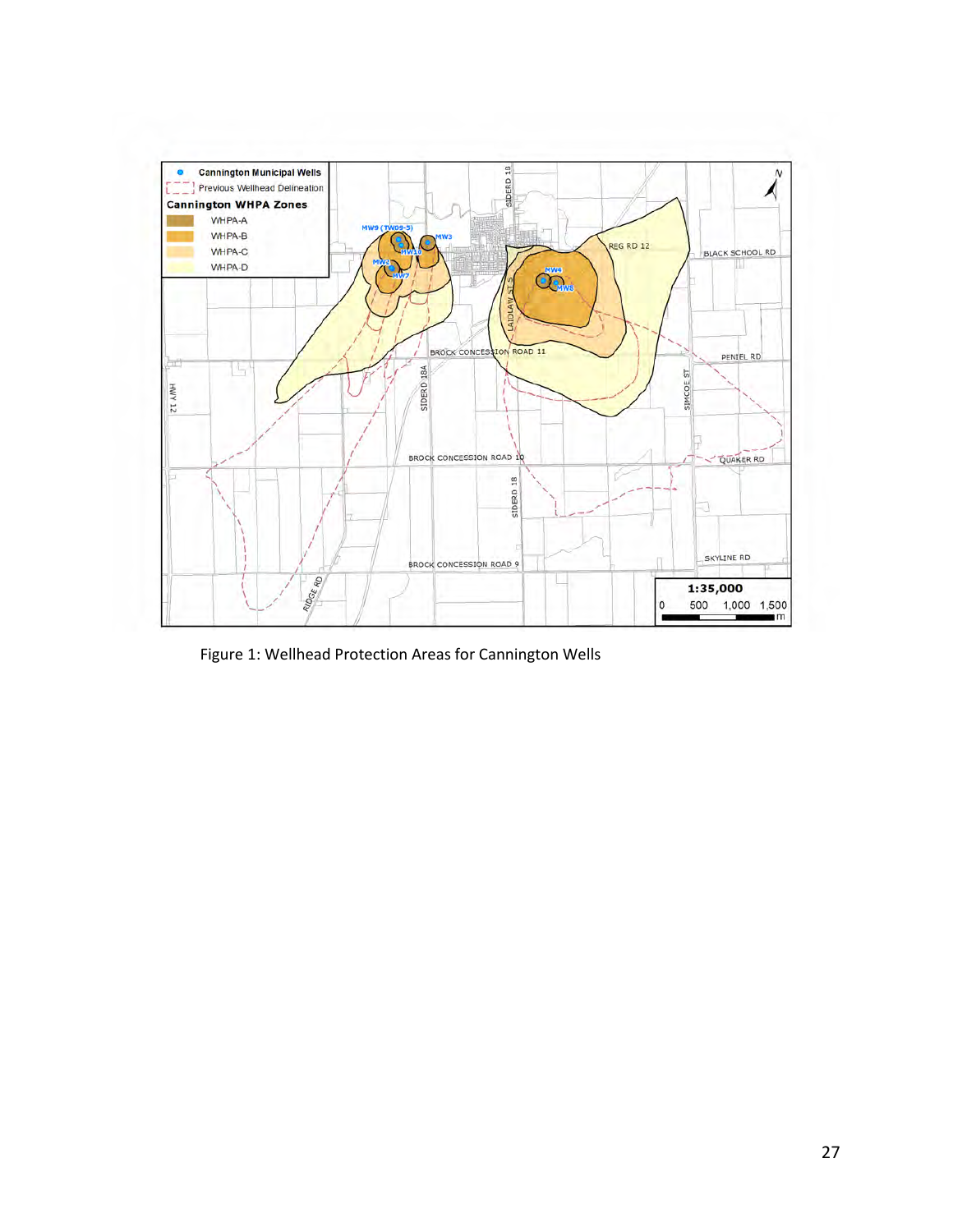

<span id="page-27-0"></span>Figure 2: Vulnerability Scores for Cannington WHPAs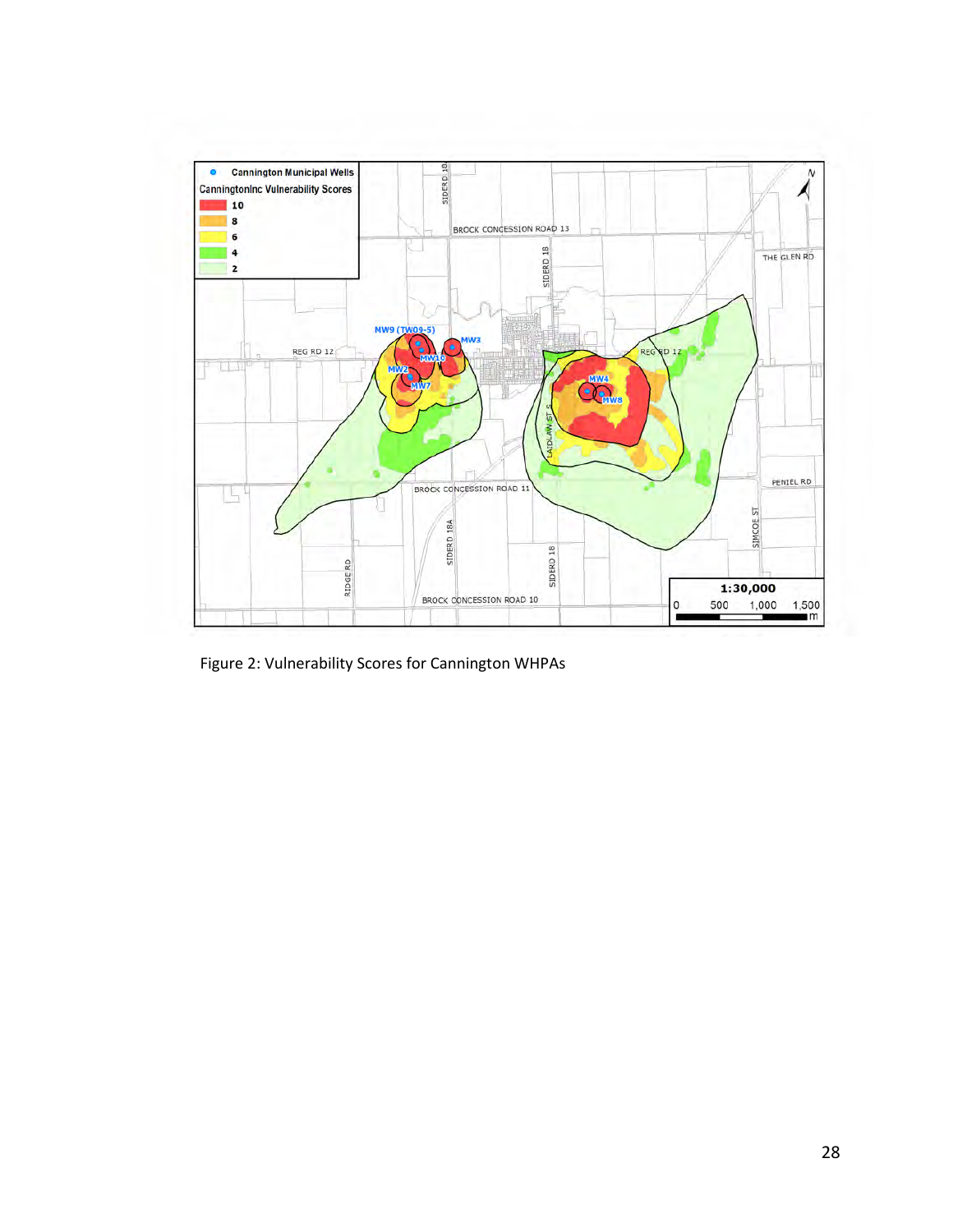# **Summary:**

The Regional Municipality of Durham is proposing to revise wellhead protection area boundaries and vulnerability scores for the Cannington Well Supply, to allow the incorporation of two new municipal wells (MW9 and MW10) into the water supply system, and to account for the decommissioning of well MW6. SPA staff have drafted an updated Regional Municipality of Durham chapter in the Assessment Report that incorporates the new technical work and accounts for the new wells.

# **Recommendation:**

**RECOMMENDED THAT** Staff Report No. SPC-2021-03-01 be received for information; and **FURTHER THAT** the Source Protection Committee agree that the proposed revisions to the Cannington wellhead protection area mapping and assessment report are advisable.

### **Prepared by:**

Mike Wilson, P. Geo.

Source Water Protection Hydrogeologist

### **Recommended by:**

Bill Thompson

Project Manager, South Georgian Bay Lake Simcoe Source Protection Region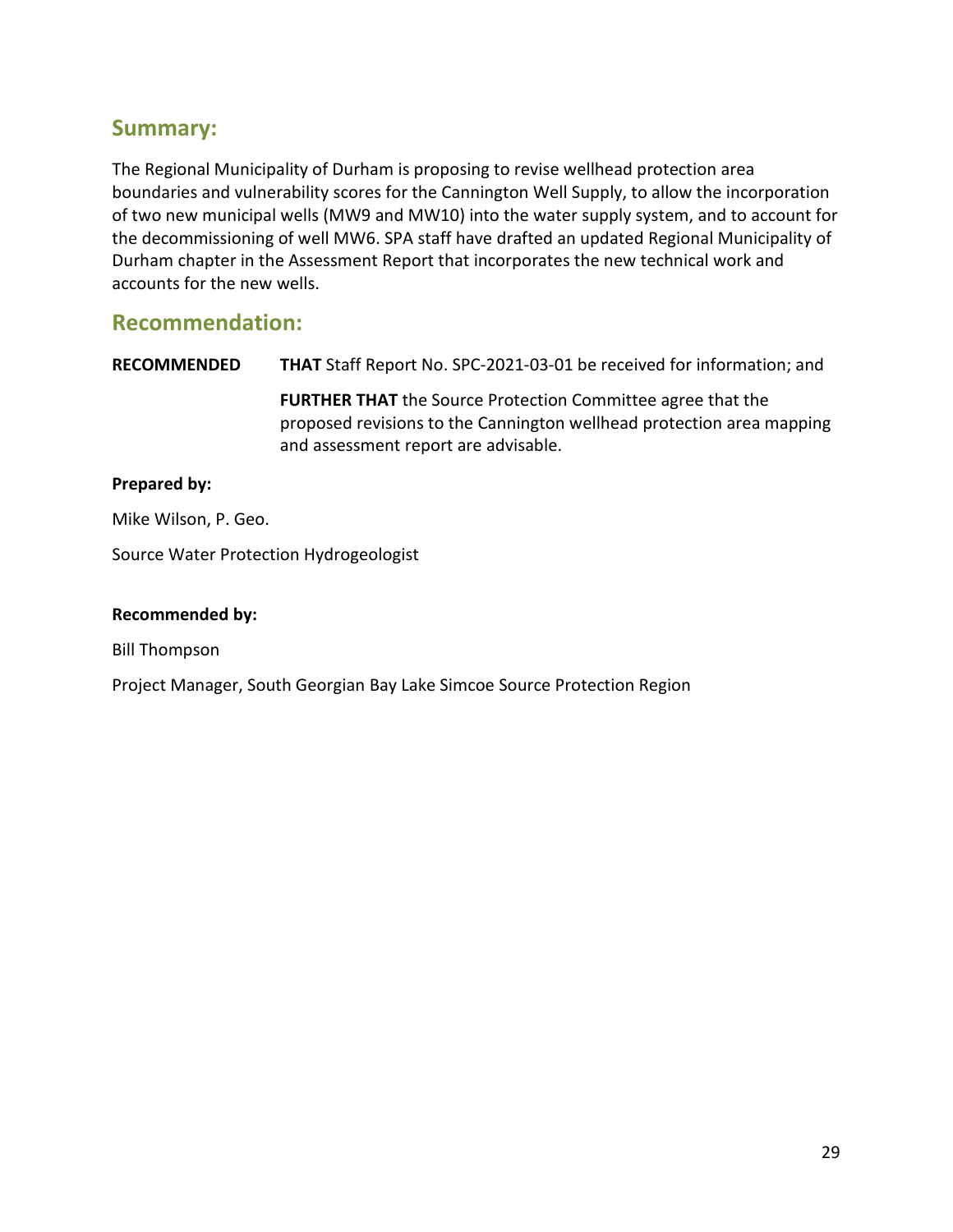# **References:**

GeoProcess Research Associates Inc / S.S. Papadopulos & Associates, Inc., 2021b, Groundwater Model Construction and Calibration Report, Groundwater Modelling Update to Meet Source Protection Requirements, Region of Durham/ORMGP, Draft.

GeoProcess Research Associates Inc / S.S. Papadopulos & Associates, Inc., 2021a, Cannington Municipal Water Supply System – Local Wellfield Characterization Reporting. Groundwater Modelling Update to Meet Source Protection Requirements, Region of Durham, Draft.

Jagger Hims Limited (JHL), 2007, Community of Cannington source water protection, updated wellhead protection areas, prepared for the Region of Durham Works Department.

R.V. Anderson Associates Limited, 2018, Provision of Additional Water Supply Capacity for the Community of Cannington in the Township of Brock – Class Environmental Assessment Addendum – Final. Prepared for the Regional Municipality of Durham.

<span id="page-29-0"></span>WSP, 2021, Assessment of Drinking Water Threats, Cannington Water Supply, The Regional Municipality of Durham, Draft.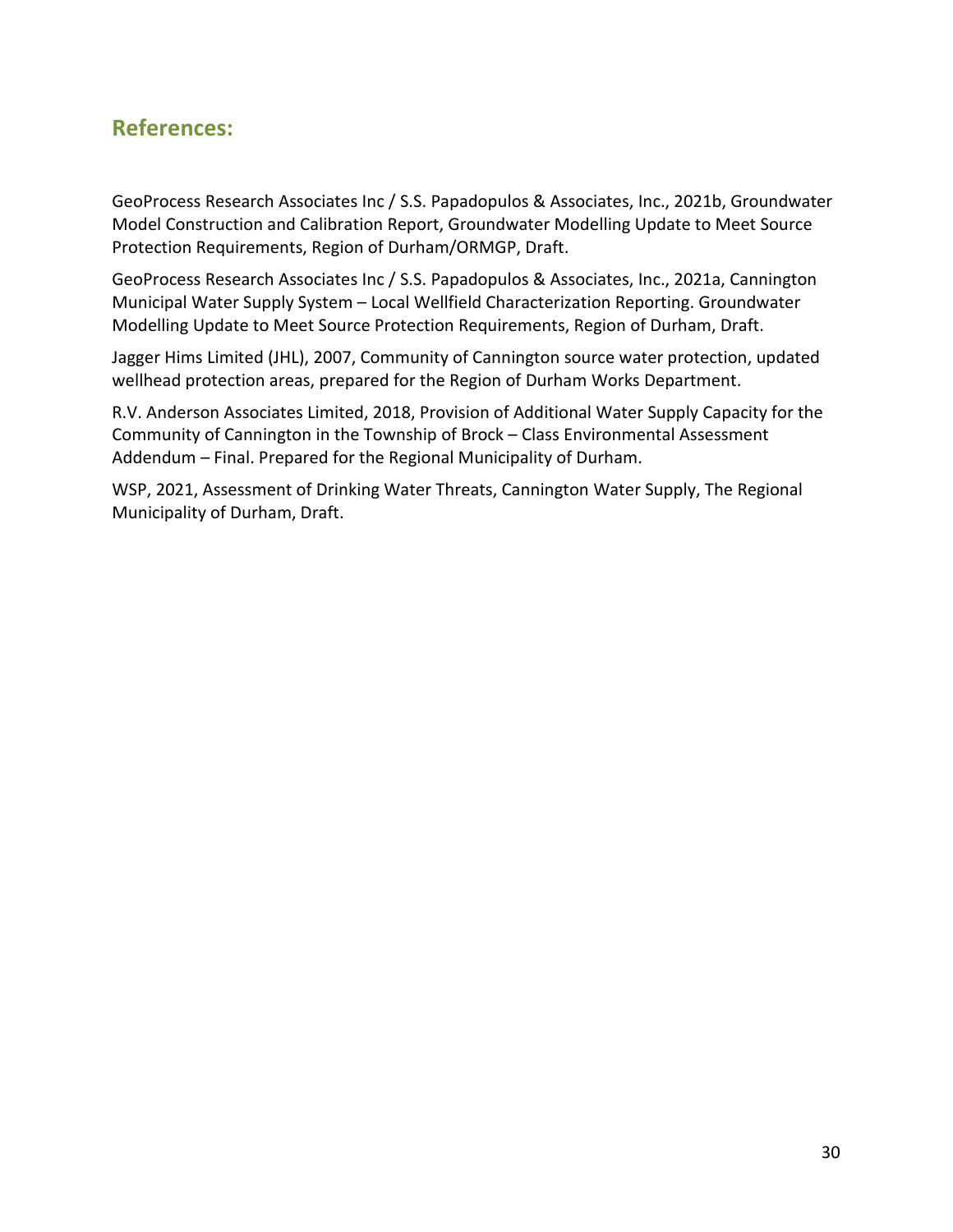

# **Source Protection Committee Meeting**

| Subject:                    | <b>Source Protection Plan and Assessment Report Update</b><br>Updated Wellhead Protection Areas for the Sunderland Well<br><b>Supply</b> |
|-----------------------------|------------------------------------------------------------------------------------------------------------------------------------------|
| Date:                       | December 16, 2021                                                                                                                        |
| From:                       | Mike Wilson, P. Geo., Source Water Protection Hydrogeologist                                                                             |
| To:                         | South Georgian Bay Lake Simcoe Source Protection Committee                                                                               |
| <b>Agenda Item Number:</b>  | IX(b)                                                                                                                                    |
| <b>Staff Report Number:</b> | SPC-2021-03-02                                                                                                                           |

## **Recommendations:**

**THAT** staff report number SPC-2021-03-02 be received for information; and

**FURTHER THAT** the Source Protection Committee agree that the proposed revisions to the Sunderland wellhead protection area mapping and assessment report are advisable.

## **Purpose of Staff Report:**

The purpose of this Staff Report is to provide the Source Protection Committee (SPC) an overview of proposed changes to the Wellhead Protection Areas for the Sunderland Well Supply, resulting from the addition of the emergency well TW17-3 (MW3), and to seek the agreement of the Source Protection Committee that the amendments are advisable.

## **Background:**

The Region of Durham owns and operates the Sunderland municipal water supply system, which services approximately 1,573 people (as of 2018) in the community of Sunderland in Brock Township. At the time the Assessment Report was written, the Sunderland municipal water supply system consisted of two wells, MW1 and MW2.

In May 2017, the Regional Municipality of Durham took well MW2 offline due to the degradation of raw water quality that inhibited the effectiveness of the existing water treatment system. Despite attempts to rehabilitate the well and restore the water quality, the ultraviolet transmittance (UVT) remained below the acceptable limit required to ensure adequate levels of disinfection. With the Sunderland community thus relying on only one water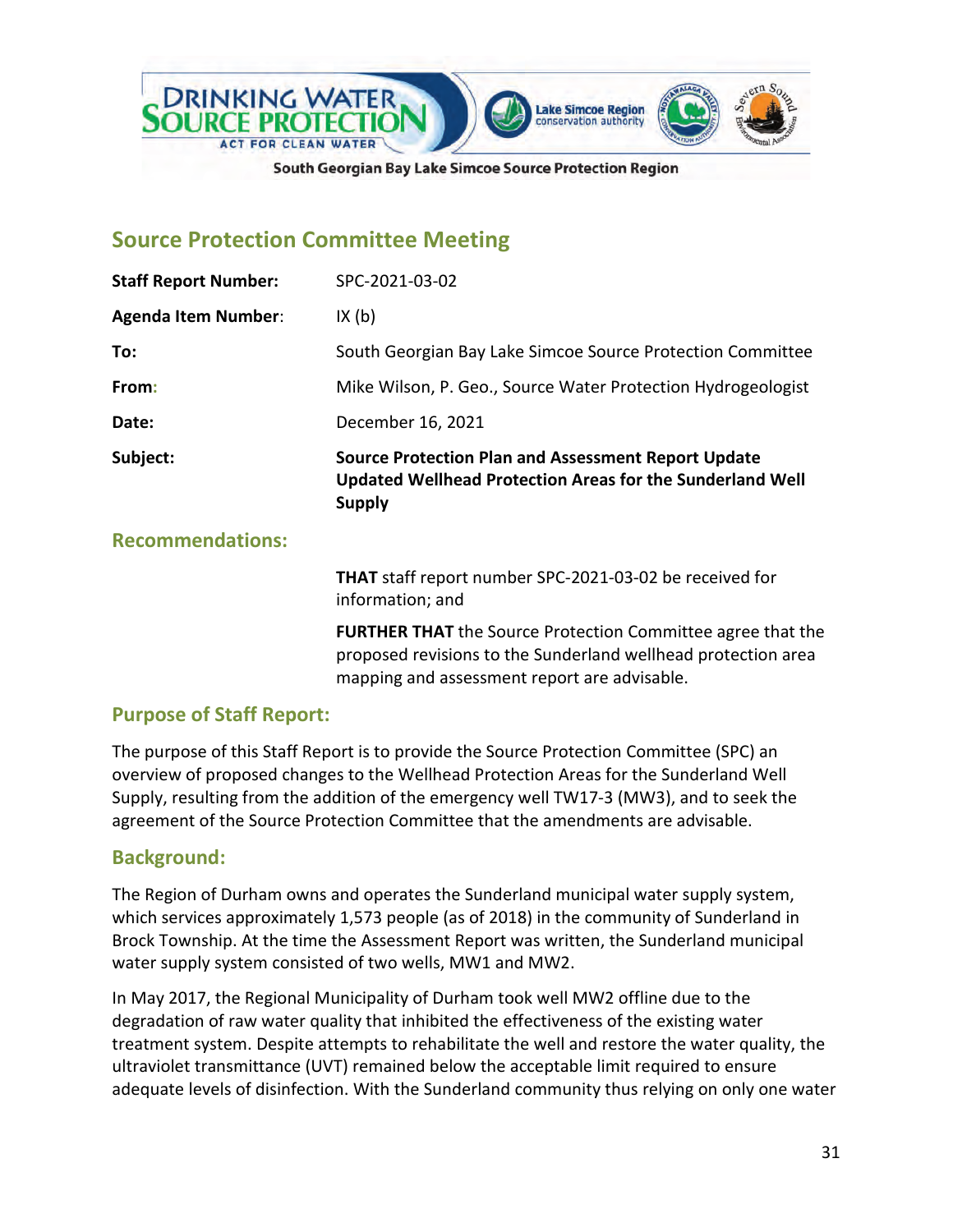supply well, the Region of Durham was granted an Emergency Declaration Order from the Ministry of the Environment and Climate Change on April 10, 2018. This Order exempted them from having to conduct a Class Environmental Assessment study for the new emergency well and from the requirement to include the new well in the Assessment Report prior to it going into service. To compensate for the water supply issues at MW2, the Region initiated an emergency groundwater exploration program, which resulted in the construction of a new water supply well (MW3) in the Sunderland Drinking Water System. The new well is operating under the amended permit to take water (PTTW) 4812-BJ4M7K and was connected to the Sunderland Drinking Water System in 2021. The Region of Durham recognizes the importance of including the new well in the Source Protection Plan as this will provide the best protection for Sunderland's drinking water now and into the future. The technical work, including delineation of wellhead protection areas (WHPAs) and vulnerability and uncertainty analysis, have been completed by S.S. Papadopulos & Associates Inc. (SSP&A) and GeoProcess Research Associates (GeoProcess) as part of a larger modelling exercise Durham Region has undertaken.

Characterization and understanding of the underlying hydrologic and hydrogeologic systems form the foundation of source protection planning and the assessment of risk to groundwater resources. Given the complexity of these systems, the Region identified the need for an up-todate, unified, regionally extensive suite of numerical modeling tools to represent the hydrologic and groundwater flow systems extending across the Region of Durham. Therefore, in 2018 the Regional Municipality of Durham retained SSP&A and GeoProcess to develop a new hydrologic and hydrogeologic numerical model and to assist with the delineation of wellhead protection areas and vulnerability assessment. The construction and calibration of the suite of numerical models – collectively referred to as the Durham 2021 Model – is documented in GeoProcess and SSP&A (2021b). The Durham 2021 Model comprises three model domains: a threedimensional geologic model, a distributed hydrologic (runoff) model, and a three-dimensional numerical groundwater flow model. As part of the technical work, staff at Durham Region also retained WSP Canada Inc. (formerly GENIVAR, who completed the previous threats assessment in 2010) to update the threats assessment and provide total impervious surface area, percent managed lands, and livestock density mapping for the updated WHPAs (WSP, 2021). These studies capture the addition of the emergency well (MW3) as part of the Sunderland Drinking Water System.

Following completion of this technical work, the Source Protection Authority (SPA) can initiate amendments under Section 34 of the Act, when the SPA and SPC are of the opinion that an update is advisable. After SPC review, the proposed amendments are taken for pre-consultation to all bodies responsible for implementing them, to Councils at all affected Municipalities for endorsement, and finally to the public with a 35-day online consultation period. Public consultation is expected to occur in March 2022, after which Lake Simcoe Couchiching/Black River Source Protection Authority staff will submit the proposed amendments to the Minister of Environment, Conservation and Parks for approval.

Upon plan approval from the Minister, the Assessment Report formally becomes part of the Plan, and all existing policies will apply to the updated wellhead protection areas. The Regional Municipality of Durham is aware of policy implementation obligations and has been in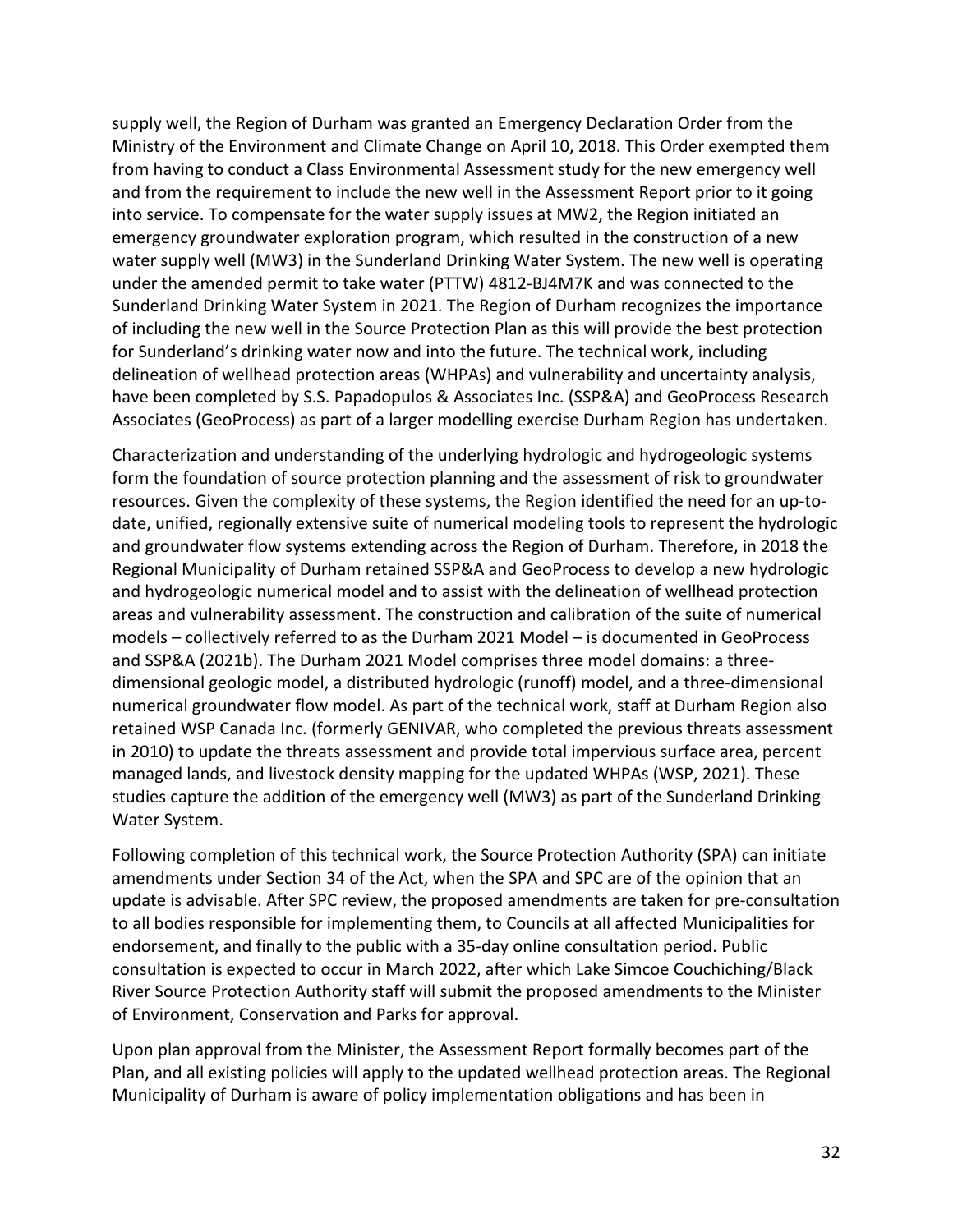communication with the Township of Brock, who are aware of the technical study and policy implications.

### **Issues:**

As part of the technical work to incorporate the new Sunderland well (MW3), Durham Region updated their regional three-dimensional, numerical groundwater flow model in 2021. Updates to the model better reflect the current state of knowledge of the regional stratigraphy in Durham Region and are more representative of observed hydrogeological data, and of the current conceptual understanding of the areas around the municipal wellfields. This work vastly improves upon the 2003 local-scale model used previously to delineate the current Sunderland WHPAs (JHL, 2003) and the regional-scale Durham model developed in 2013. The Durham 2021 model is constructed within a single unified regionally extensive framework that accommodates both local-scale assessments around municipal wellfields and larger-scale modelling of regional features and flow systems on the watershed or multi-watershed scale.

The WHPA for the Sunderland emergency well MW3 was delineated by GeoProcess and SSP&A (2021a) using the Durham 2021 model. The MW3 WHPA was delineated assuming the permitted rate of 864 m<sup>3</sup>/day for the MW3 well (as per PTTW No. 4812-BJ4M7K).

The wellhead protection area (WHPA) delineations for WHPA-B, -C, and -D are derived from the 2-, 5- and 25-year travel times, respectively for well MW3 as shown in [Figure 1.](#page-33-0) The WHPA-A zone corresponding to the 100 m radius around the supply well is also shown. The MW3 WHPA delineations radiate out primarily to the west, north and southwest towards till uplands that separate the Beaver River and Vrooman Creek (a western branch of the Beaver River). The eastern extents of the WHPA-B and -C are coincident with one another, extending slightly past the WHPA-A (100-m radius), while the WHPA-D extends an additional 150 m to the east towards Highway 7/12. The results of the wellfield vulnerability scoring for the new Sunderland well MW3) are shown in [Figure 2.](#page-34-0) The variation of vulnerability scores closely follows the progression of the WHPAs, with areas within the WHPA-A assigned the highest vulnerability score of 10 and areas within the WHPA-D assigned the lowest scores of 2. This is due to the effective confinement of the Thorncliffe Aquifer by the overlying Newmarket Till, which results in long surface-to-well travel times and therefore a uniformly low vulnerability level assigned across the MW3 capture zone.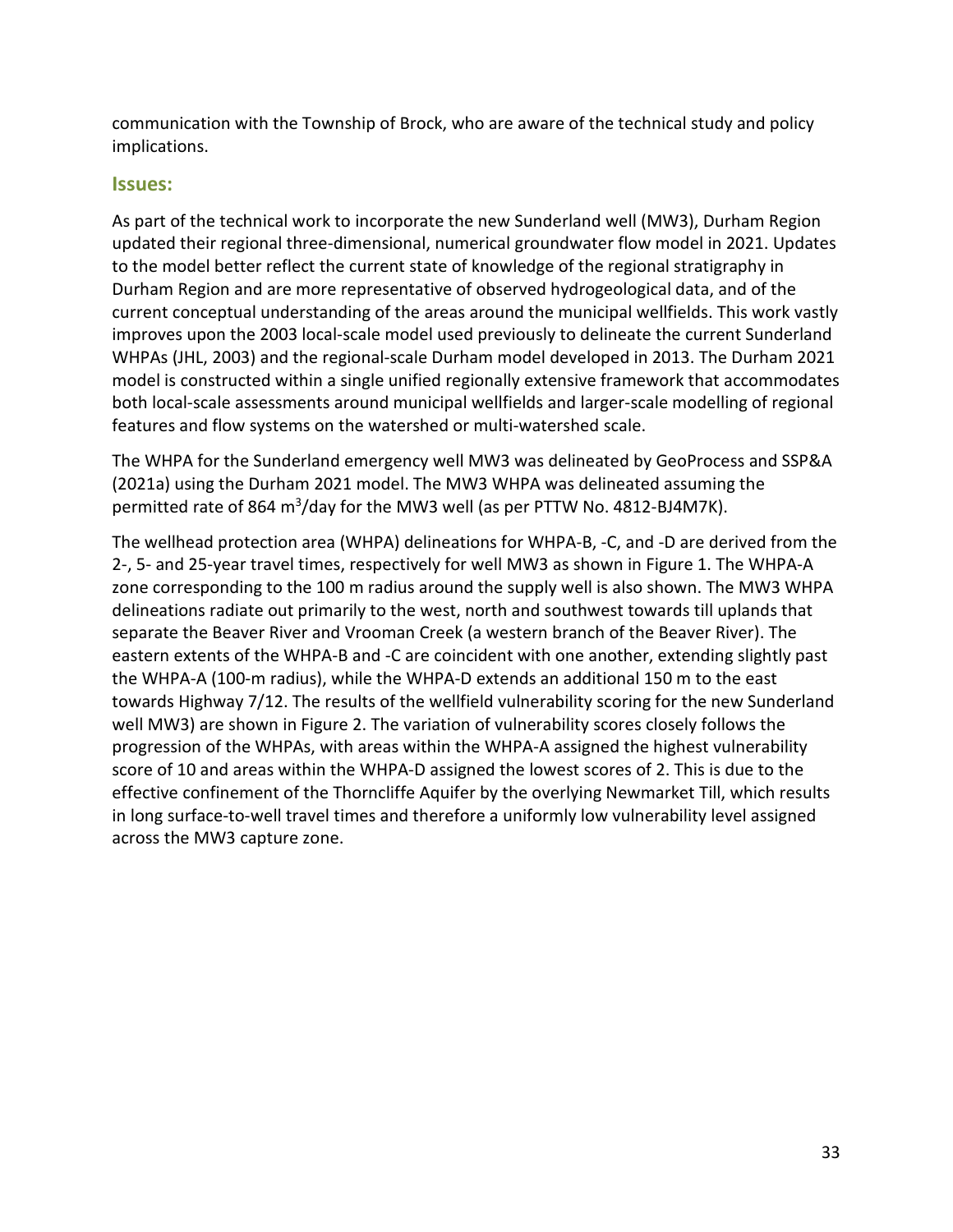

<span id="page-33-0"></span>Figure 1: Wellhead protection areas for Sunderland wells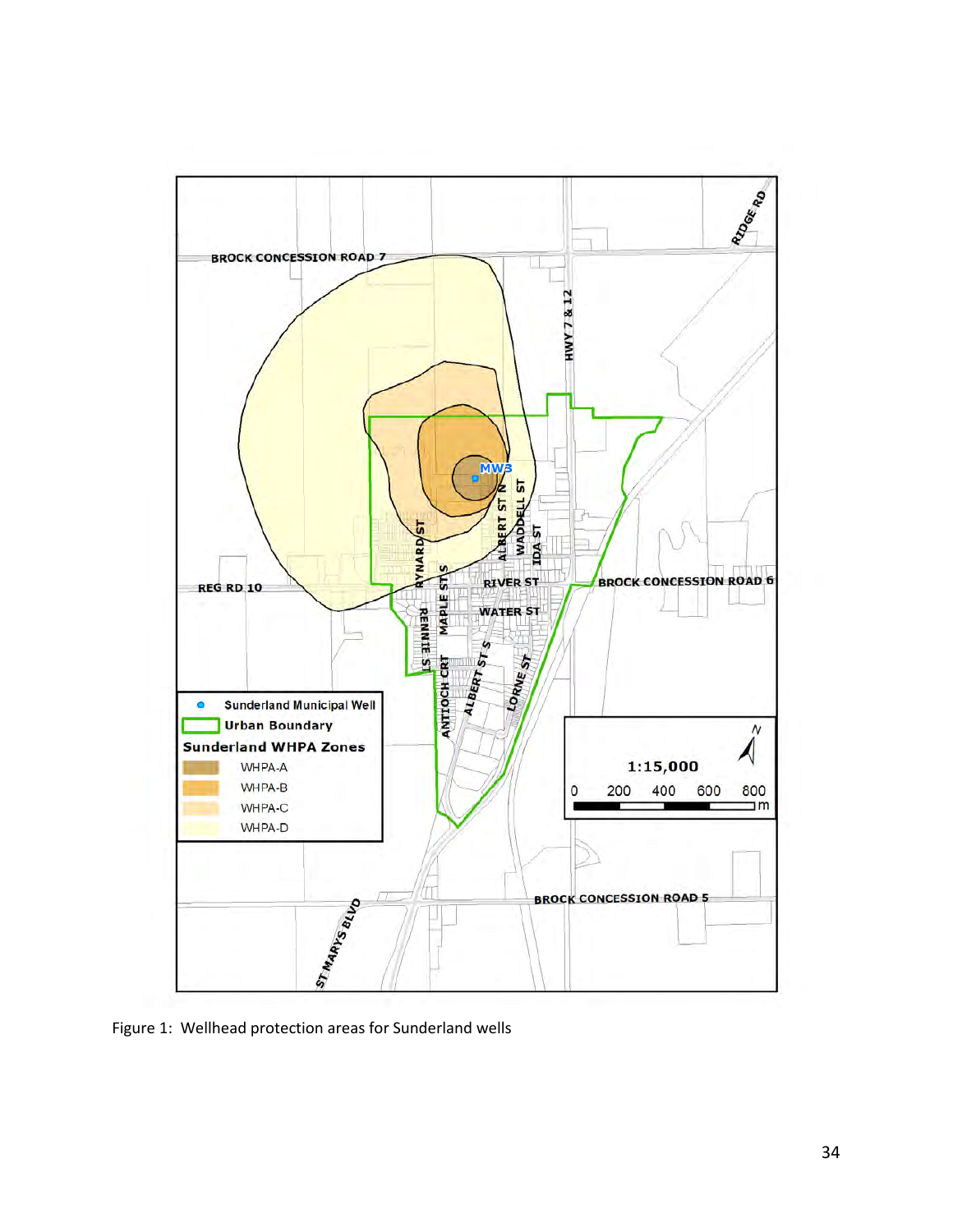

<span id="page-34-0"></span>Figure 2: Vulnerability Scores for the Sunderland MW3 WHPA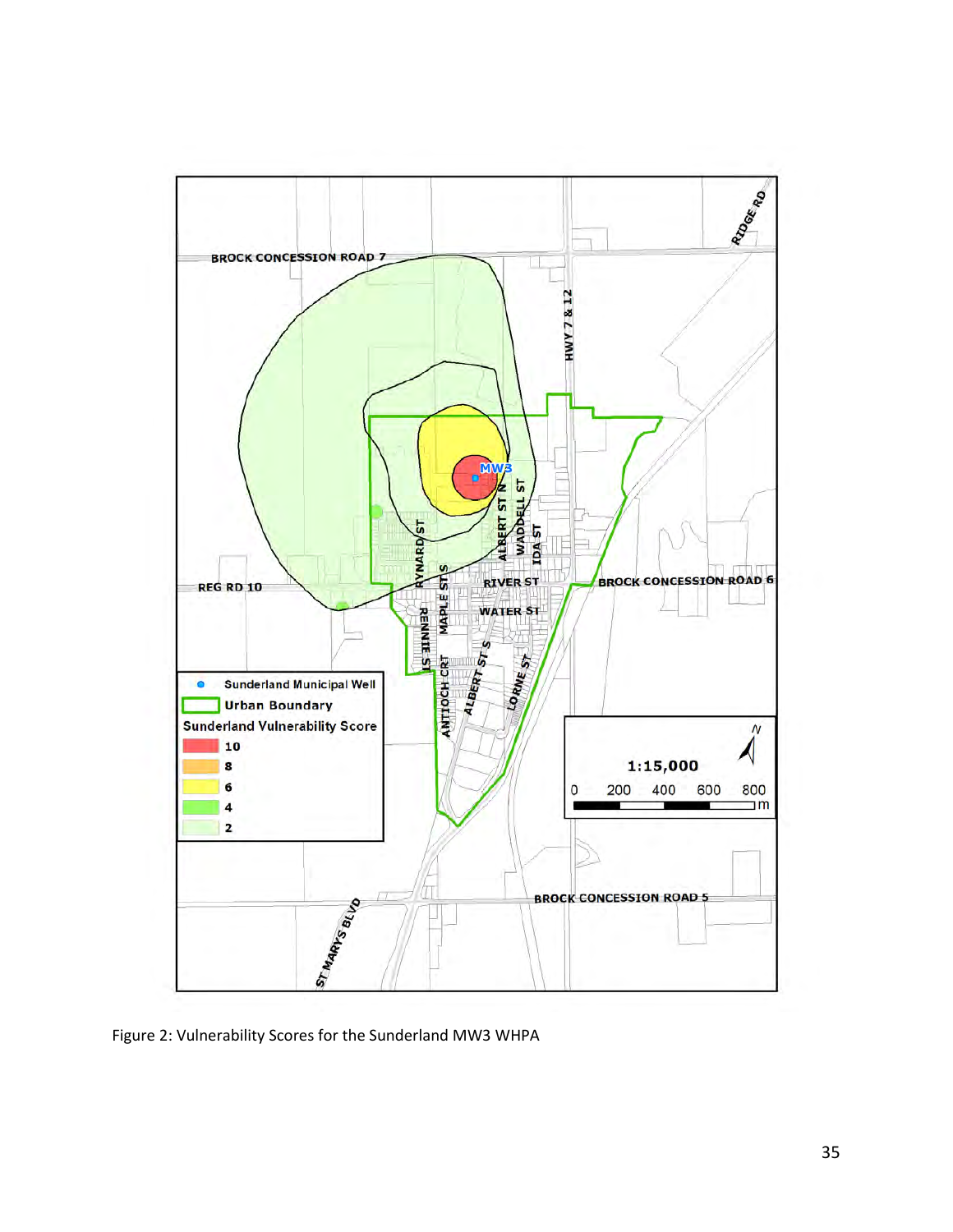An update to the assessment of potential drinking water threats to the Sunderland Well Supply was undertaken to reflect the new WHPA and vulnerability scores (WSP, 2021). The methodology and approach taken for the threats assessment exercise was that same as that followed by GENIVAR (2010) for the original Sunderland Well Supply. The desktop threat assessment considered information provided by the Durham Region Risk Management Official to identify parcels where threat activities may already be addressed by Source Protection Plan policies. The threat assessment identified five (5) threat activities that have potential to be significant drinking water threats on four (4) land parcels in WHPA-A/B.

Finally, SPA staff are of the opinion that the changes to the WHPAs and vulnerability scoring will not require any changes to Source Protection Plan policies. The existing source protection plan policies will sufficiently protect the updated Sunderland Well Supply.

# **Summary:**

The Regional Municipality of Durham is proposing to revise wellhead protection area boundaries and vulnerability scores for the Sunderland Well Supply, to allow the incorporation of one new municipal well (MW3) into the water supply system. SPA staff have drafted an updated Regional Municipality of Durham chapter in the Assessment Report which incorporates the new technical work and accounts for the new well.

# **Recommendation:**

**RECOMMENDED THAT** Staff Report No. SPC-2021-03-02 be received for information; and

**FURTHER THAT** the Source Protection Committee agree that the proposed revisions to the Sunderland wellhead protection area mapping and assessment report are advisable.

## **Prepared by:**

Mike Wilson, P. Geo.

Source Water Protection Hydrogeologist

## **Recommended by:**

Bill Thompson

Project Manager, South Georgian Bay Lake Simcoe Source Protection Region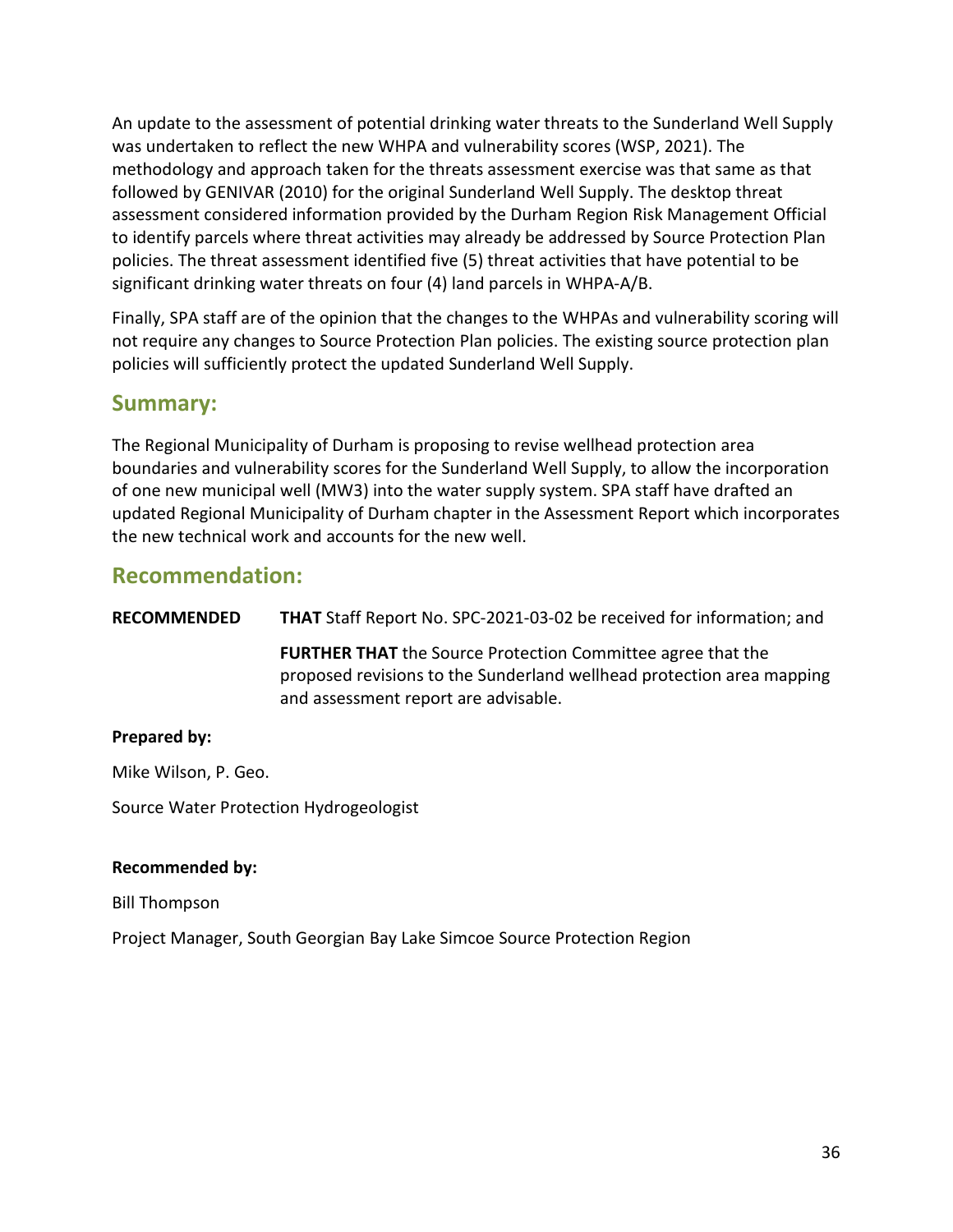# **References:**

GeoProcess Research Associates Inc / S.S. Papadopulos & Associates, Inc., 2021b, Groundwater Model Construction and Calibration Report, Groundwater Modelling Update to Meet Source Protection Requirements, Region of Durham/ORMGP, Draft.

GeoProcess Research Associates Inc / S.S. Papadopulos & Associates, Inc., 2021a, Sunderland Municipal Water Supply System – Local Wellfield Characterization Reporting. Groundwater Modelling Update to Meet Source Protection Requirements, Region of Durham, Draft.

Jagger Hims Limited (JHL), 2003, Village of Sunderland wellhead protection program numerical model development. Prepared for the Region of Durham Works Department.

WSP, November 1, 2021, Assessment of Drinking Water Threats, Sunderland MW3, The Regional Municipality of Durham, Draft.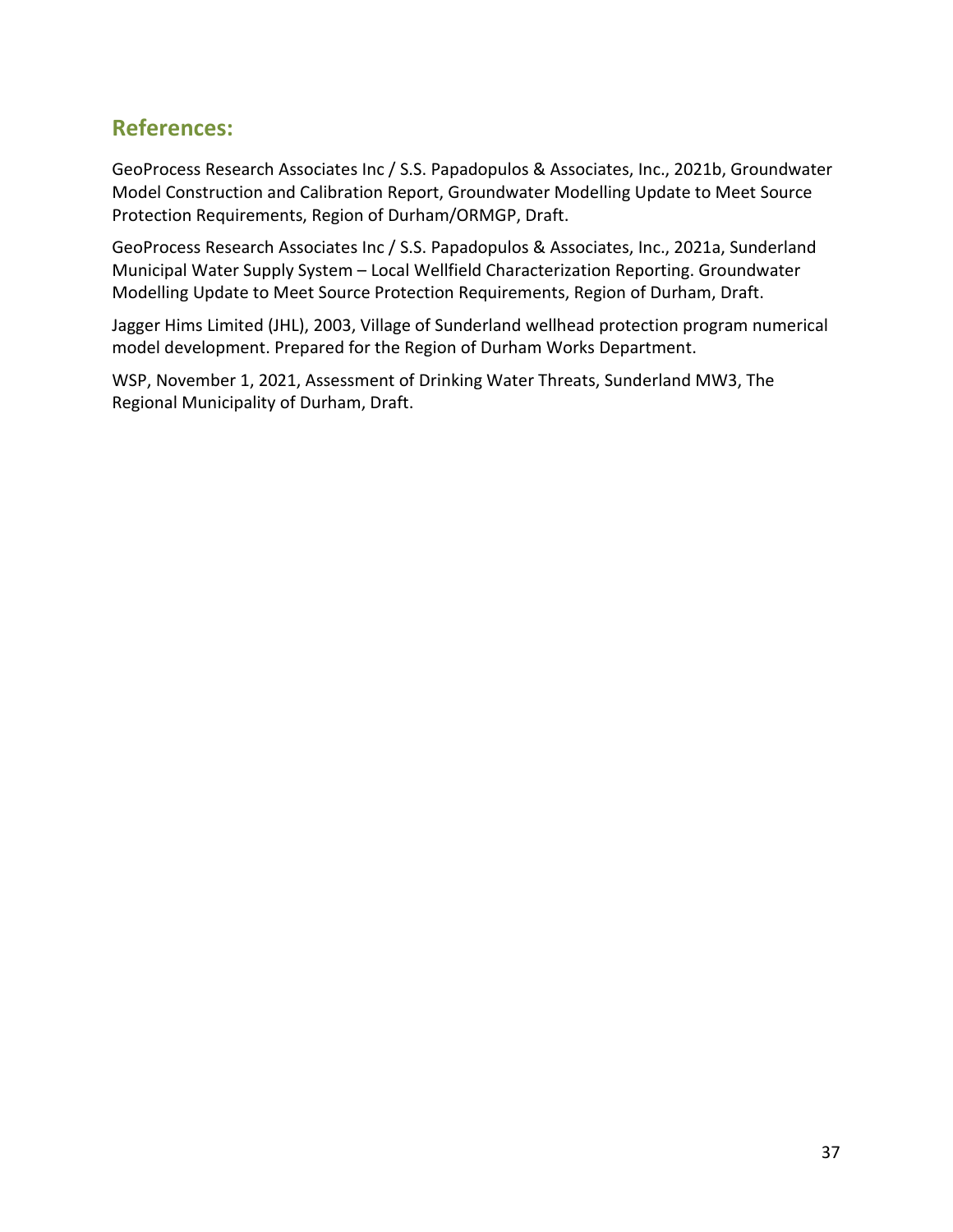

# **Source Protection Committee Meeting**

| <b>Staff Report Number:</b> | SPC-2021-03-03                                                                                                                                                        |
|-----------------------------|-----------------------------------------------------------------------------------------------------------------------------------------------------------------------|
| <b>Agenda Item Number:</b>  | IX(d)                                                                                                                                                                 |
|                             |                                                                                                                                                                       |
| To:                         | South Georgian Bay Lake Simcoe Source Protection Committee                                                                                                            |
| From:                       | <b>Bill Thompson</b>                                                                                                                                                  |
| Date:                       | Dec 16, 2021                                                                                                                                                          |
| Subject:                    | <b>Update on progress on negotiating Risk Management Plans</b>                                                                                                        |
| <b>Recommendations:</b>     |                                                                                                                                                                       |
|                             | <b>THAT</b> staff report number SPC-2021-03-03 regarding an update on<br>progress on negotiating Risk Management Plans be received for<br>information; and            |
|                             | <b>FURTHER THAT</b> Source Protection Authority staff be directed to<br>seek an additional two-year extension on the deadline for risk<br>management plan completion. |

# **Purpose of Staff Report:**

The purpose of this Staff Report is to provide an update to the Source Protection Committee on progress made on negotiating Risk Management Plans in the South Georgian Bay Lake Simcoe Source Protection Region, including delays caused by the COVID pandemic.

# **Background:**

Risk Management Plans (RMPs) are one of the primary tools used to manage significant drinking water threats under our Source Protection Plan. Risk Management Plans are intended to apply a site-specific, collaborative, approach to managing these threats, wherein a Risk Management Official negotiates mutually acceptable risk management measures with persons (e.g., farmers or business owners) undertaking the activity which is deemed a significant risk. Risk Management Plans have been identified as a tool to address as many as 16 of the 21 threats in our Source Protection Plan.

When the Source Protection Plan was approved, it was estimated that as many as 700 RMPs might be required. The Source Protection Committee (SPC) opted to give Risk Management Officials (RMO) five years (i.e., to July 2020) to establish all required RMPs.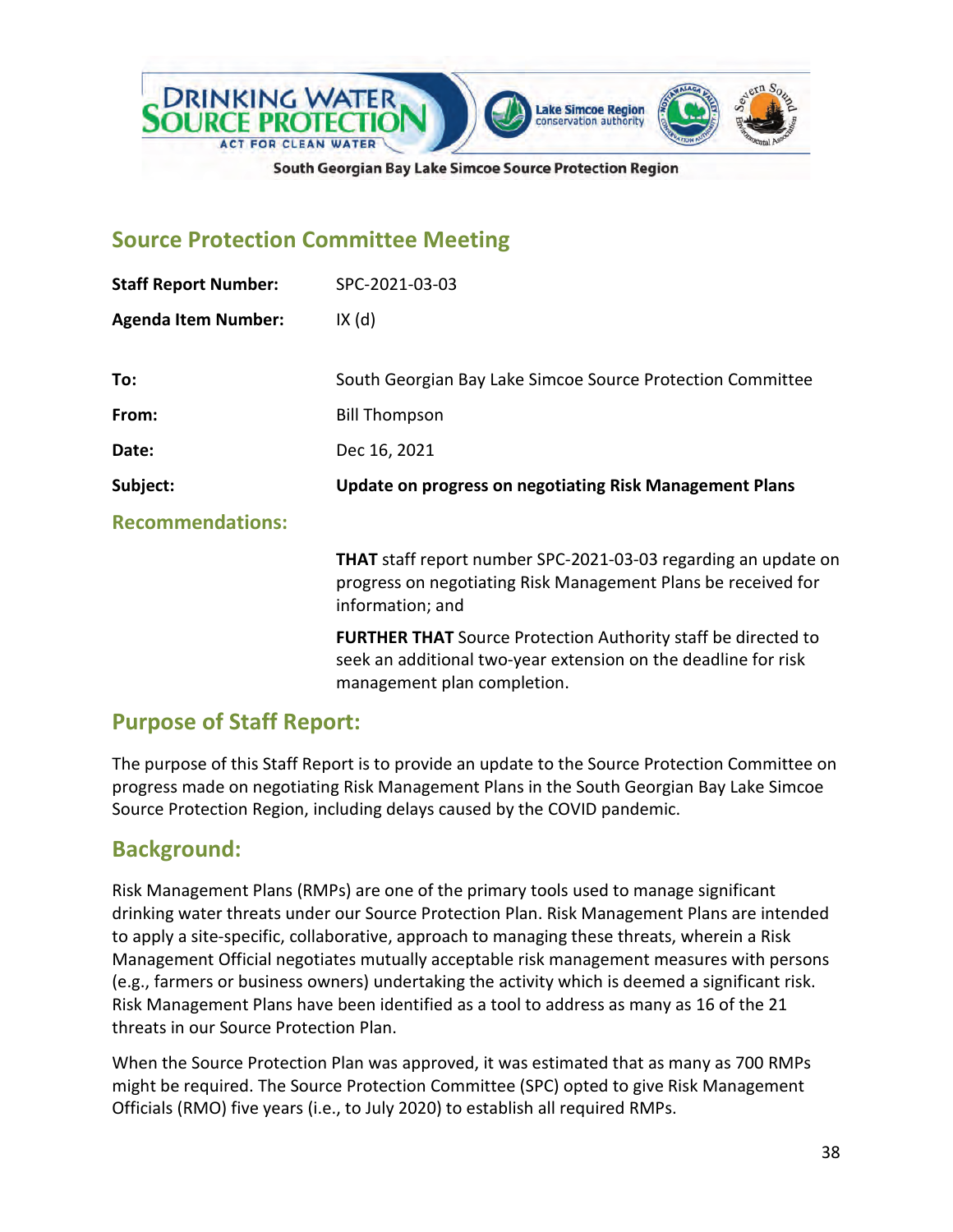## **Issues:**

Unfortunately, as RMP negotiation progressed, it became clear that the process of establishing Risk Management Plans was more time consuming than originally anticipated. The 2019 Annual Report to the Minister finally highlighted the difficulty in achieving the timelines set. By the end of 2019, 54 RMPs had been successfully negotiated, and a further 497 were confirmed to be unnecessary through Risk Management Officials (RMOs) meeting with landowners or businesses. However, 140 remained to be completed, with only six months remaining within the timeframe.

The majority of RMPs required in our Region are negotiated with farmers or small business owners. These sectors have intense demands on their time and negotiating a risk management plan is often not their top priority. However, RMOs have worked hard to engage with stakeholders and build strong working relationships with them. RMOs have been successful in educating landowners living and working in these sensitive areas about source water protection principles. It has been reported by RMOs that agricultural-based risk management plans have taken an average of 22 months to complete; RMPs with industrial or commercial clients have taken significantly longer.

Further complicating matters was a lack of clarity RMOs felt about how to address DNAPL threats. RMOs in our Region often found it a difficult process to determine if a particular material constituted a DNAPL or not and sought further direction from the Ministry on a number of occasions, which led to a delay in initiating these negotiations in early years.

As a result of these challenges, and the successes seen despite this heavier than anticipated workload, Source Protection Authority (SPA) staff proposed to extend the timeline for RMP negotiation for two years, to July 2022. This proposal, as presented in Staff Report SPC-2020- 01-01, was approved by the Source Protection Committee at its April 30, 2020 meeting and by the Ministry of the Environment, Conservation and Parks in July 2020.

Unfortunately, the request for extension was submitted when the COVID pandemic had just begun. At the time, SPA staff expected that the pandemic would be relatively short-lived and would only interfere with RMO operations for a matter of weeks or months. In reality however, public health restrictions came into place in March 2020 and are currently proposed to be phased out in March 2022; essentially the full two-year extension provided.

During the pandemic, mandated closures of businesses, work from home requirements, and reassignment of some staff to other duties led to delays in RMP negotiation. In some cases, RMOs refrained from contacting small business owners during much of the shut down, in recognition of the unprecedented stresses businesses have been under during this time.

Risk Management Officials have been able to negotiate Risk Management Plans during this period, albeit at a lower rate than in previous years. Between Jan 2020 and July 2021, 35 threats were addressed in our Source Protection Region, through either RMP negotiation or threat verification, however 105 remain.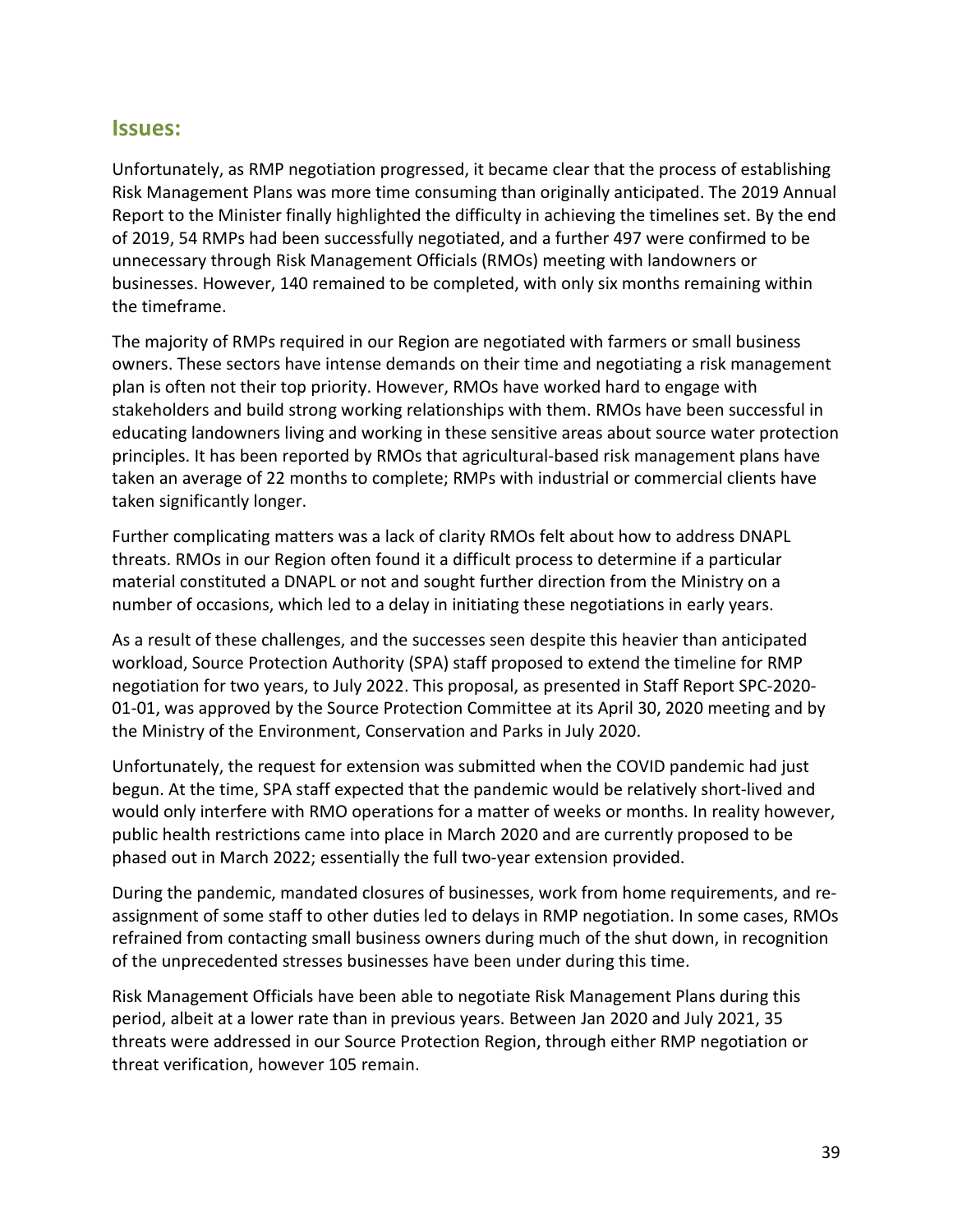SPA staff are proposing an additional two-year extension on the deadline for RMP negotiation, to July 1, 2024, to allow RMOs to ramp up RMP negotiation in a post-COVID work environment. While some uncertainty remains as to how "business as usual" the next two years will be, RMOs within our Source Protection Region are confident that a two-year extension will be sufficient to complete the remaining workload.

# **Summary:**

Risk Management Officials continue to negotiate Risk Management Plans, however the extent of the COVID-19 pandemic, and associated public health restrictions, have significantly slowed the pace of RMP negotiation. As a result, we do not appear to be on pace to have all RMPs negotiated by July 1, 2022. SPA staff recognize that these delays were outside of the control of Risk Management Officials and are proposing an additional two-year extension on the RMP deadline.

# **Recommendation:**

**RECOMMENDED THAT** staff report number SPC-2021-03-03 regarding an update on progress on negotiating Risk Management Plans be received for information; and

> **FURTHER THAT** Source Protection Authority staff be directed to seek an additional two-year extension on the deadline for risk management plan completion

## **Prepared by:**

Bill Thompson

Project Manager, Source Water Protection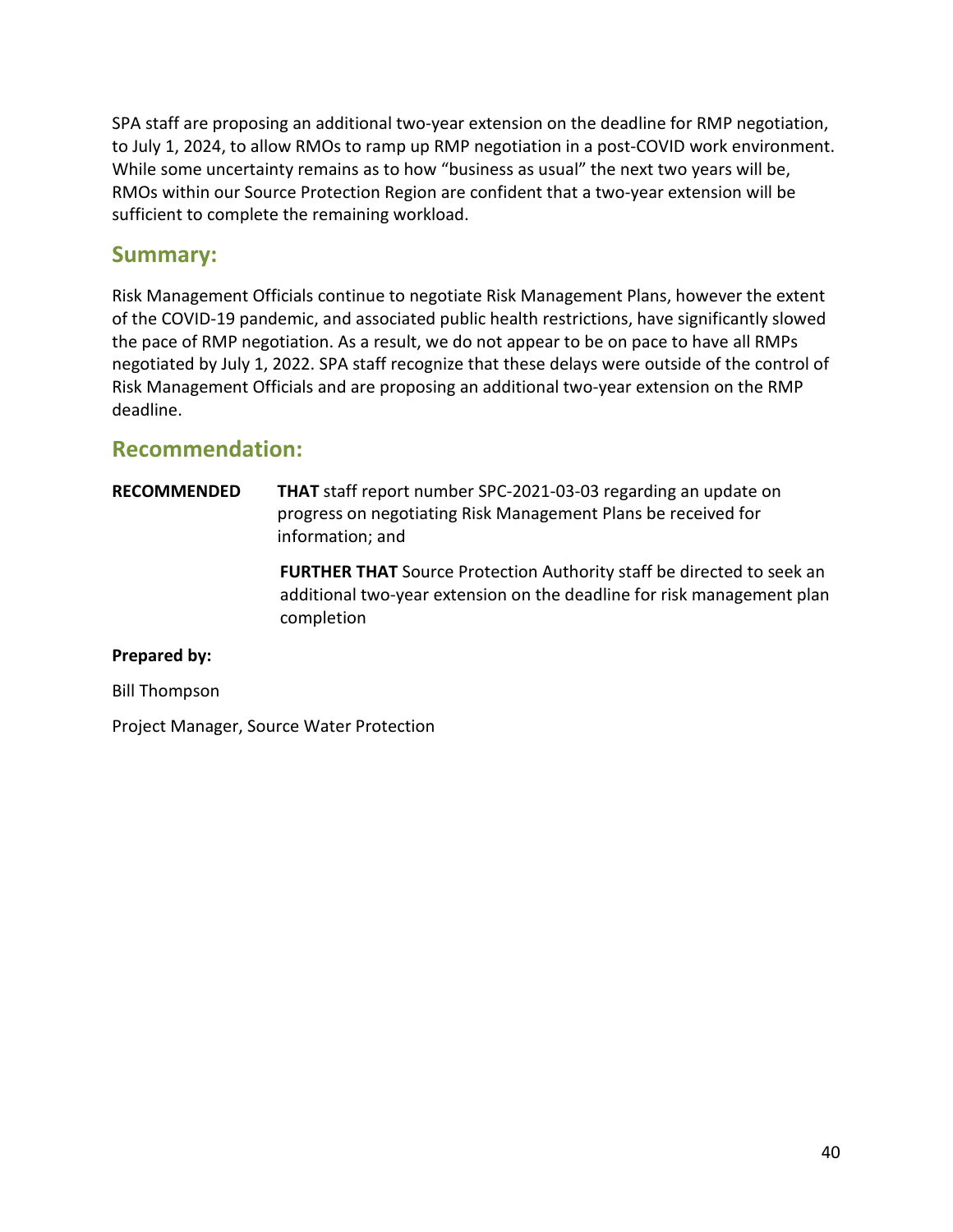

# **Source Protection Committee Meeting**

| <b>Staff Report Number:</b> | SPC-2021-03-04                                                                                                                                                                                                                                                                                                                    |
|-----------------------------|-----------------------------------------------------------------------------------------------------------------------------------------------------------------------------------------------------------------------------------------------------------------------------------------------------------------------------------|
| <b>Agenda Item Number:</b>  | IX(e)                                                                                                                                                                                                                                                                                                                             |
| From:                       | Mike Wilson, P. Geo., Source Water Protection Hydrogeologist,<br>Lake Simcoe Region Conservation Authority                                                                                                                                                                                                                        |
| Date:                       | December 16, 2021                                                                                                                                                                                                                                                                                                                 |
| Subject:                    | Proposed amendment to policy DNAPL-2 (prohibition policy)                                                                                                                                                                                                                                                                         |
| <b>Recommendation:</b>      | THAT staff report number SPC-2021-03-04 regarding proposed<br>new DNAPL prohibition policies be received for information; and                                                                                                                                                                                                     |
|                             | <b>FURTHER THAT</b> The Source Protection Committee endorse the<br>removal of policy DNAPL-2 which prohibits the Future handling<br>and storage of DNAPLs, in any quantity, where they would be a<br>significant drinking water threat;                                                                                           |
|                             | <b>AND FURTHER THAT</b> The Source Protection Committee endorse<br>the addition of two new DNAPL policies: a RMP policy for the<br>future handling and storage of DNAPLs in a quantity less than 617<br>L and a prohibition policy for the future handling and storage of<br>DNAPLs in a quantity greater than or equal to 617 L; |
|                             | AND FURTHER THAT staff be directed to incorporate the new<br>policy text as part of the forthcoming amendment to the Source<br>Protection Plan, under Section 36 of the Clean Water Act.                                                                                                                                          |

## **Purpose of Staff Report:**

The purpose of Staff Report No. SPC-2021-03-04 is to provide the South Georgian Bay Lake Simcoe Source Protection Committee (SPC) with an overview of the threat to drinking water sources associated with the handling and storage of dense non-aqueous phase liquids (DNAPLs); a review of the challenges encountered through implementing the DNAPL policies; and an outline of two proposed DNAPL policies (for future threats) to replace the current DNAPL-2 policy.

## **Background:**

Dense non-aqueous phase liquids (DNAPLs) are hazardous liquids that are denser than water, will not easily dissolve in water, and are very difficult to remove when spilled as they sink below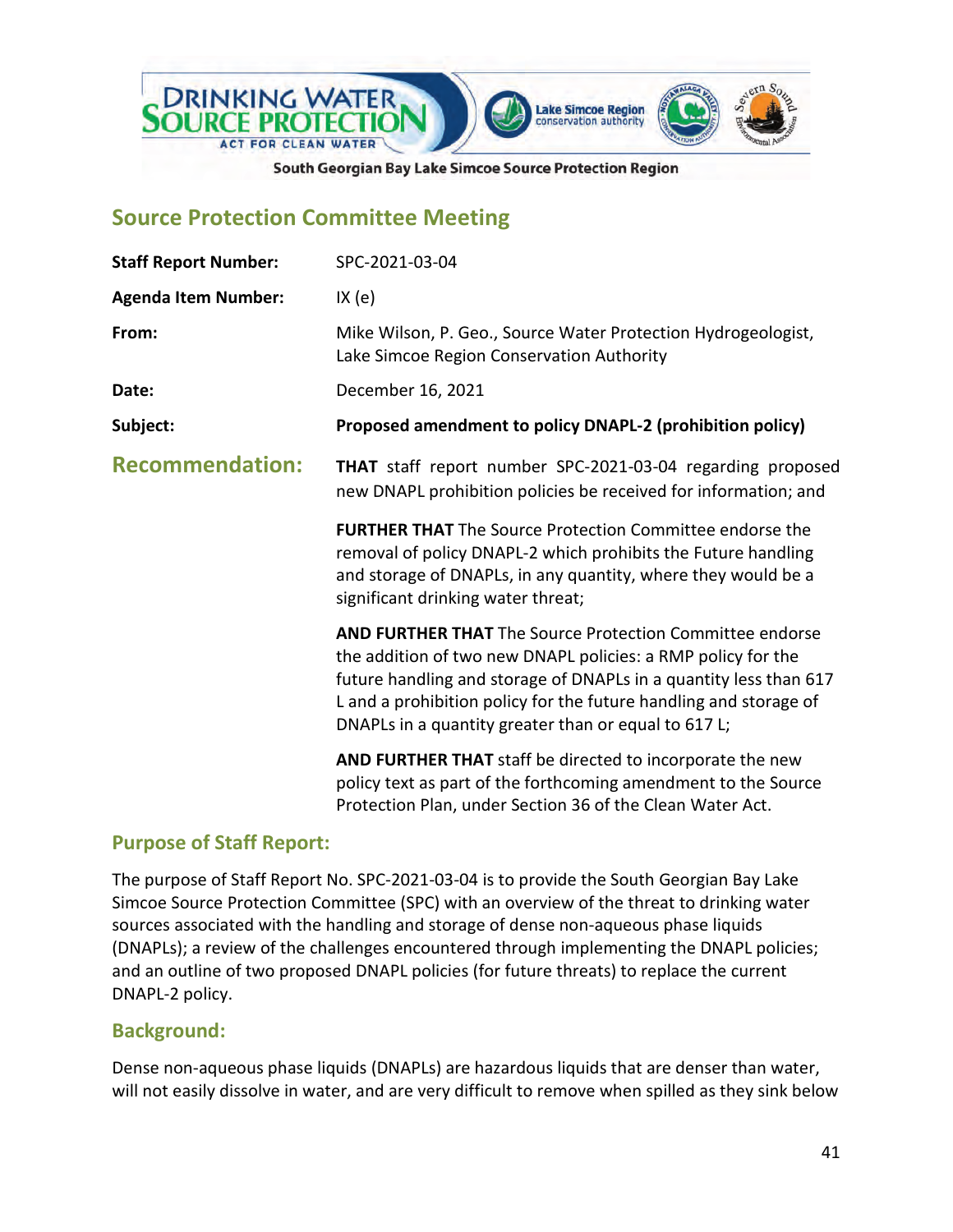the water table and penetrate deep into the groundwater system. Examples of DNAPLs include 1,4-Dioxane, Tetrachloroethylene (also known as Perchloroethylene or PERC), Trichloroethylene, Vinyl Chloride, and Polycyclic Aromatic Hydrocarbons.

South Georgian Bay Lake Simcoe Source Protection Plan policies apply where the handling and storage of DNAPL is a significant drinking water threat. Any amount of DNAPL is considered a significant threat within a wellhead protection area (WHPA) A, B or C and within an Intake Protection Zone (IPZ) or WHPA-E (a wellhead protection area for a well under the direct influence of surface water) with a vulnerability score of 10.

The legally binding policies in the South Georgian Bay Lake Simcoe Source Protection Plan that apply to the handling and storage of DNAPLs are policies DNAPL-1 and DNAPL-2. The policy DNAPL-1 requires a Risk Management Plan to be completed for the handling and storage of DNAPL that was already occurring prior to the approval of the Source Protection Plan (i.e., Existing threats). Policy DNAPL-2 requires prohibition of any proposed handling and storage of DNAPLs occurring after the Plan approval date (i.e., Future threats). Based on 2020 annual reporting, 264 DNAPL threats requiring a risk management plan have been identified within the source protection region, with 54 of those threats still to be addressed.

As described in the Explanatory Document, the Source Protection Committee resolved to use a combination of Risk Management Plan and Prohibition policies as the most effective way to manage DNAPL threats to sources of drinking water with minimal impact on business owners.

The Source Protection Region is currently undergoing a review of the Source Protection Plan as required by the Minister of Environment Conservation and Parks under section 36 of the Clean Water Act. The intent of this review is, in part, to address any policy implementation challenges that have come to light since plan approval. In developing the workplan for this plan review, Source Protection staff were made aware of several challenges in implementing policy DNAPL-2 (the prohibition of future handling and storage of DNAPLs), as outlined below.

## **Issues:**

RMOs from across the province have identified a common challenge in implementing DNAPL policies: "any amount" of DNAPLs is considered a significant drinking water threat in areas where policies apply. DNAPLs are an especially toxic group of hazardous liquid, and it is estimated that even small quantities, if spilled, have the potential to create large plumes that can contaminate drinking water sources. Pankow and Cherry (1996) provide an example of a chlorinated solvent (DNAPL) plume within a sand and gravel aquifer in San Jose, California that spans more than 4 km in length, and has a volume of 5 billion litres, that contains less than 1 standard drum (205 L) of pure-phase DNAPL. It is evidence like this from contaminated sites across North America that make it extremely difficult to select an appropriate volume threshold below which risk management plan and prohibition policies do not apply.

However, Risk Management Officials and Source Protection Authority staff from the South Georgian Bay Lake Simcoe Source Protection Region have provided the Source Protection Committee with some valuable insight into strategies for managing DNAPL threats. Key findings are summarized below: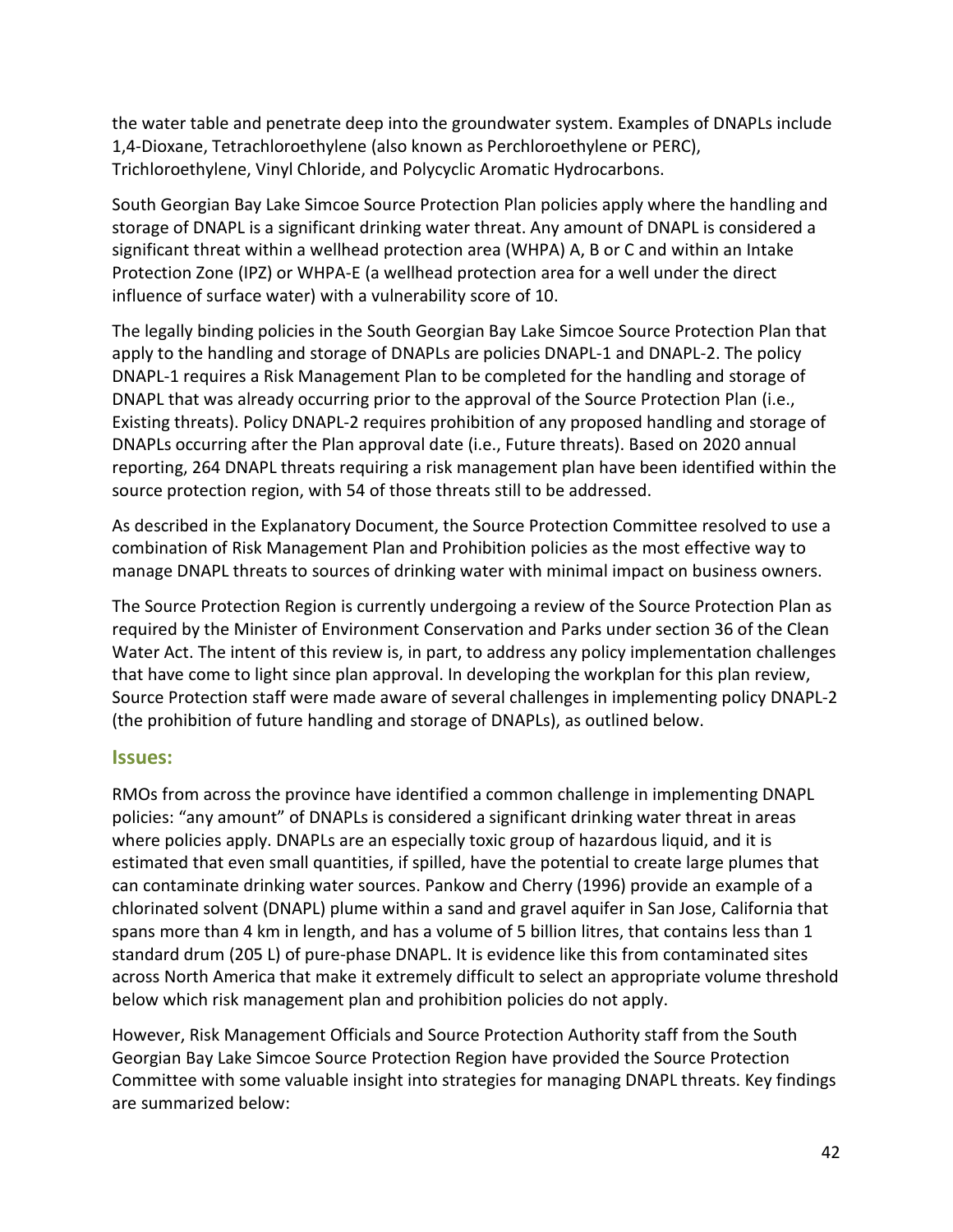- Experiences in negotiating Risk Management Plans to date have found that very few businesses have chlorinated solvents or "pure" DNAPLs in significant volumes. RMOs within the Region are most often finding DNAPLs, or products potentially containing DNAPLs, that are less than 25 L in volume.
- There have been cases where businesses using DNAPLs, have started operating in vulnerable areas without the RMO being made aware of it. In these cases, the "Future" threat activity should have been prohibited. These businesses "slipped through the cracks" because existing municipal processes used to flag new threat activities are not comprehensive.
- As directed by the SPC, staff investigated whether municipal Change of Use Permits could serve as a flag for new businesses potentially using hazardous liquids and planning to open in a vulnerable area. Results of that investigation show that, if this process worked, the RMO would be alerted early and could prohibit the activity before the business incurred much expense. However, as SPA staff demonstrated to the Source Protection Committee at the December 1, 2020 meeting, the Change of Use process is not commonly triggered, or is likely to be triggered after a new use has already started and is not likely adequate to capture future DNAPL threats. Specifically, the Change of Use process is only triggered if a change results in a different occupancy classification (e.g., business/personal services to mercantile or residential) or hazard index, which is primarily based on combustibility and not environmental health or spill threat.
- At the December 1, 2020 meeting, the SPC learned that implementing a prohibition for DNAPLs is extremely difficult because the business (or business activity) cannot be prohibited, but certain products (DNAPLs) used by the business can be prohibited. Therefore, constant oversight to ensure DNAPLs are not being used or stored is required for a prohibition. In contrast, if the Risk Management Plan tool is used, risk management measures are put in place (i.e., secondary containment, spills response, training, etc.) for threat activities regardless of the products being used. This would, in essence, eliminate the threat of DNAPLs without constant oversight from the RMO and be a strong tool to protect municipal drinking water sources.
- The Risk Management Plan tool is fairer to business owners and allows the RMO to develop a positive, ongoing relationship with them and an opportunity to continue to educate them about the threat posed by DNAPLs.
- The SPC agreed that the Risk Management Plan is the preferred tool. However, it was clearly stated that the SPC want to keep a prohibition policy in place in case it's required in the future to stop any business proposing to store large volumes of DNAPL where it would be a significant drinking water threat. The SPC suggested that perhaps a DNAPL volume threshold could be added to the prohibition policy statement so that large volumes of DNAPL storage would be prohibited in the future.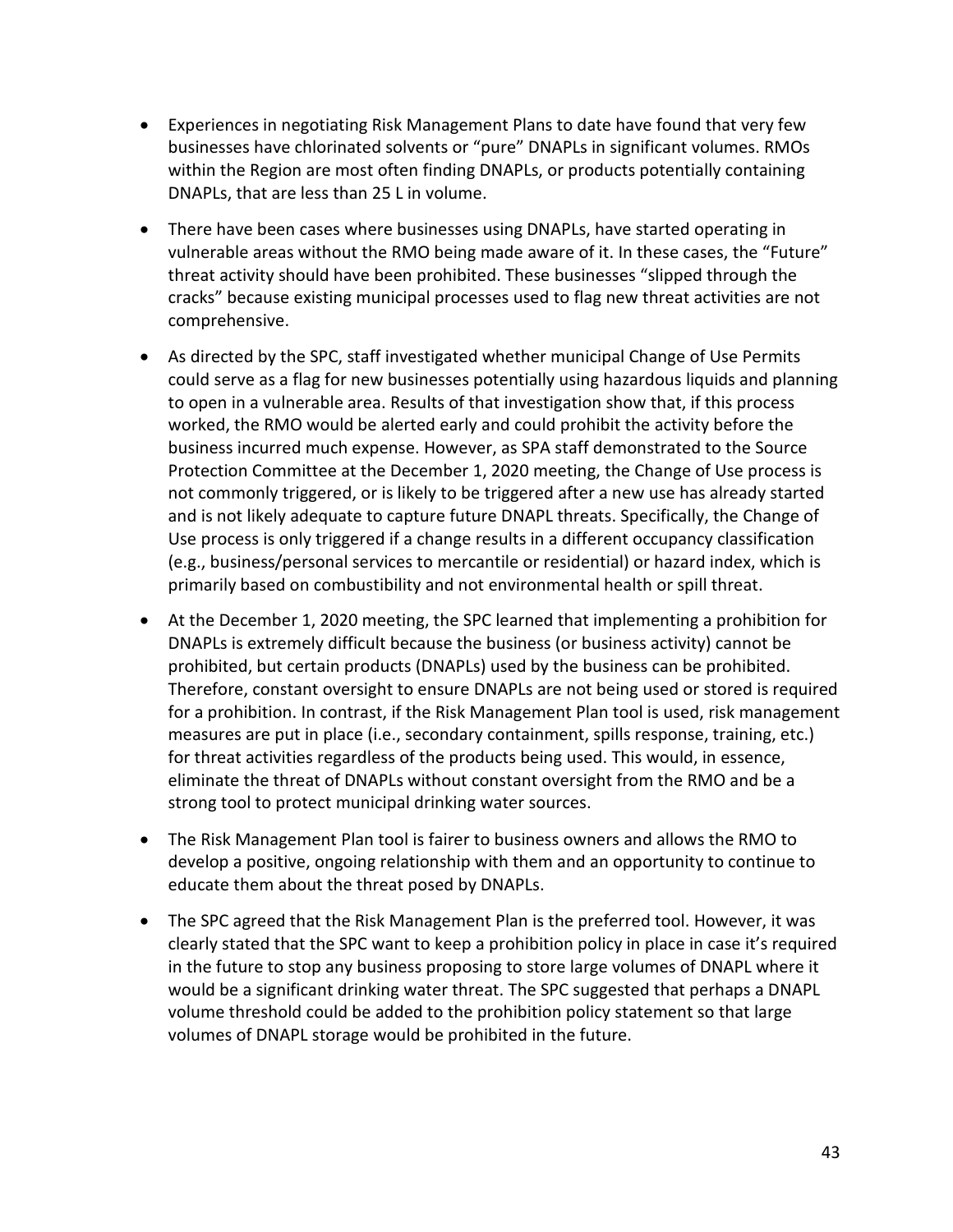The South Georgian Bay Lake Simcoe Source Protection Committee has elected not to have a minimum volume threshold for RMP policies to manage the handling and storage of DNAPLs. However, the Committee has expressed a desire to have a maximum volume threshold for DNAPLs, whereby the future handling and storage of DNAPLs above this volume threshold would be prohibited where the activity is a significant drinking water threat. This maximum volume threshold would ensure large quantities of DNAPLs are not stored close to municipal water supply wells or surface water intakes, where they would be a SDWT in the future. To put this another way, businesses that handle and store large quantities of DNAPLs would not be permitted to locate their business close to a municipal well or surface water intake in the future.

Upon receiving this direction from the SPC, SPA staff set a goal of determining a maximum volume threshold for future prohibition of DNAPLs that will both protect drinking water and minimize negative impact on business. To achieve this goal, we researched other legislation that regulates the handling and storage of DNAPLs, and we interviewed businesses known to use pure-phase DNAPL in order to understand their concerns.

Details regarding other legislation regulating the handling and storage of DNAPLs are listed below:

- Tetrachloroethylene (PERC) and Trichloroethylene (TCE) are the only DNAPLs that are regulated and have a volume threshold associated with their handling and storage.
- Environment and Climate Change Canada regulates the use of Tetrachloroethylene and Trichloroethylene through the Tetrachloroethylene (Use in Dry Cleaning and Reporting Requirements) Regulations, and the Solvent Degreasing Regulations.
- The purpose of the Tetrachloroethylene Regulations is to reduce PERC releases to the environment. These reductions are met by requiring more efficient dry-cleaning machines, by minimizing spills of PERC, and by managing the collection and disposal of residue and wastewater that contain PERC. These regulations also gather information to monitor the import of PERC for all uses.
- If a business uses PERC for dry cleaning, it is required to report under subsection 14(b) of the Tetrachloroethylene Regulations by April 30th of each year.
- The purpose of the Solvent Degreasing Regulations is to significantly reduce (by 65%) the consumption of TCE and PERC. An allowance system sets limits on the quantities of TCE and PERC that can be used each year, based on historical uses of these substances by the users. Allowance holders can retire their allowance or transfer it to other users. Sellers and users of TCE and PERC are required to submit annual reports to Environment Canada.
- If a business uses more than 1000 kg (617 L) per year of TCE or PERC for solvent degreasing it is required to report under subsection 7(a) of the Solvent Degreasing Regulations by January 30th of each year.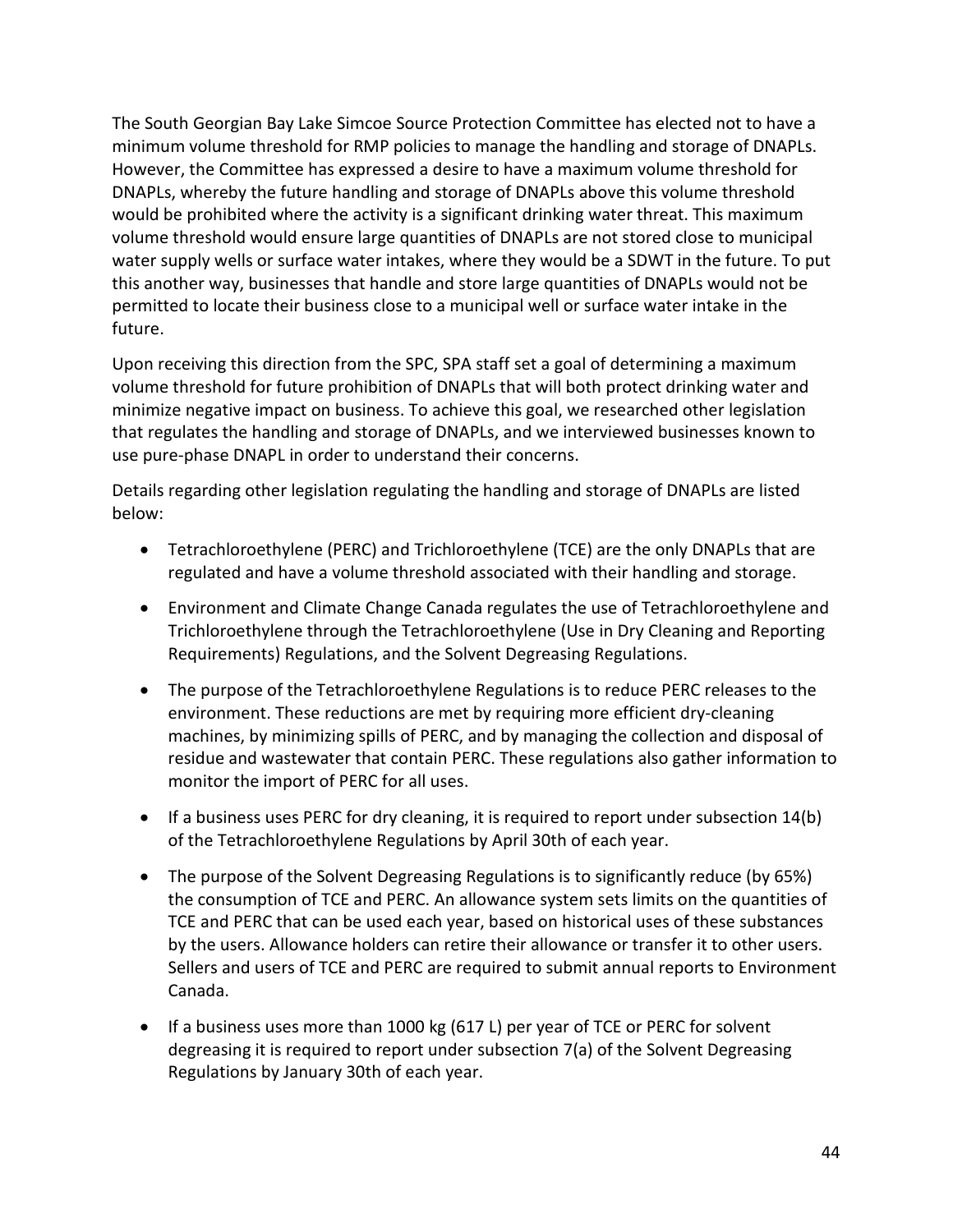• All of the risk management measures employed through the Tetrachloroethylene and Solvent Degreasing Regulations are measures that could be used by an RMO in implementing a risk management plan policy under the South Georgian Bay Lake Simcoe Source Protection Plan.

Key facts and concerns from users and distributers of PERC are summarized below.

- The Executive Director of Canadian Fabricare Association (originally Dry Cleaners & Launderers Institute of Ontario) indicated that Dry Cleaners are highly regulated and that members of the Association would appreciate if source water protection Plan policies aligned with Tetrachloroethylene (Use in Dry Cleaning and Reporting Requirements) Regulations.
- The Dry Cleaning industry is committed to environmental protection. Startup dry cleaning businesses no longer use PERC. Dry cleaners choose environmentally friendly cleaning agents that are now available to them.
- EXTOX Industries is an environmentally conscious, hazardous waste disposal company out of Mississauga, that specializes in source reduction and the recycling of chlorinated waste solvents. A Chemical Engineer from EXTOX informed staff that PERC-based drycleaning machines are being phased-out in Ontario. He estimates less than half of the dry cleaners in Ontario still use PERC.
- Pure-phase PERC is only stored in the machines. PERC-contaminated waste may be stored on-site for a limited time, in steel barrels.
- EXTOX imports PERC from Japan and Europe in 205 L standardized (the container meets a specific safety standard) stainless steel drums. They also distribute PERC to dry cleaners through a closed-loop system that delivers PERC straight to the dry cleaning machine with no liquid or vapour leaks.
- EXTOX delivers to a dry-cleaning business that uses the most PERC per year in Ontario and that volume is two to three 205 L steel drums per year (or a maximum of 615 L per year).

# **Summary:**

Policy DNAPL-2 in the South Georgian Bay Lake Simcoe Source Protection Plan prohibits the future handling and storage of any amount of dense non-aqueous phase liquids where it would be a significant drinking water threat. Implementers of this policy have demonstrated several weaknesses in this policy (as noted above) and suggest the Risk Management Plan tool would be more protective of our drinking water sources. The SPC supports the use of the Risk Management Plan tool for future threats but also wishes to have a prohibition policy for businesses that propose to handle and/or store large quantities of DNAPL where it would be a SDWT.

SPA staff recommend replacing the current DNAPL-2 prohibition policy with two new DNAPL policies for future threats: a RMP policy for the future handling and storage of DNAPLs in a